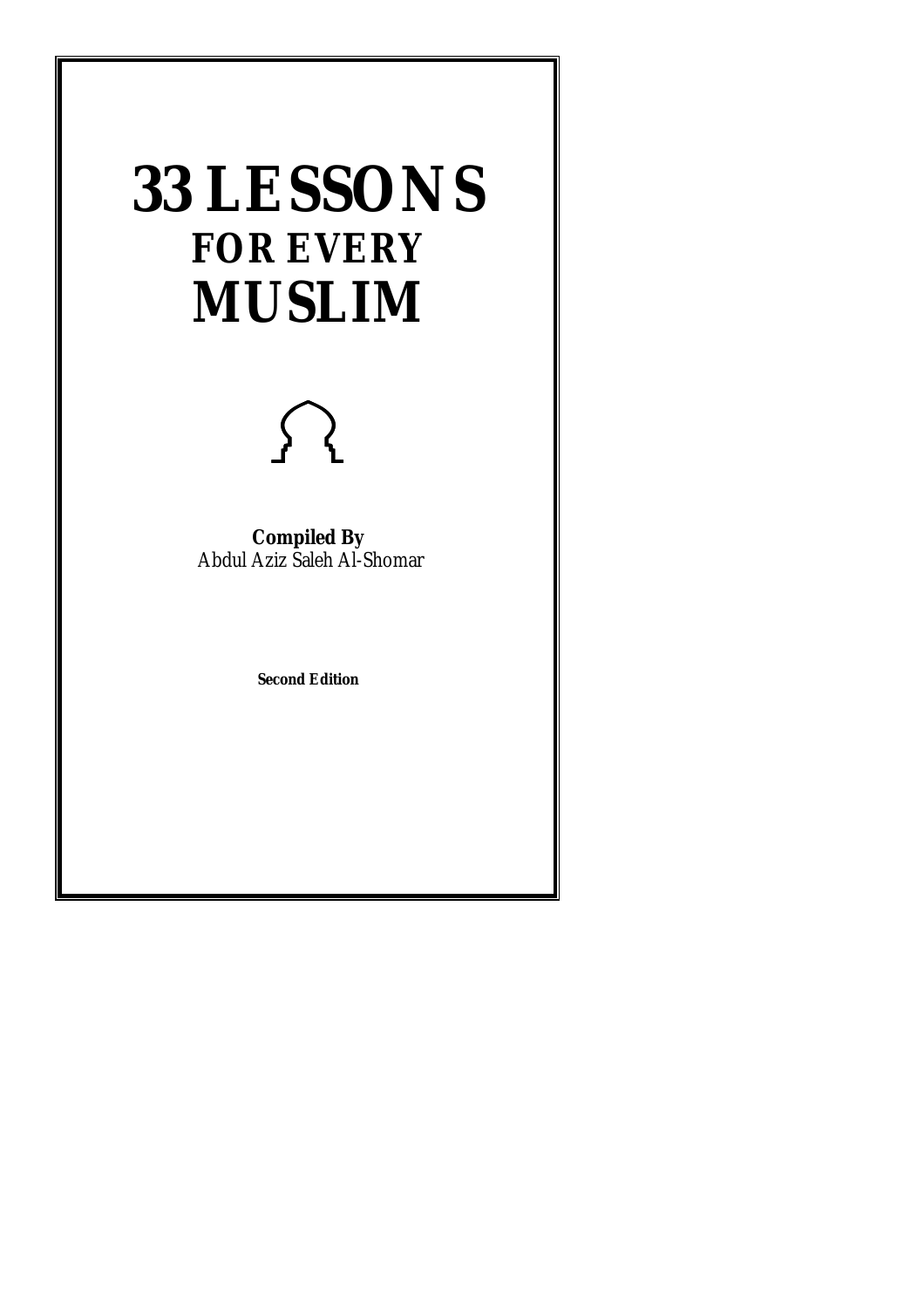# TABLE OF CONTENTS

| The Meaning of "La Ilaaha Illa Allah, Muhammad-Rasoolullah."<br>and the condition of "La Ilaaha IIIa Allah." |
|--------------------------------------------------------------------------------------------------------------|
| Al-Fathiha (the Opening Chapter), Al-Ikhlas (the purity),<br>Al-Falaq (the Day Break), All Nas (Mankind).    |
| Pillars of Islam.                                                                                            |
| Pillars of Iman (Faith).                                                                                     |
| "Tauheed" (Islamic Monotheism).                                                                              |
| "Shirk" (Polytheism) & it's various manifestations.                                                          |
| What about wearing a Ring, Twine, etc.                                                                       |
| Ruga (incantation), Talismans and Amulets.                                                                   |
| . 22<br>Lesson $9$<br>Seeking Blessing through a Tree, or a Stone, etc.                                      |
| Slaughtering for other than Allah.                                                                           |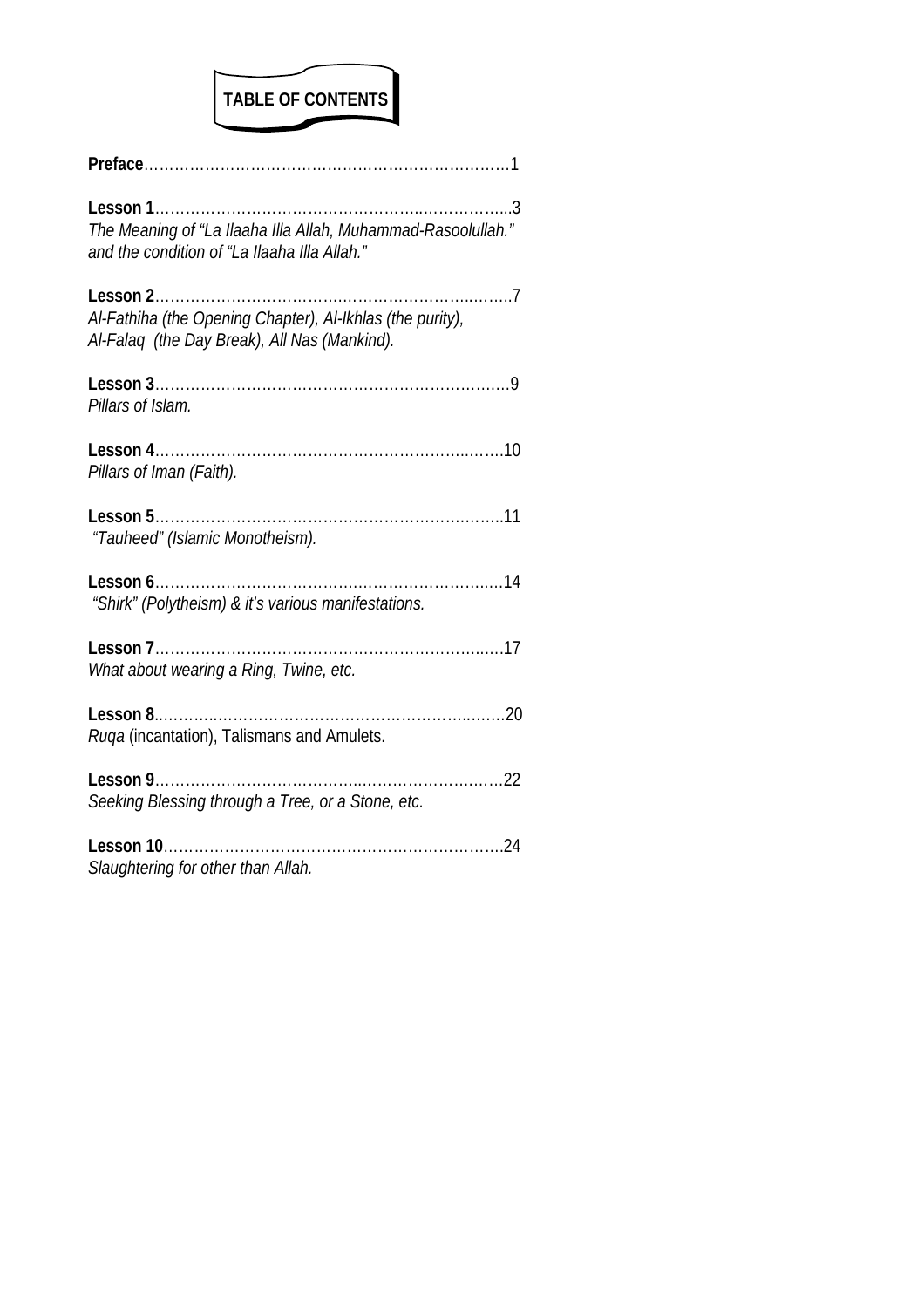| To vow to other than Allah is an act of Shirk.                                                          |
|---------------------------------------------------------------------------------------------------------|
| . 28<br>To seek Refuge from any other than Allah is part of Shirk.                                      |
| .29<br>To seek help other than from Allah is an act of Shirk.                                           |
| The condemnation of worshipping Allah at the Grave.                                                     |
| <b>Exaggeration in the Graves of the Righteous</b><br>Persons and elevating them to the level of idols. |
| Al-Mustafa (pbuh) protects principle of Tauhid.                                                         |
| Types of water & impurities.                                                                            |
| How to perform Wudhu and wiping over socks.                                                             |
| Conditions for performances of Wudhu.                                                                   |
| <b>Essential acts of Wudhu.</b>                                                                         |
| Matters that invalidate Wudhu.                                                                          |
| AT-Thayammum.                                                                                           |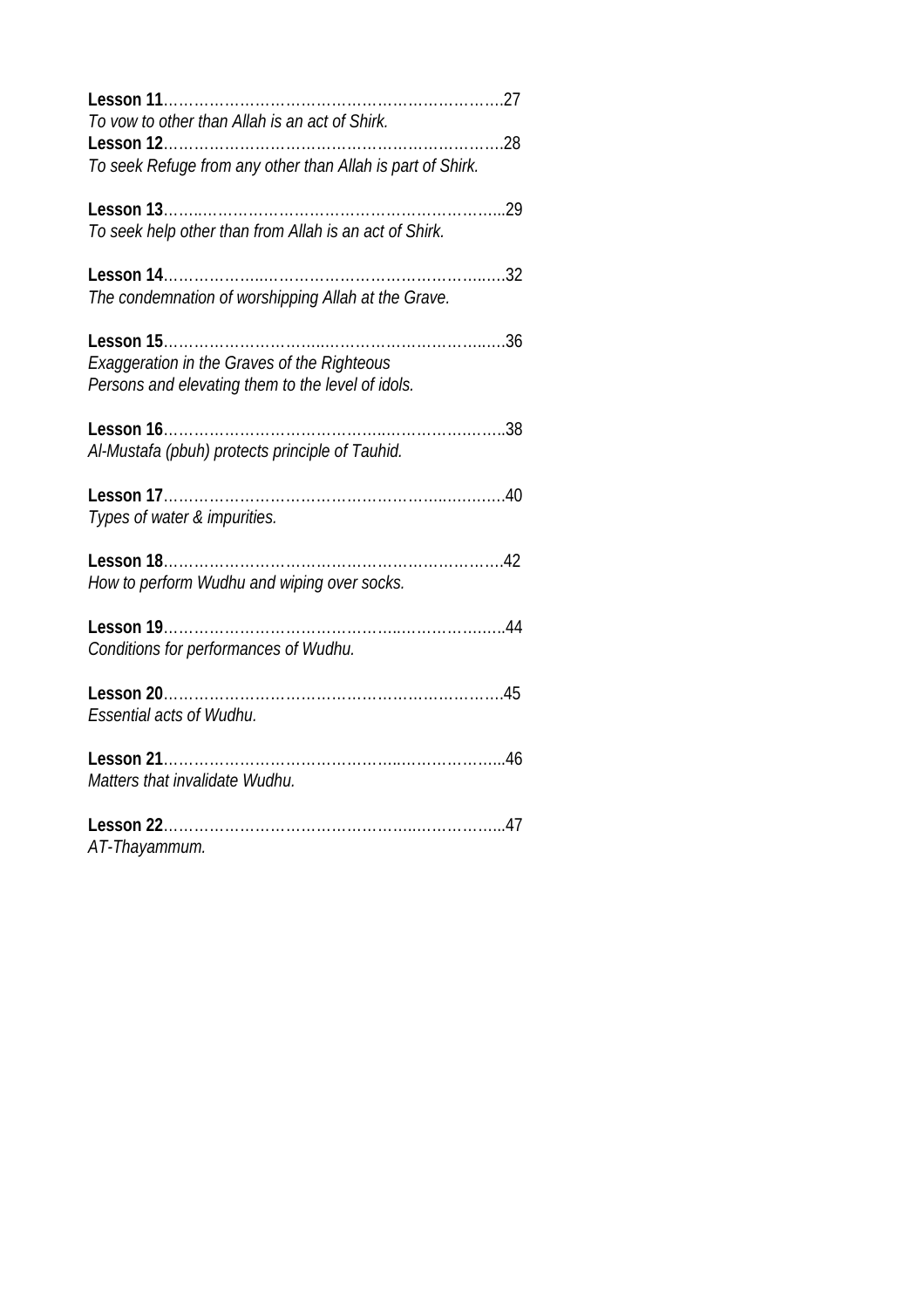| Ghusl - Obligatory bath.                              |  |
|-------------------------------------------------------|--|
|                                                       |  |
| How to perform Ghusl.                                 |  |
| Pillars of Salat (Prayer).                            |  |
| <b>Condition of Salat.</b>                            |  |
|                                                       |  |
| Necessary duties in Salat & How to recite Thashahhud. |  |
| Preferred acts of Salat.                              |  |
| Things that invalidate Salat.                         |  |
| Forgetfulness Prostration.                            |  |
| Zakat.                                                |  |
| How to wash the deceased Muslim.                      |  |
| Funeral prayer.                                       |  |
|                                                       |  |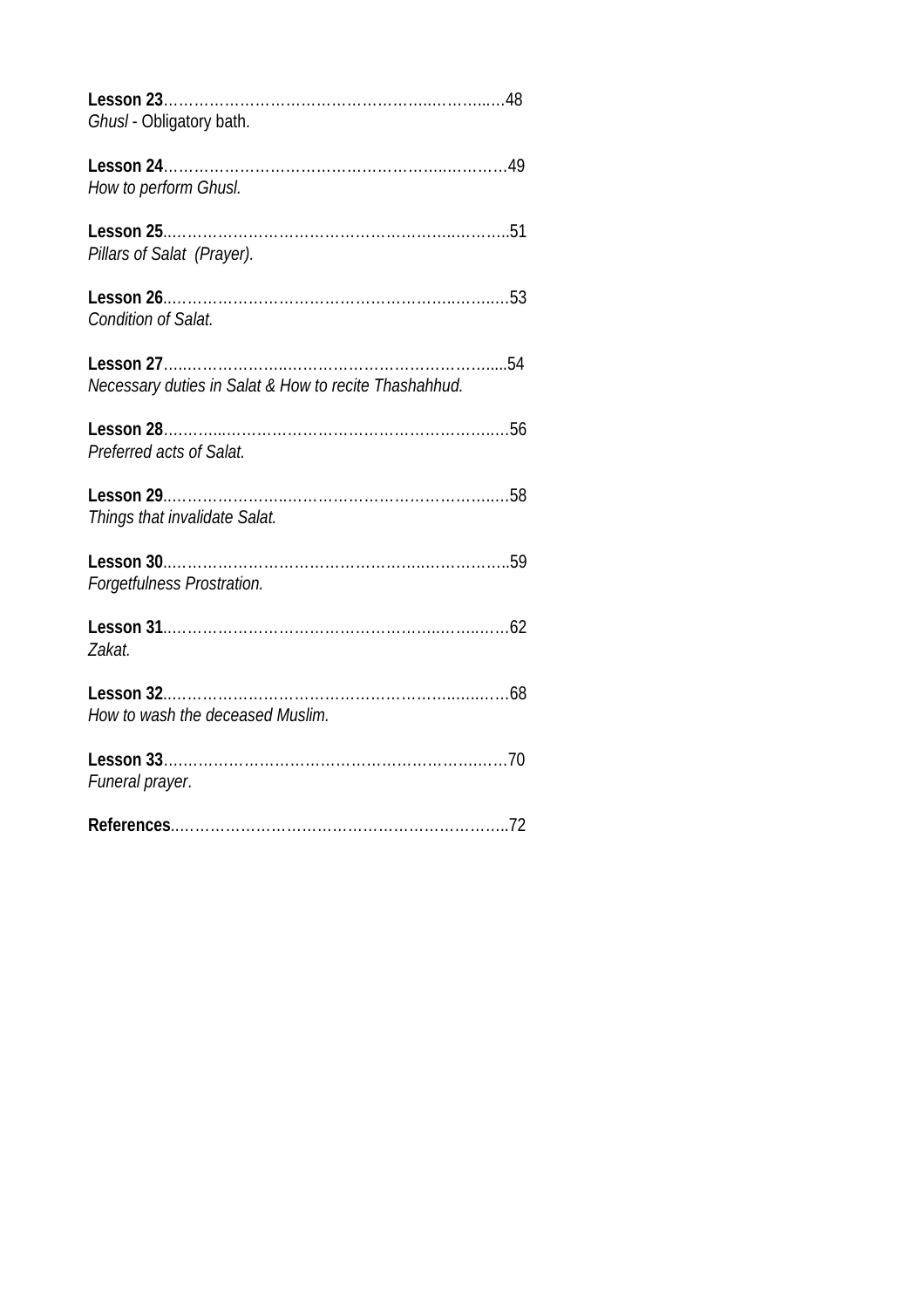

All praises are to Allah *Subhanahu wa ta'ala* and blessings to Prophet Muhammad (Peace be upon him)*,* his family and his companions.

I had the opportunity to read the book titled "The Most Important Lessons For Every Muslim" written by **Sheikh Abdulaziz Bin Baz** *(May Allah have mercy on him)***,** which I think, is a highly beneficial book to all Muslims. It gives basic requirements for the foundation of their Aqeedah (creed) and 'Ibadah (worship). It struck me that this small but informative book would be of immense benefit for non-Arabic speaking Muslims, spread all over the world, if translated into another foreign language.

While translating this book, it dawned on me that the Sheikh has written this book, primarily for Arab speaking Muslims and thus has written most of the information very briefly. But this may not be sufficient for non-Arab Muslims, whose knowledge of Islam is mixed with their local cultures and practices, resulting in deviations from pure Islamic monotheism.

It is a known fact that huge numbers of new Muslims are attracted to Islam from different countries and different cultures. It is important that knowledge of Islam should be provided to them with great care and there should be no confusion in the basic religious knowledge imparted to them. Otherwise, we will be responsible for all the deviations which might crop up among these generations of new Muslims.

Hence, I added new information to the original text, giving a detailed description of some subjects. I also added a few sections, such as transliteration of some small chapters from the Quran, to help the new Muslims recite during the prayers and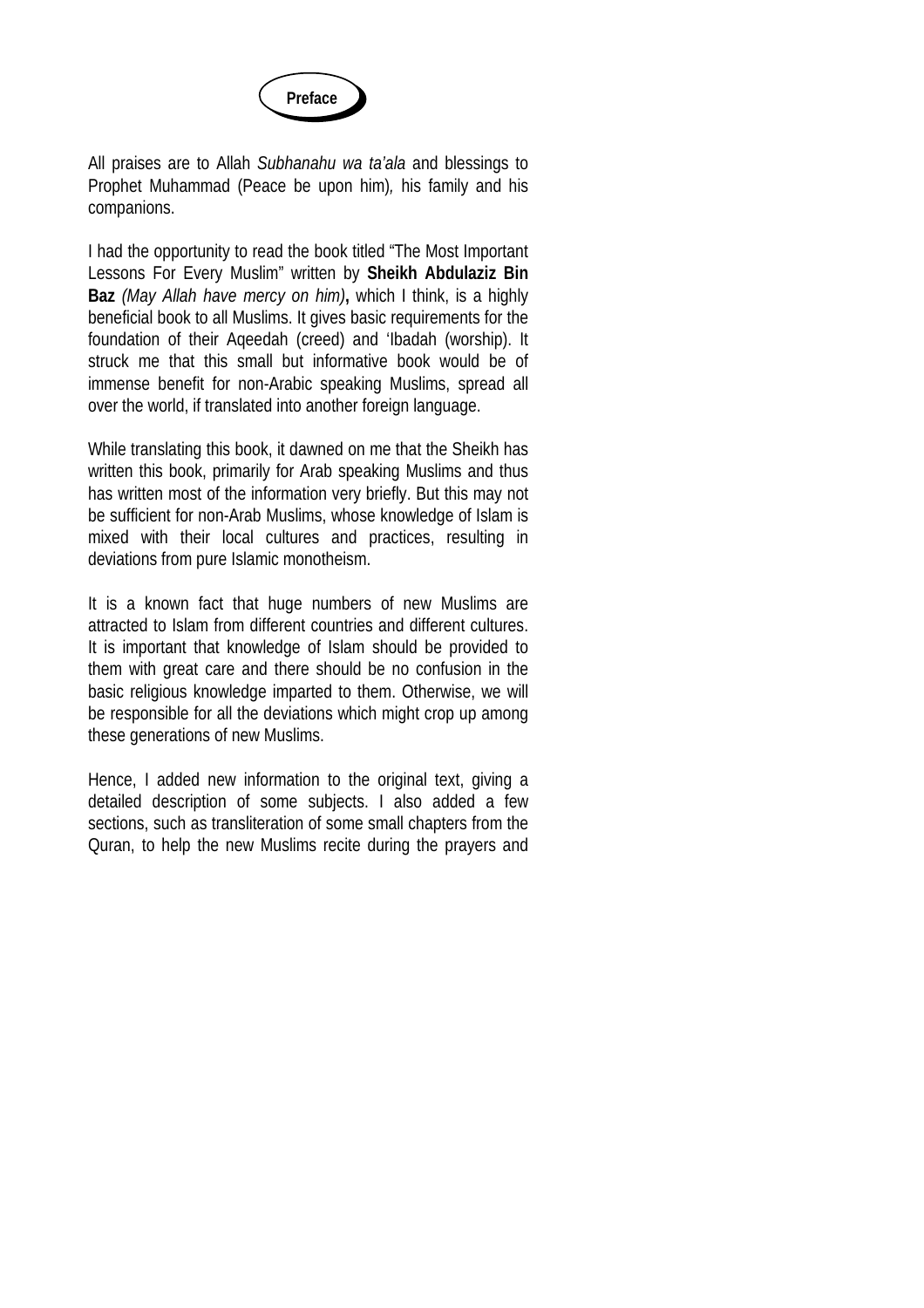encourage them to start their prayers from day one of their reverting to Islam.

I added a few chapters to this book when I saw some Muslims misleading other innocent ones in the area of Iman and Ibadah, and instead leading them towards Shirk (Polytheism) and finally to Kufr (Disbelief). These innocent Muslims indulge in Shirk not only by being unaware of it, but all the time assuming that they are doing a valid duty in Islam. This sad situation has to be corrected by every Muslim, by eliminating the remnants of un-Islamic Jahiliya (Ignorance) practices, which are still clinging to the practices of Muslims.

I started with the intention of translation but completed my work as a compilation. I have to acknowledge the services provided by brothers **Magdi Al-Radi, Jassim Kitchilan, Ibrahim Kunna Abdulqadir Abdulkhaliq, Waleed Timbang** and specially my brother **Soliman Albuthi** for their invaluable editing, suggestions and proofreading of the text.

We will be greatly honored, if this humble effort of all of us could be of some benefit to the Muslims to improve their knowledge in Islam, and may Allah accept this service from His humble servants.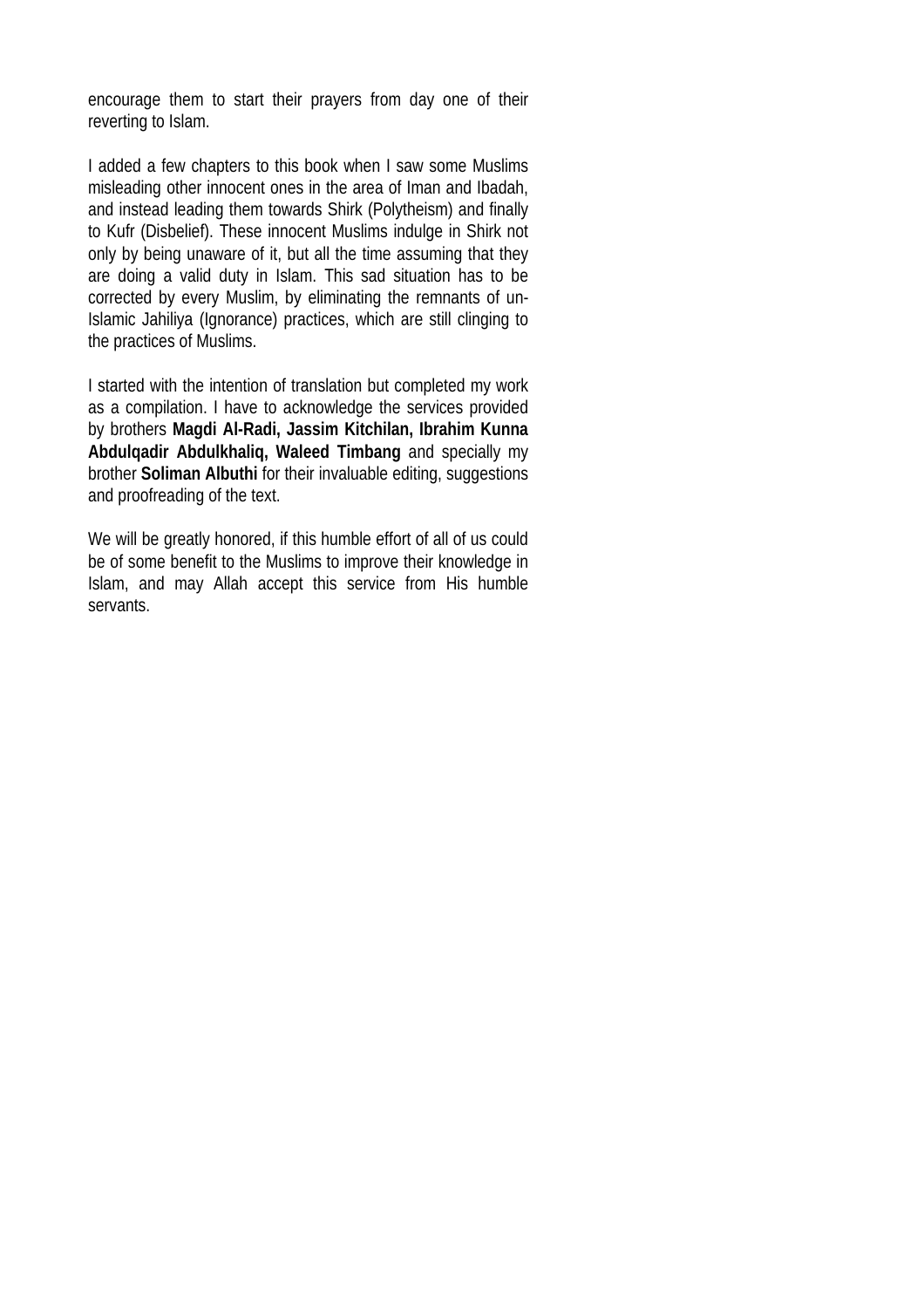## **THE MEANING OF "LA ILAAHA ILLA ALLAH , MUHAMMAD RASOOLULLAH" AND CONDITIONS OF "LA ILAAHA ILLA ALLAH ."**

## **THE MEANING OF THE TESTIMONY OF FAITH**

The testimony **(LA ILAAHA ILLA ALLAH )** comprises two concepts: Denial and Affirmation.

## **FIRST:**

The testimony of faith denies the attribute of divinity to anyone and anything other than Allah - the Exalted. All those other than Allah, such as the angels, the Prophets, and the rest of Mankind, let alone the idols and the political regimes in the world, are not gods and thus don't deserve to be worshipped. Therefore, denial in this respect is not denial of the existence of the alleged gods, rather the denial of divinity which is attributed to them.

## **SECOND:**

The testimony of faith affirms and restricts divinity to Allah alone. That is, the slave must believe that Allah is the only true God, and accordingly dedicate no act of worship to any, other than Allah.

## **THE MEANING OF MUHAMMAD RASOOLULLAH**

A confession with your tongue but a heartfelt belief, "O Allah! I testify that Muhammad *(Peace be upon him)* is Your Messenger." That means that none has the right to be followed after Allah, but the Prophet Muhammad *(Peace be upon him)* as he is the Last of His Messengers. As Allah said: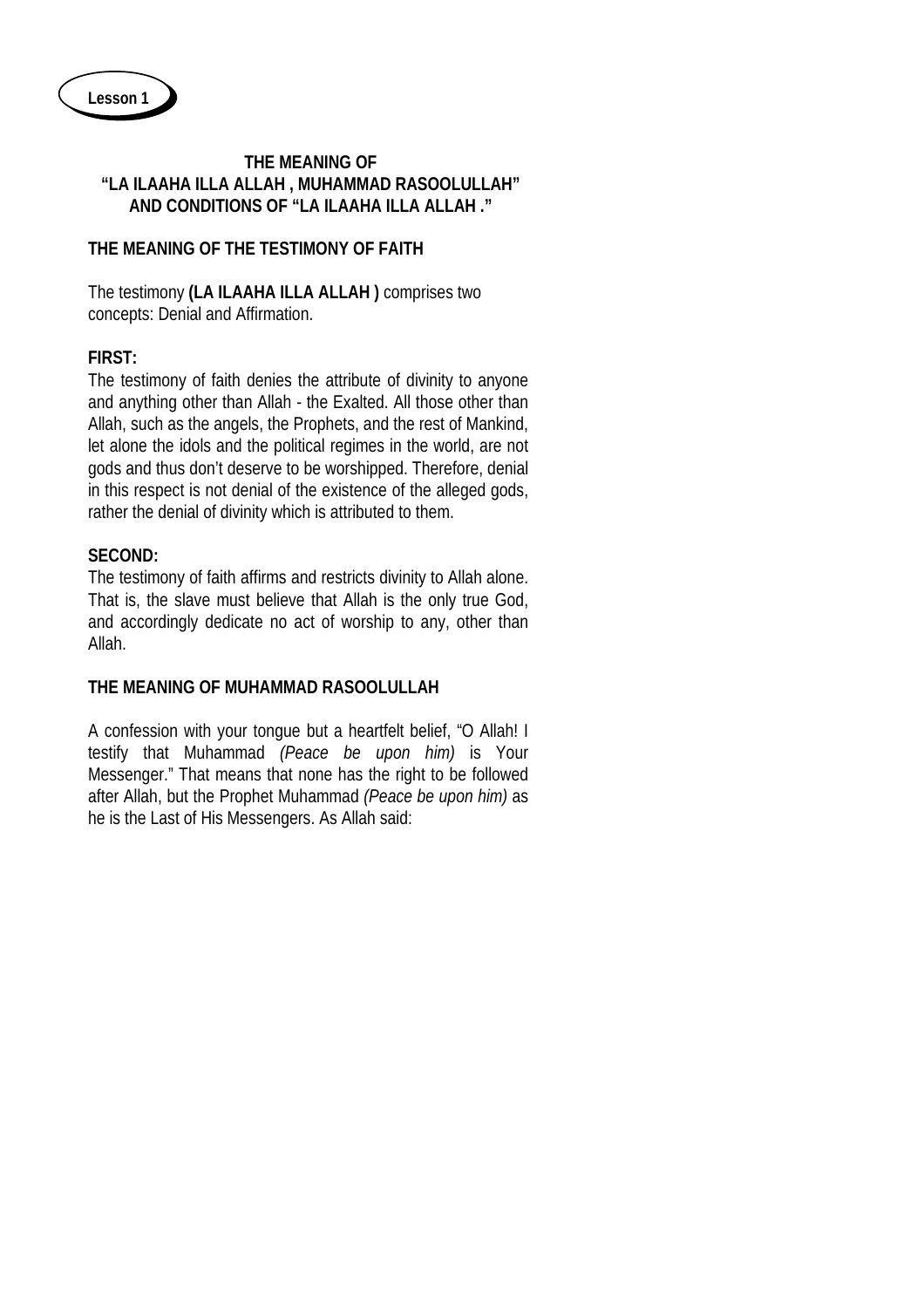"*Muhammad (Peace be upon him) is not the father on any man amongst you but he is the Messenger of Allah and the last (end) of the Prophets and Allah is Ever All Aware of everything." (V.33:40)*

*"And whatsoever the Messenger Muhammad (Peace be upon him) gives you, take it and whatsoever he forbids you, abstain from it." (V.59:7)*

And Allah said: *"Say (O Muhammad) (to mankind) 'if you (really) love Allah, then follow me'." (V.3:31)*

As for the others than Muhammad *(Peace be upon him)* their statements are to be taken or rejected as to whether these are in accordance with Allah's Book (i.e. the Quran) or with the Sunnah (legal ways, orders, acts of worship, statements etc.,) of the Prophet *(Peace be upon him),* or not.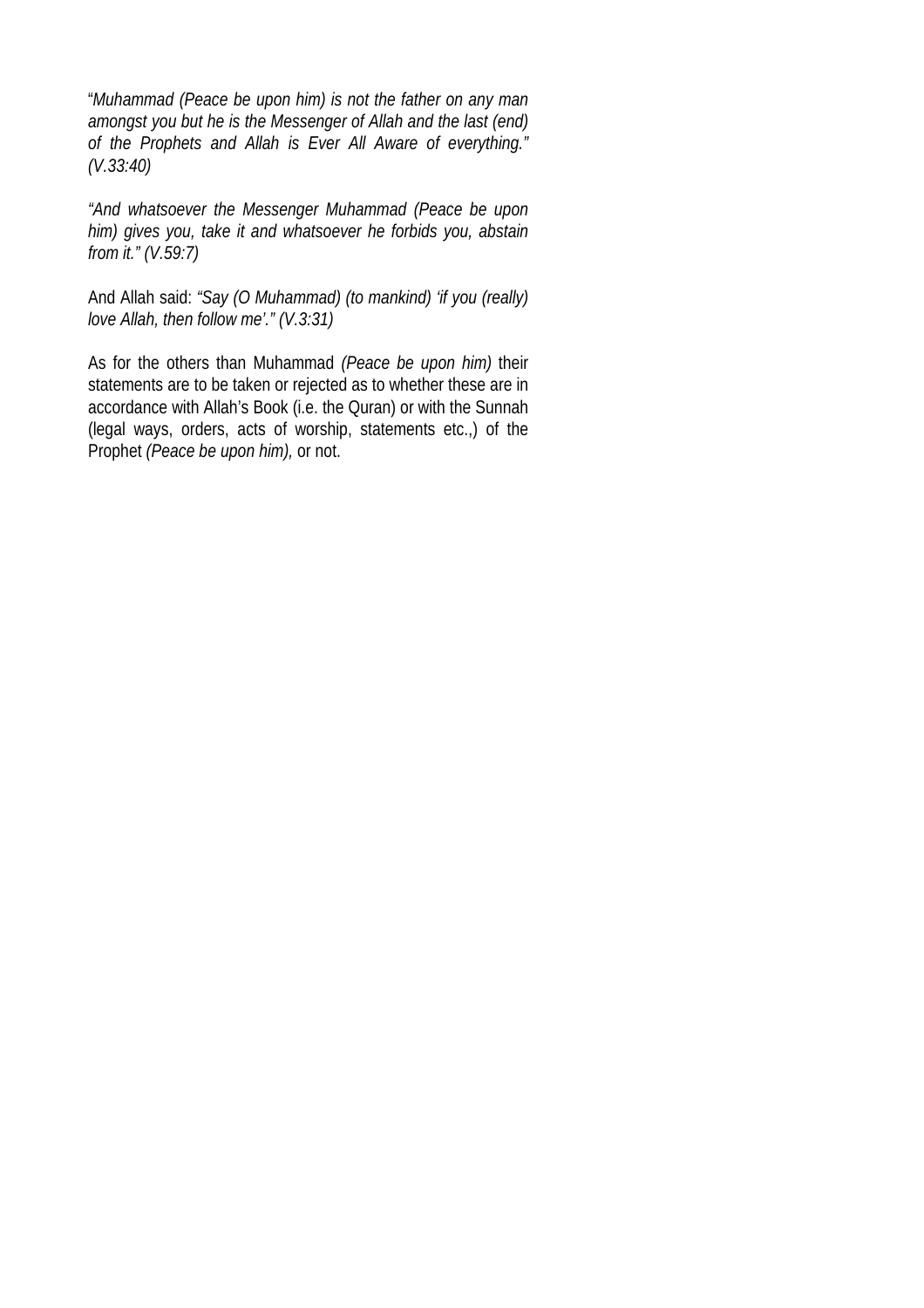## **CONDITIONS OF "LA ILAAHA ILLA ALLAH"**

- 1. **Knowledge,** which consists of recognizing Allah as the only true God to Whom worship must be dedicated, and denouncing all gods worshipped beside Allah as false, and that they can neither extend benefit nor cause harm.
- 2. **Certainty** that the belief in Allah must be unblemished with any doubt.
- 3. **Acceptance:** That is, to accept all the conditions of the declaration.
- 4. **Submission:** That is, to fulfill its conditions submissively and willingly being content with Allah as the Rabb (only Lord) and Muhammad *(Peace be upon him)* as His last Prophet and Messenger.
- 5. **Truthfulness:** That is, to fulfill its requirements truthfully.
- 6. **Sincerity:** That is, to be sincere in worshipping Allah, dedicating all acts of worship to Him alone.
- 7. **The love of Allah** the Exalted, and the love of His Messenger Muhammad *(Peace be upon him)*, and the love of Allah's devotees and the people of His obedience, which means love of all Muslims

Finally it should be borne in mind that Allah must be obeyed, by following His commands and refraining from His prohibitions. Obedience to Allah must be associated with loving Him, fearing His punishment, and hoping for His reward, seeking His forgiveness and adhering to the teachings of His Prophet Muhammad *(PBUH)* - the last of Allah's Messengers. The Shari'ah (the laws and religious rites) of Muhammad (PBUH)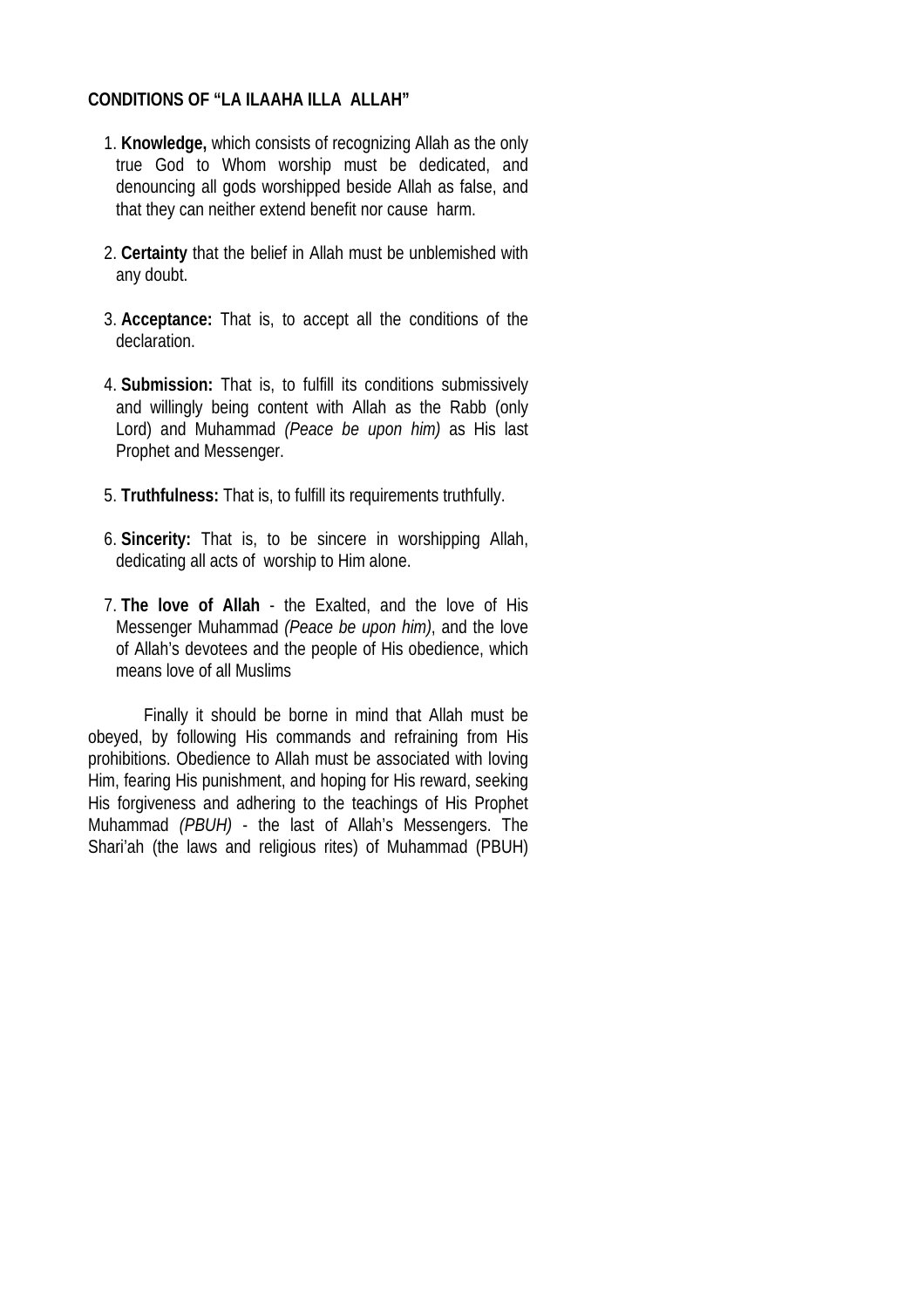abrogates all other preceding laws and religious rites and this comprises the best of every preceding Shari'ah.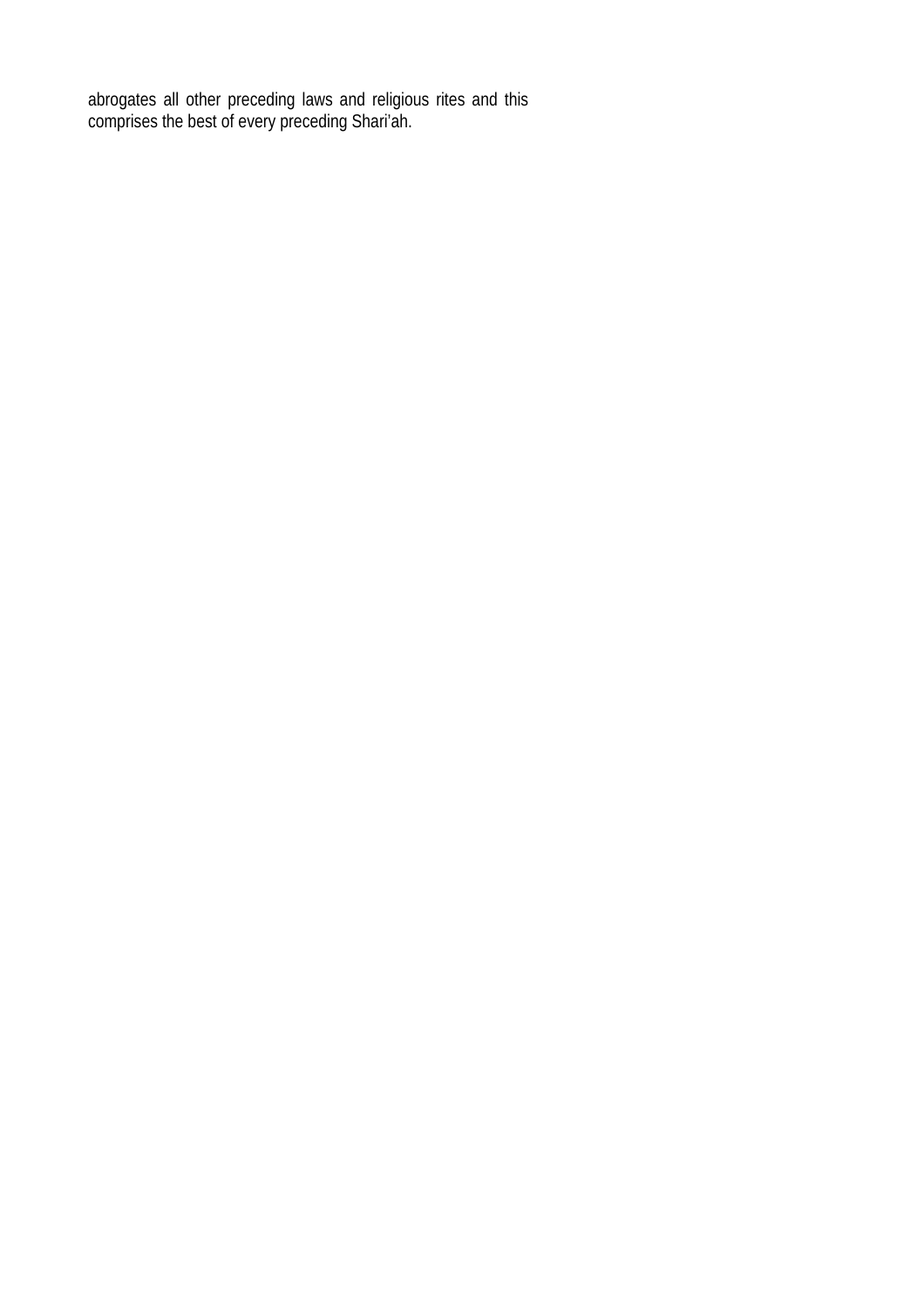

## **HOW TO RECITE**

## **Suratul- Fatiha** *(The Opening Chapter) I*

## *Bis mi-Ilaahir Rahmaanir-Raheem*

| Al Hamdu-Lil-laahi<br>$\mathcal{I}$ .<br>Rabbil- Alameen. | 1. All praises and thanks be to Allah, the<br>Lord of the Alamin (Mankind, Jinns and all<br>that exists).   |
|-----------------------------------------------------------|-------------------------------------------------------------------------------------------------------------|
| 2. Ar-Rahmaanir-Raheem                                    | 2. The Most Beneficent, the Most Merciful.                                                                  |
| 3. Maaliki-Yawmi-d-Deen                                   | 3. The only owner (and the Only Ruling<br>Judge) of the Day of Recompense. i.e. the<br>day of Resurrection. |
| 4. Iyyaaka na'budu wa                                     | 4. You (alone) we worship, and You (alone)                                                                  |
| Iyyaaka Nastha 'een                                       | we ask for help (for each and everything.)                                                                  |
| 5. Ih-dhinas-Siraat-al-                                   | 5. Guide us to the Straight Way.                                                                            |
| Mustageem                                                 |                                                                                                             |
|                                                           | 6. The way of those on whom You have                                                                        |
| 6. Siraat-al-ladheena an'amta                             | bestowed Your Grace, not (the way) of                                                                       |
| alaihim.                                                  | those who earned Your anger (such as the                                                                    |
| Ghayr-il-maghdubi-alaihim                                 | Jews), nor those who went astray (such as                                                                   |
| Wala-dd-aalleen. (Ameen)                                  | the Christians).                                                                                            |

## **Surat Al-Ikhlas or At-Tauheed (The Purity) CXII**

#### *Bis mi-Ilaahir Rahmanir-Raheem*

| 1. Oul- Huwallaahu Ahad              | 1. Say [O Muhammad (Pbuh)] : He is<br>Allah, (the One.                                                        |
|--------------------------------------|---------------------------------------------------------------------------------------------------------------|
| 2. Allaahus-Samadh                   | 2. Allah is As-Samad (The self sufficient<br>Master, whom all creatures need. He<br>neither eats nor drinks.) |
| 3. Lam Yalid walam youlad            | 3. He begets not, nor was He begotten.                                                                        |
| 4. Walam yakun lahu kufuwan<br>Ahadh | 4. And there is none co-equal or<br>comparable unto Him.                                                      |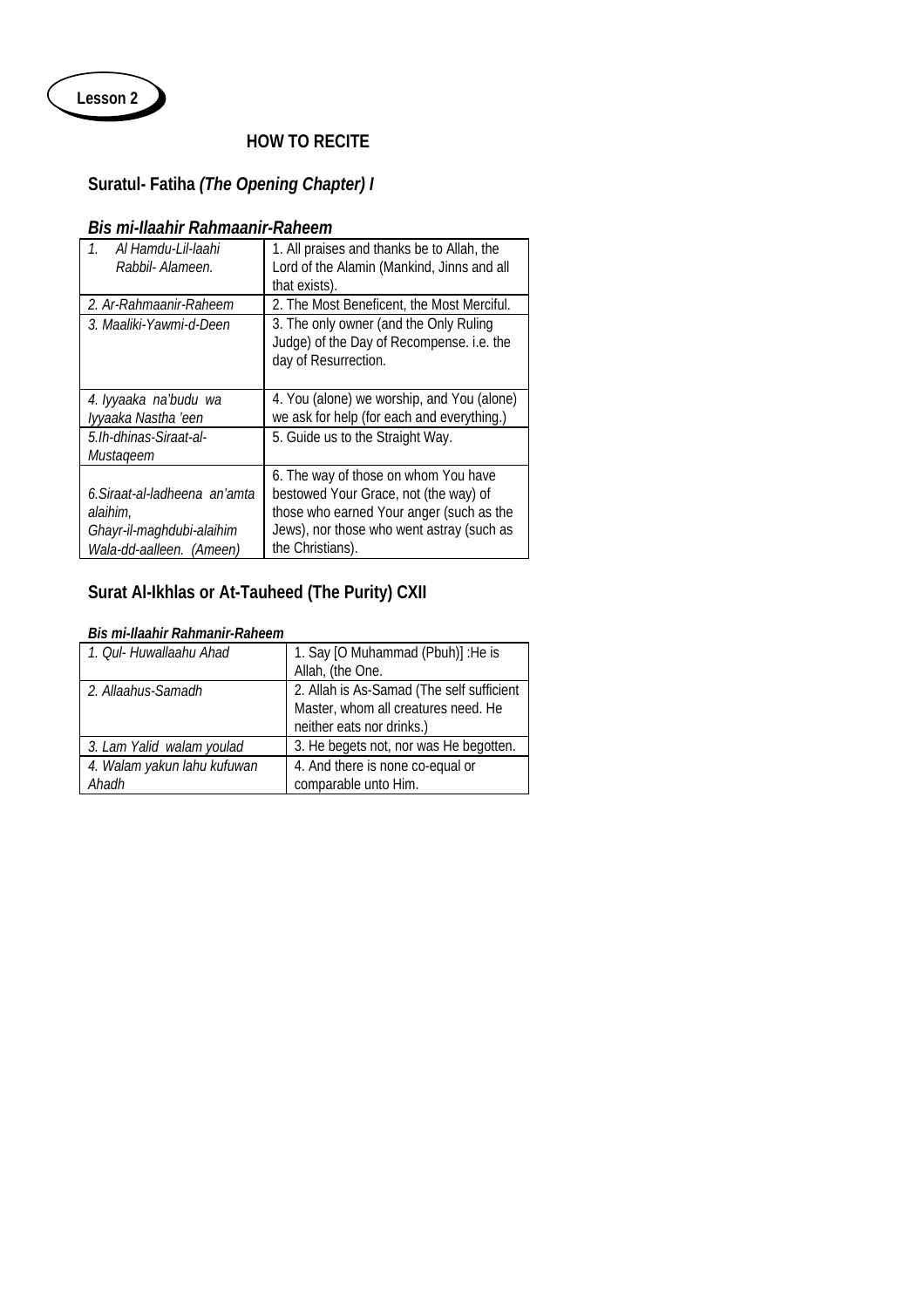## **Surat Al-Falaq (The Day Break)**

| 1. Qul- Aoothu-be-Rab-bil-Falaq     | 1. Say I seek refuge (with Allah) the      |
|-------------------------------------|--------------------------------------------|
|                                     | Lord of the Day break                      |
| 2. Min-shar-ri-maa-khalaq           | 2. From the evil of what He has            |
|                                     | created.                                   |
| 3. Wa-min-shar-ri ghaasigin         | 3. And from the evil of the darkening      |
| ithaa waqab.                        | (night) as it comes with its darkness, (or |
|                                     | the moon as it sets or goes away).         |
| 4. Wa-min-shar-rin-naffaathaati-fil | 4. And from the evil of the witchcrafts,   |
| ugad.                               | when they blow on the knots.               |
| 5. Wa-min-shar-ri-haasidin-idha-    | 5. And from the evil of the envier when    |
| hasad.                              | he envies.                                 |

#### *Bis mi-Ilaahir Rahmaanir-Raheem*

## **Surat-Al-Nas (The Mankind)**

## *Bis mi-Ilaahir Rahmaanir-Raheem*

| 1. Ohul- Aoothu-be-Rab-bin-naas | 1. Say I seek refuge (with Allah) the    |
|---------------------------------|------------------------------------------|
|                                 | Lord of the mankind.                     |
| 2. Malikin – naas.              | 2. The King of mankind.                  |
| 3. Ilaah-in-naas                | 3. The "Ilah" (God) of mankind           |
| 4. Min-shar-ril-waswaas-il-     | 4. From the evil of the whisperer (devil |
| khannaas                        | who whispers evil in the heart of men)   |
|                                 | who withdraws when one remembers         |
|                                 | Allah.                                   |
| 5. Al-ladhee-you-waswisu fee    | 5. Who whispers in the breasts of        |
| sudoorin-naas                   | mankind.                                 |
| 6. Min-al-jinnati wan-naas      | 6. Of Jinns and men                      |

This section is only for the beginners in order to help them in their daily prayers. However, it is strongly advised that new Muslims learn how to pronounce the Qur'anic verses from a teacher.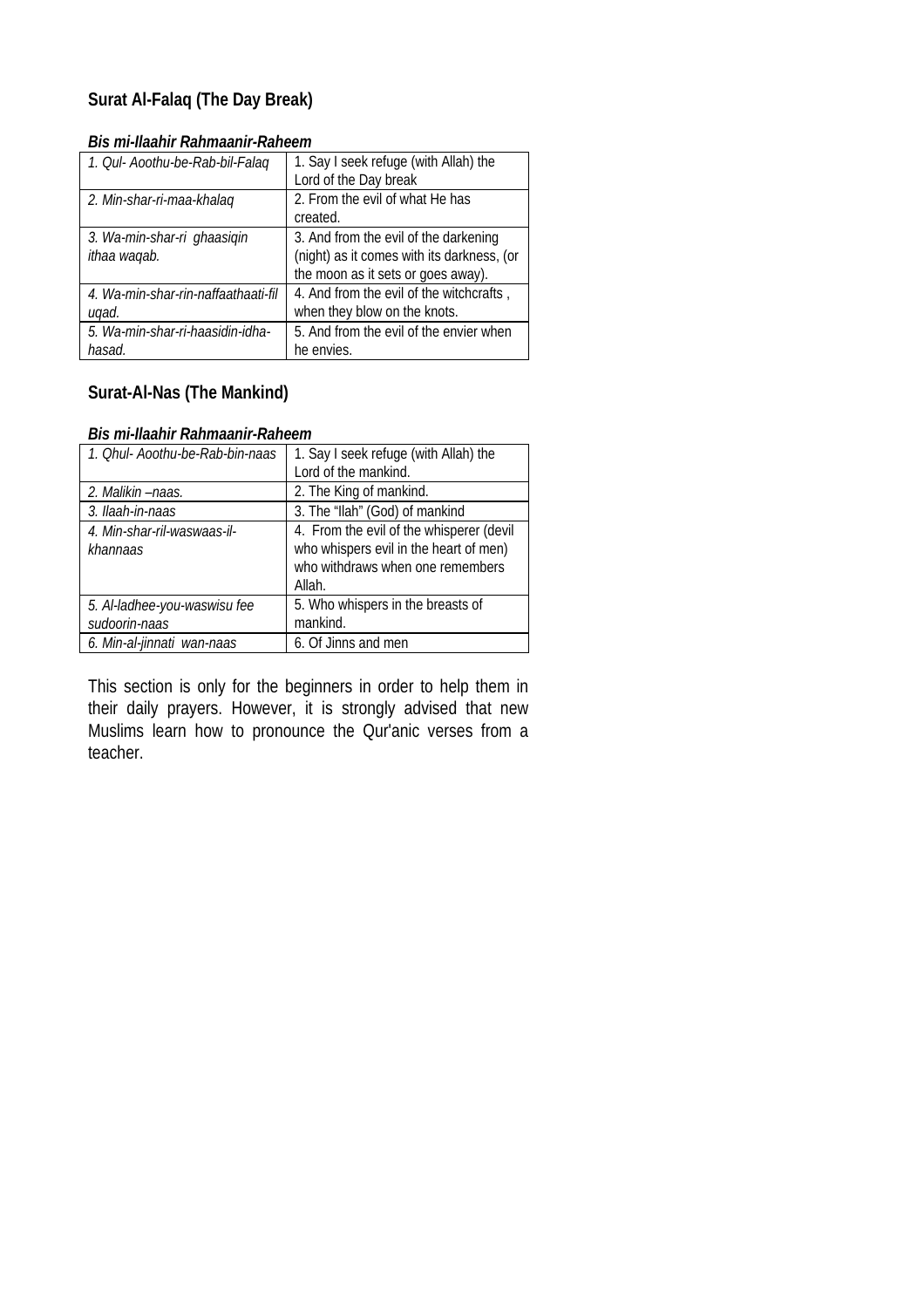## **THE 5 PILLARS OF ISLAM**

According to the teachings of Prophet Muhammad (PBUH), Islam is based on the following five pillars:

- 1. To testify that there is no true God but Allah and that Muhammad *(Peace be upon him)* is His last Messenger and the seal (last) of prophets.
- 2. To perform prayers (5 times a day)
- 3. To pay zakat (Charity-poor due once a year).
- 4. To fast during the month of Ramadhan.
- 5. To perform hajj (Pilgrimage Once in a lifetime, if one capable).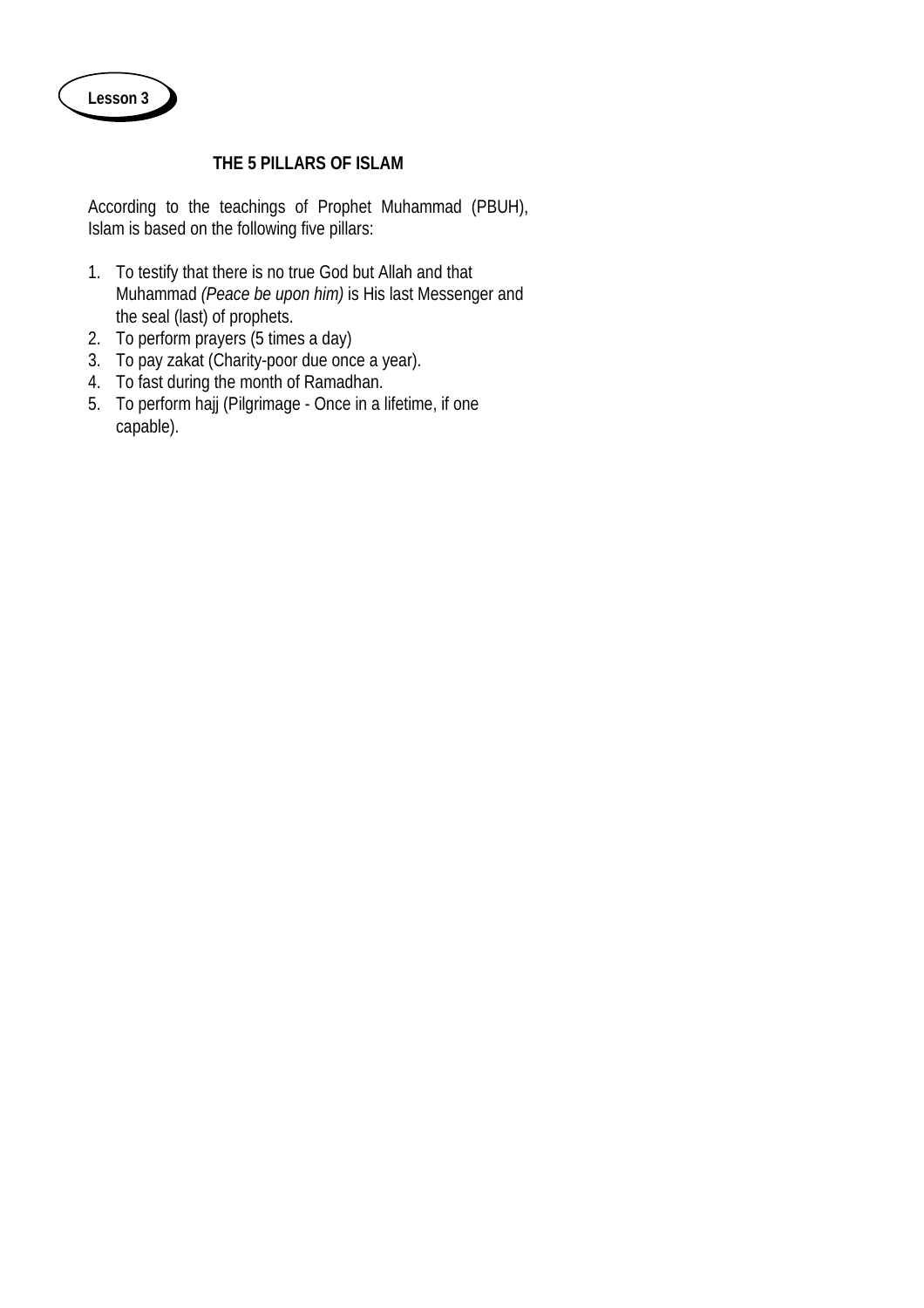

## **THE FUNDAMENTAL ARTICLES OF IMAN (FAITH)**

**To believe in:**

- 1. Allah
- 2. His Angels
- 3. His revealed Books
- 4. His Messengers
- 5. The Day of Resurrection

6. Al-Qadr; Whatever Allah has ordained must come to pass (In other words, fate and destiny).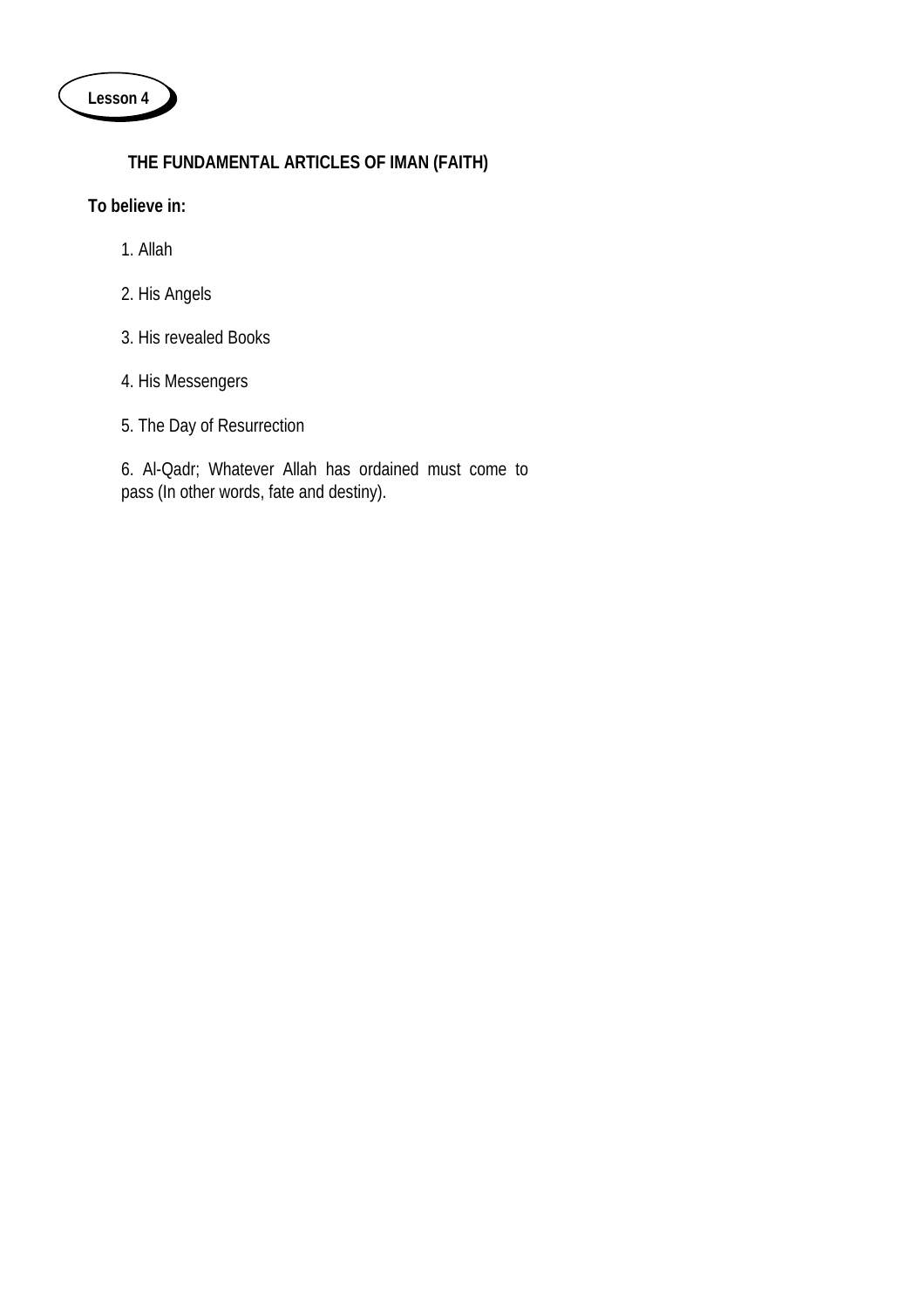## **TAUHEED (ISLAMIC MONOTHEISM)**

Tauheed (Islamic Monotheism) has three aspects:

- 1. Oneness of the Lordship of Allah- "Tauheed ar-Rububiyya". To believe that, there is only one Lord for all the universe, its Creator, Organizer, Planner, Sustainer and Giver of Security etc., and that is Allah.
- 2. Oneness of the worship of Allah "Tauheed al-Uluhiyya". To believe that none has the right to be worshipped {e.g. by praying, invoking, asking for help (from the unseen), swearing, slaughtering sacrifices, giving charity, Fasting, and Pilgrimage etc.,} but Allah.
- 3. Oneness of the Names and the Qualities of Allah, "TauheeduI-Asma-was-sifaat". To believe that:
	- i. We must not name or qualify Allah except with what He or His Messenger *(Peace be upon him)* has named or qualified Him.
	- ii. None deserve to be named or qualified with the definitive Names or Attributes of Allah; e.g. Al-Karim (Most Generous).
	- c. We must confirm all of Allah's Attributes which Allah has stated in His Book (the Quran) or mentioned through His Messenger Muhammad *(Peace be upon him)*, without changing them or ignoring them completely or twisting the meanings or giving resemblance to any of the created things. {e.g. Allah is present over His Throne, as mentioned in the Quran Ch.20:V5: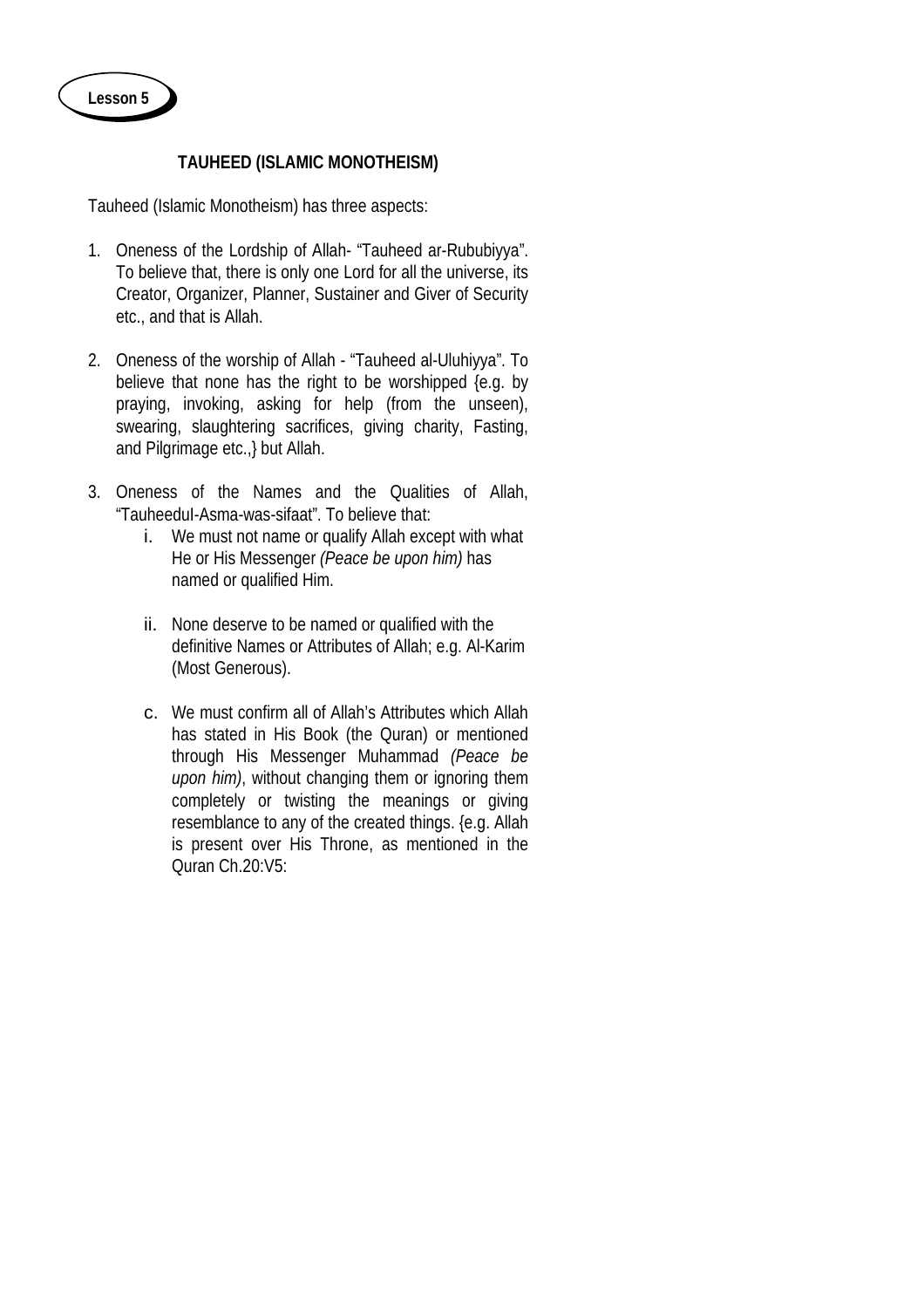The Most Beneficent (Allah) "Istawa" (rose over) the (Mighty) Throne, over the seventh Heaven; and He only comes down over the first (nearest) Heaven to us on the Day of 'Arafat' (i.e. the 9th of Dhul Hijjah), and also during the last third part of the night as mentioned by the Prophet *(Peace be upon him)*, but He is with us by His Knowledge only, not by His Personal-Self (Bi-Dhaatihi).

*There is nothing like unto Him and He is All-Hearer, the All-Seer.* (Ch.42:V.11) This Holy verse confirms the quality of hearing and the quality of the sight of Allah without any resemblance to others.

Likewise He (Azza Wa Jalla) also said, " To one whom I have created with Both My Hands". (Ch.38:V75)

And He also Said, "The Hand of Allah is over their hands". (Ch.48: V10)

This confirms two Hands for Allah, but there is no resemblance to them. This is the faith of all true believers, and was the faith of all the Prophets of Allah, from Noah, Abraham Moses and Jesus till the last of the Prophets Muhammad *(Peace be upon him)*. It is not like as some people think that Allah is present here, there and everywhere. This is not true. Allah tells us that He is above the heavens, over His Throne.

These three aspects of Tauheed are included in the meaning of "LA ILAAHA ILLA ALLAH " (None has the right to be worshipped but Allah).

It is essential to follow Allah's Messenger, Muhammad *(Peace be upon him)*: "Wujub-Al- Ittiba" and it is part of Tauheed al Uluhiyya.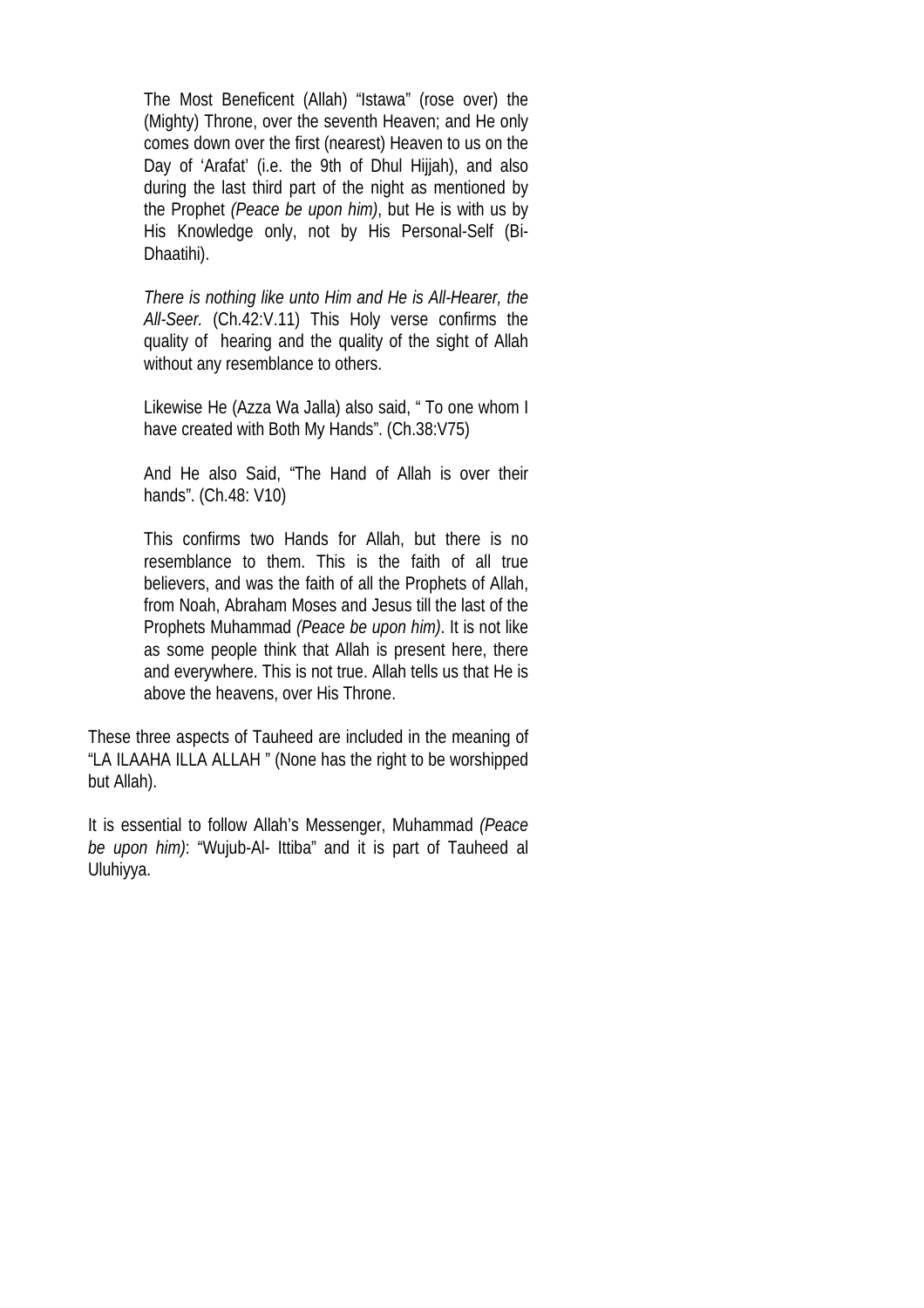This is included in the meaning, "I testify that Muhammad *(Peace be upon him)* is Allah's Messenger, and this means, "None has the right to be followed after Allah's Book (the Quran), but Allah's Messenger *(Peace be upon him)*. See Quran Ch.59:V.7 and Ch.3:V.31.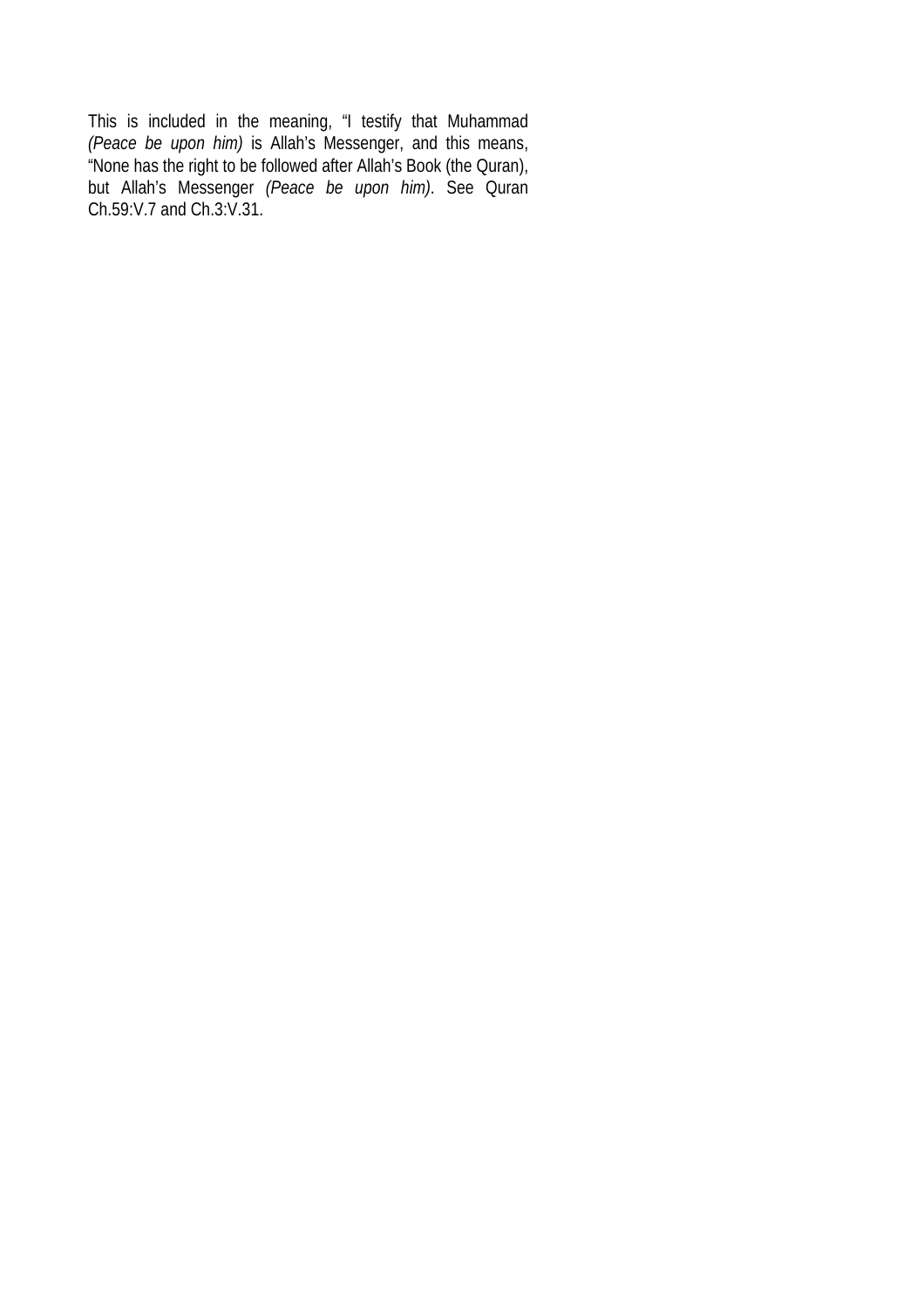## **SHIRK (ASSOCIATION OF OTHERS WITH ALLAH IN WORSHIP)**

Shirk is divided into two categories:

- **1. Major Shirk**
- **2. Minor Shirk**

## 1. **MAJOR SHIRK (MAJOR POLYTHEISM)**

It necessitates the failure of deeds and remaining forever in the Hell-fire as per Qur'anic account.

"But if they have joined in worship others with Allah, what they used to do would have been of no benefit to them". Ch.6: V.88.

Allah says, "It is not for the Mushrikun (polytheist, idolaters, pagans, disbelievers in the Oneness of Allah), to maintain the Mosques of Allah (i.e. to pray and worship Allah therein, to look after their cleanliness and their building etc.,), while they witness against their own selves of disbelief. The works of such are in vain and in Fire shall they abide. Ch.9 V.17.

Whoever dies in a state of Shirk, will not be forgiven and will not be allowed into Paradise, pursuant to God saying, " Verily Allah forgives not (the sign of) setting up partners in worship with Him but He forgives, whom He Pleases, sins other than that." Ch.4: V.116 and Allah says: " Verily whosoever sets up partners in worship with Allah then Allah Has Forbidden Paradise for him and the Fire will be his abode; and for the Thalimoon (polytheists and wrong-doers) there are no helpers." Ch.5: V.72.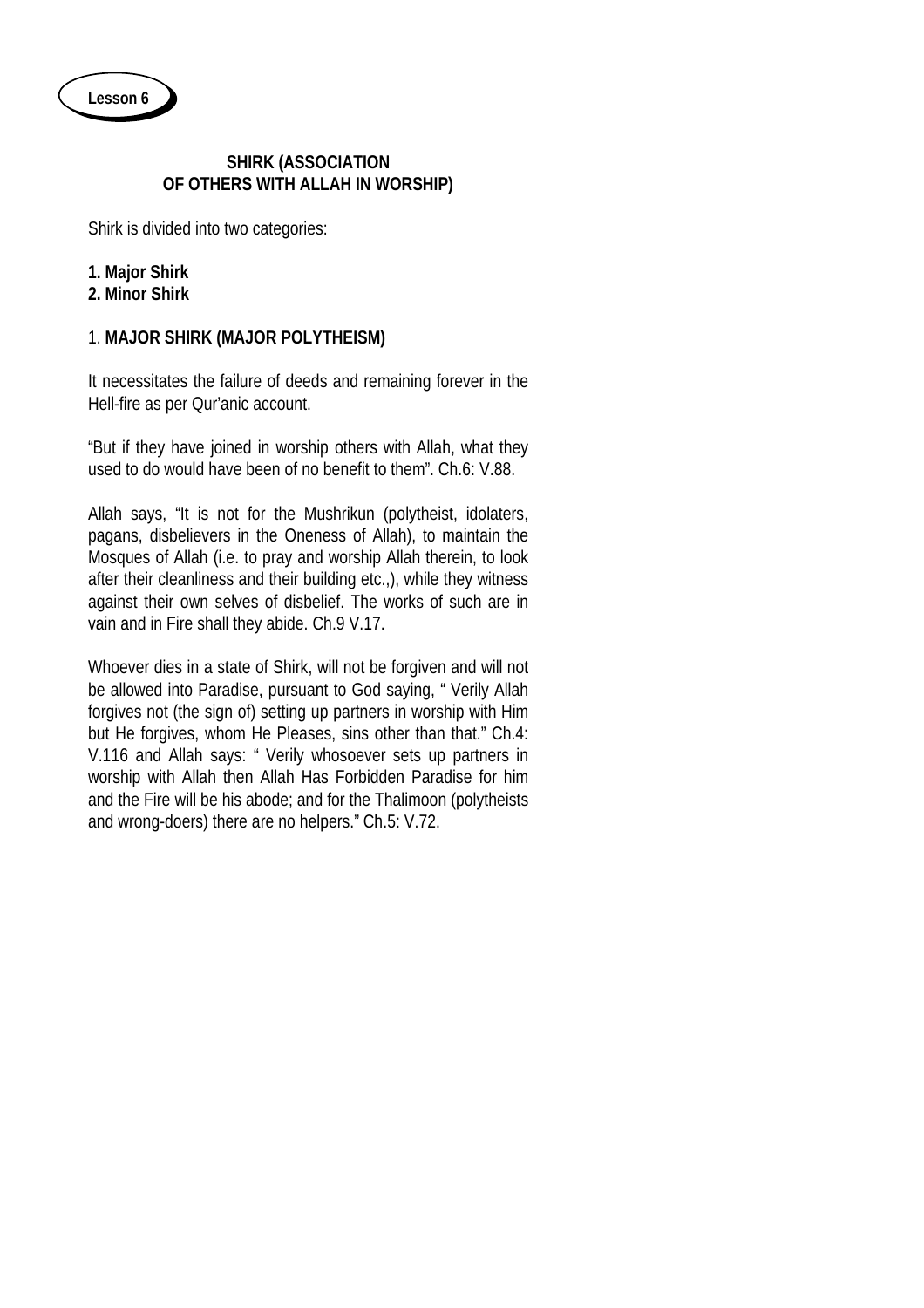Shirk categorized under this type includes calling those who are dead, praying to idols for help and for relief, pledging to them and offering animals for slaughter as a sign of obedience to them etc.,

## **2. MINOR SHIRK (MINOR POLYTHEISM)**

It is the type proved by the texts of Quran and Sunnah to be called Shirk, but it is not categorized under Major Shirk. Such as, hypocrisy in some deeds, to swear by those other than Allah and saying Allah Will and so and so will, and the like.

Following are some pertinent Hadeeths of our Prophet *(Peace be upon him)*.

"What I fear most for you is the Minor Shirk". When asked what is Minor Shirk, he said "Disguised Shirk". Reported by Mahmoud ibn Labeed al Ansari *(RAL)* and narrated by Imam Ahmed, At-Tabrani, and Al-Bayhaqi.

"He who swore by something other than Allah shall be regarded as Mushrik." Reported by Umar ibn al-Khatab *(RAL)* and narrated by Ahmed.

'He who swore by other than Allah had fallen in Kufr or Shirk" reported by Ibn Umar *(RAL)* and narrated by Abu Dawood and At-Tirmidhi.

"Do not say Allah wills (ordains), and so and so (too) wills, but say that Allah wills (ordains), and then so and so wills." Reported by Huthayfah ibn al Yaman *(RAL)* and narrated by Abu Dawood.

This type of Shirk (i.e. Minor Shirk) does not necessitate apostasy of remaining in Hell fire, but it lacks the perfection of the obligatory Tauheed.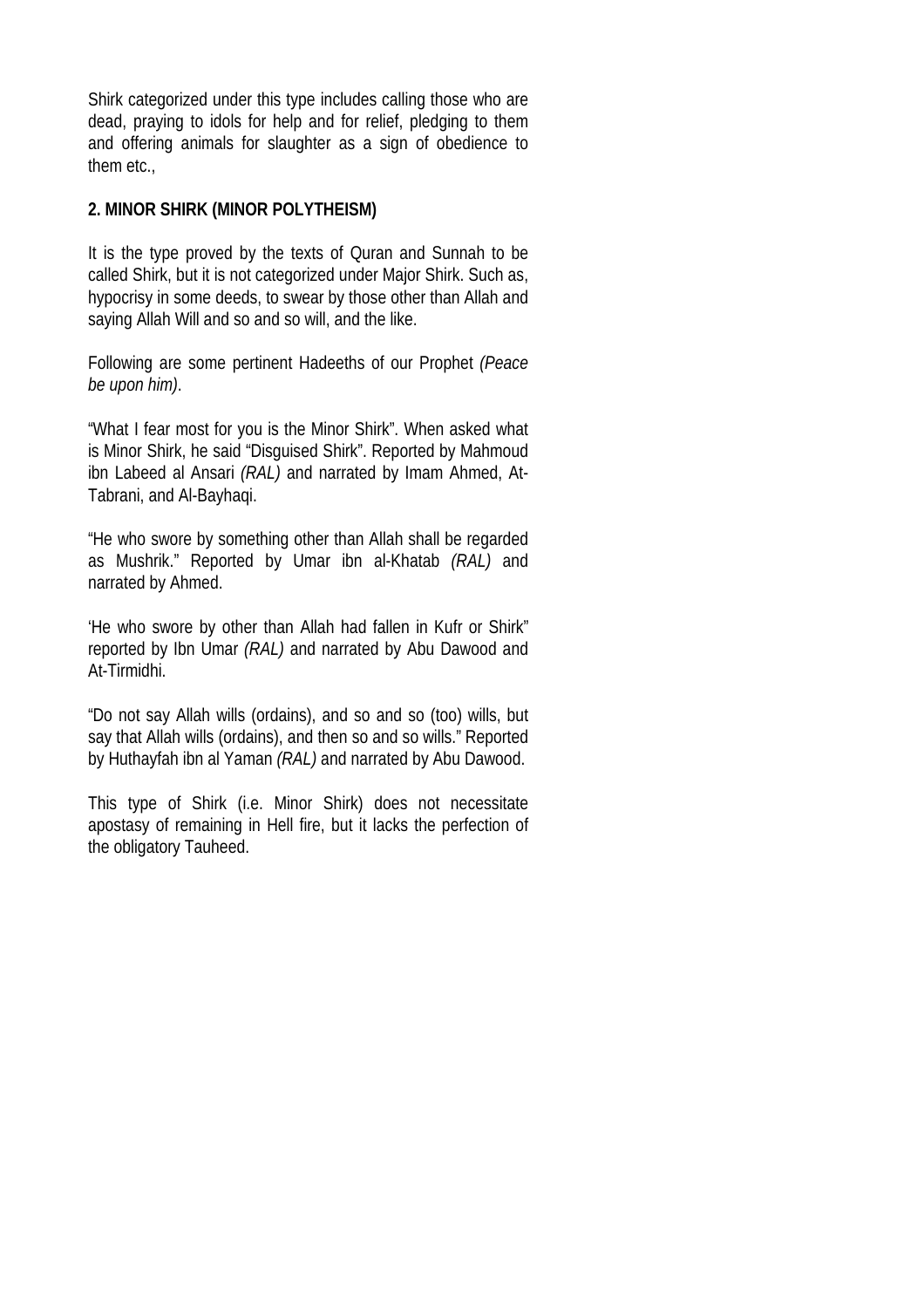## **DISGUISED SHIRK**

Disguised Shirk may fall into both types i.e. Major Shirk and minor Shirk. It may fall in the major Shirk such as 'the Shirk of hypocrites', because they conceal their bad faith and pretend to be Muslims to cover themselves.

Disguised Shirk may also fall in the category of minor Shirk such as "Riya", (to do good deeds or beautify them to be seen by men) as stated in the following Hadeeth of Mahmoud ibn Labeed al Ansaari *(RAL)*

Its proof is the saying of Prophet *(Peace be upon him)*. " May I tell you of what I fear very much, that might harm you more than Al-Masih aad-Dajjal?" (the False Messiah) The audience said, "Yes, Prophet of Allah". He said, "The disguised Shirk...when a man gets up to pray and strives to beautify his prayer, because people are looking at him." reported by Abi Sa'eed al Khudri and narrated by Imam Ahmed in his Musnad.

May Allah Grant us the success in escaping from these dangers.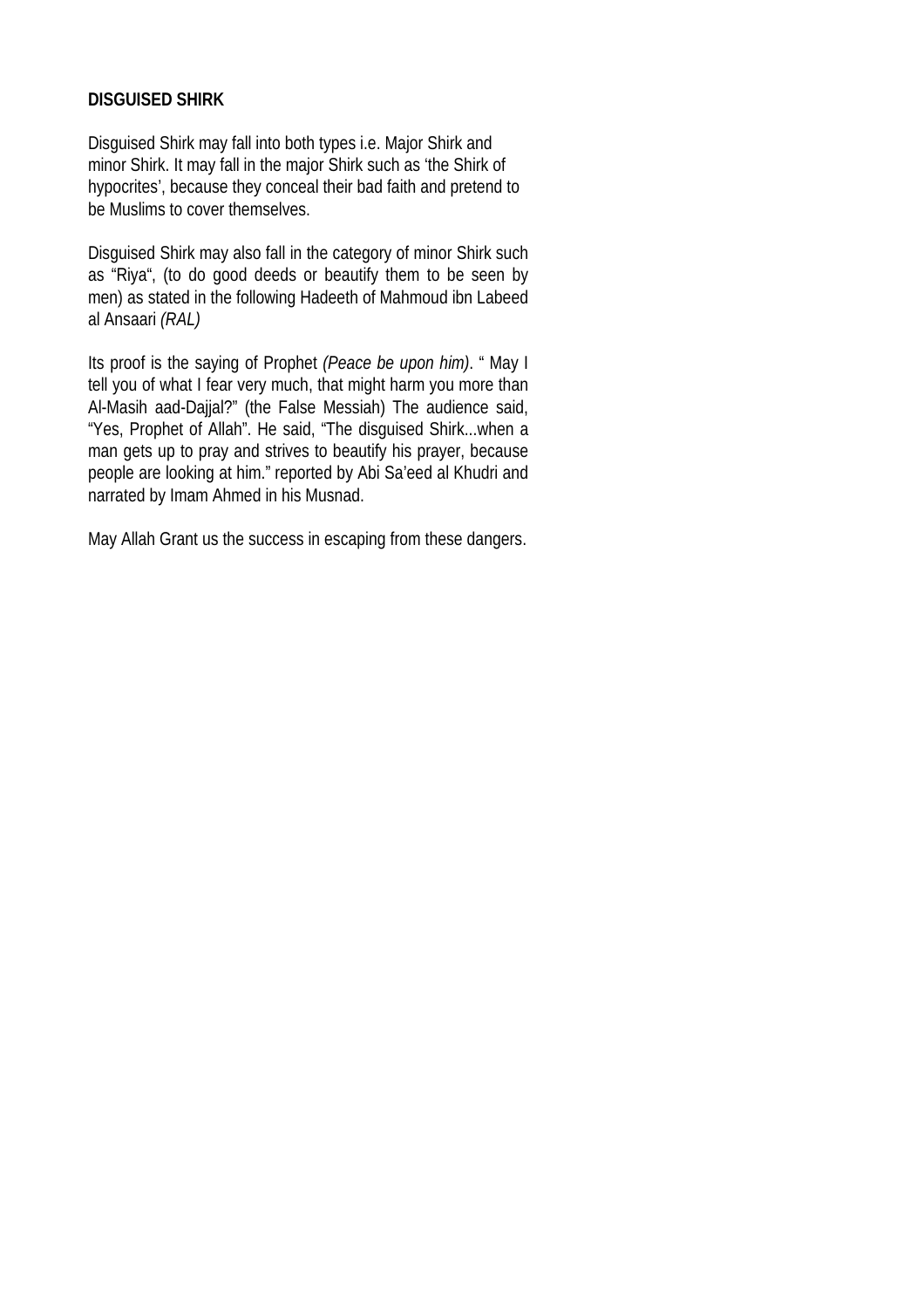## **TO WEAR A RING, TWINE, OR ANYTHING SIMILAR FOR PROTECTION FROM OR REMOVAL OF HARM OR AFFLICTION, IS AN ACT OF SHIRK**

Allah the Almighty said: "Say: Tell me then, the things that you invoke besides Allah, - if Allah intended some harm for me, could they remove His harm, or if He (Allah) intended some mercy for me, could they withhold His Mercy? Say: Sufficient for me is Allah; in Him those who trust (i.e. believers) must put their trust." (Ch 39:V38)

Imran bin Husain (r.a.) narrated: The Prophet (Peace be upon him) once saw a man with a brass ring on his hand and asked him, "What is this?" The man replied, "To overcome the weakness of old age." He said, "Remove it, for, it can only add to your weakness. Should death overtake you while you are wearing it, you would never succeed." [This Hadeeth was recorded by Ahmad (bin Hanbal) (r.a.) with a good chain of narrators.]

He also recorded in a *Marfu' Hadeeth* (tradition traced to the Prophet (Peace be upon him) himself): Uqbah bin Aamir (r.a.) narrated that Prophet Muhammad (Peace be upon him) said: "Whoever wears a talisman or an amulet would never see his wish fulfilled by Allah. And whoever hangs a sea shell would never get peace and rest."

In another version the Prophet (Peace be upon him) is reported to have said: "Whoever wears a talisman has committed *Shirk* (polytheism)."

Ibn Abi Hatim reported about Hudhaifah (r.a.): He saw a man with a piece of twine on his hand (as protection or cure from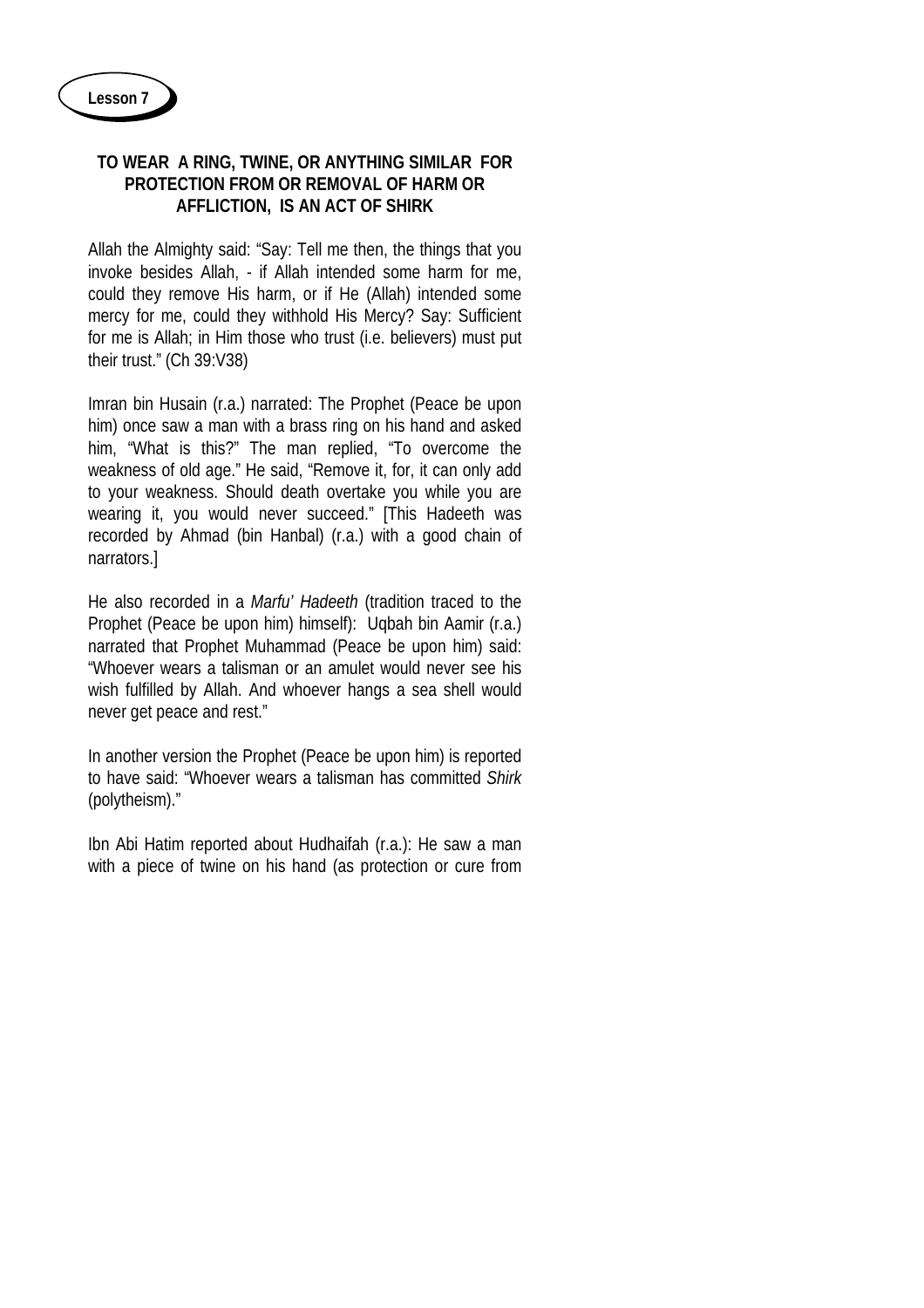fever) so he cut the twine and read the verse: "Most of them believe in Allah and still practice *Shirk* (polytheism)." (Ch12: V106).

#### **Important issues of the Lesson**

It is strictly forbidden to wear rings, twines and the like seeking protection.

If, even the Companions had died wearing such a thing, they would not have succeeded (in the Hereafter). This is a confirmation to the statement of the companions that minor *Shirk* is greater (worse) than major sins.

Ignorance was no excuse.

Wearing any such adornment will not benefit this life. Indeed, it is harmful as was stated by the Prophet (Peace be upon him): "It will do nothing except increase weakness."

The intense disapproval and censure of who ever does such a deed.

The declaration that whoever attaches something to himself, will have that thing put in charge of him.

The declaration that whoever wears an amulet has committed *Shirk.*

Hudhaifah's recital of the Qur'anic verse is a clear proof that Companions used to recite the verse dealing with the major *Shirk* to condemn minor *Shirk.* Ibn Abbas (r.a.) did so, by reciting the verse from Surah Al-Baqarah. (Ch.2:V165)

Seeking cure from fever or relief from evil eye by using talisman, amulets etc. is *Shirk.*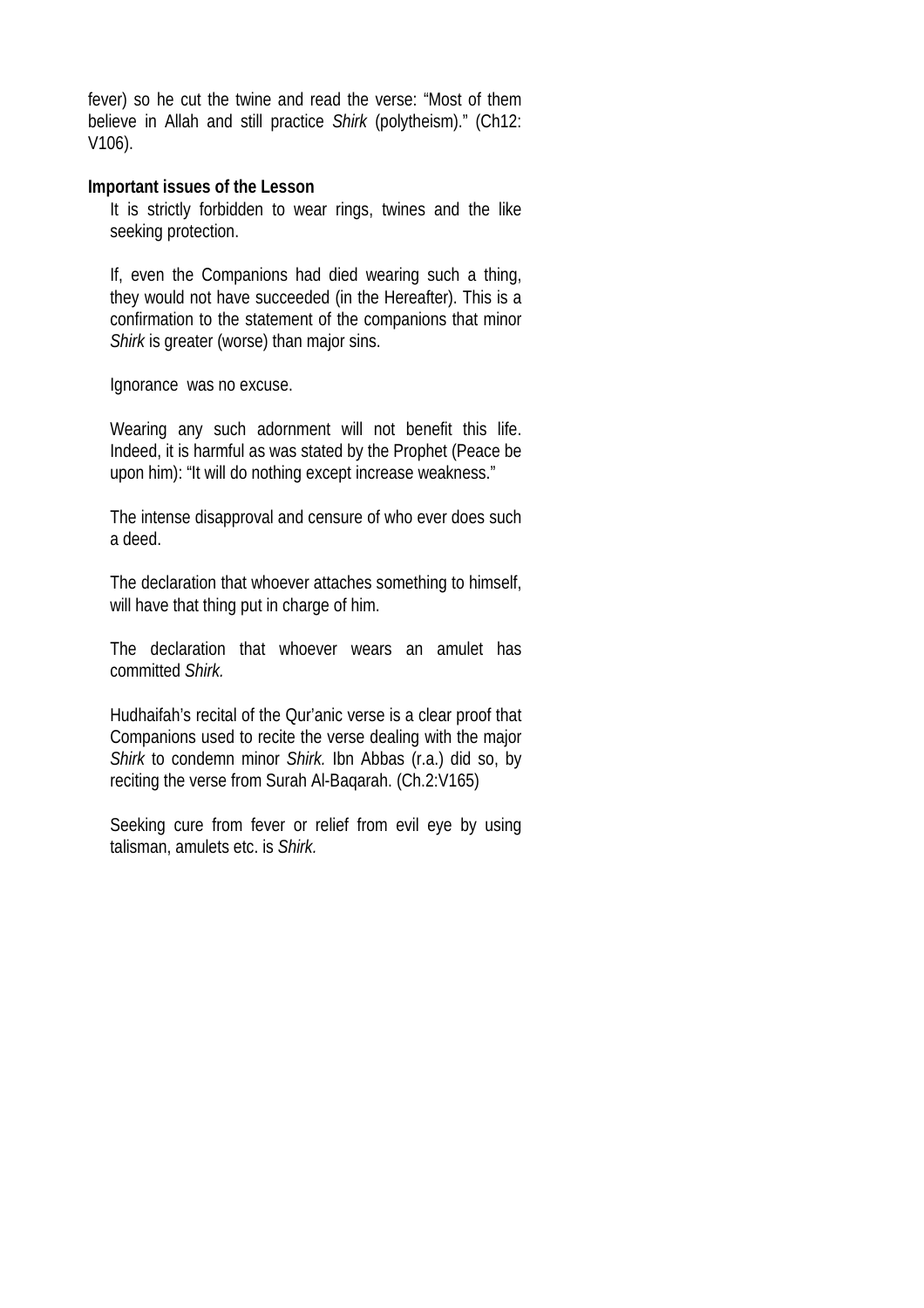The curse upon those who use amulets is that their wishes will not be granted by Allah and those who use shells will not get rest nor peace. That is, Allah has left them.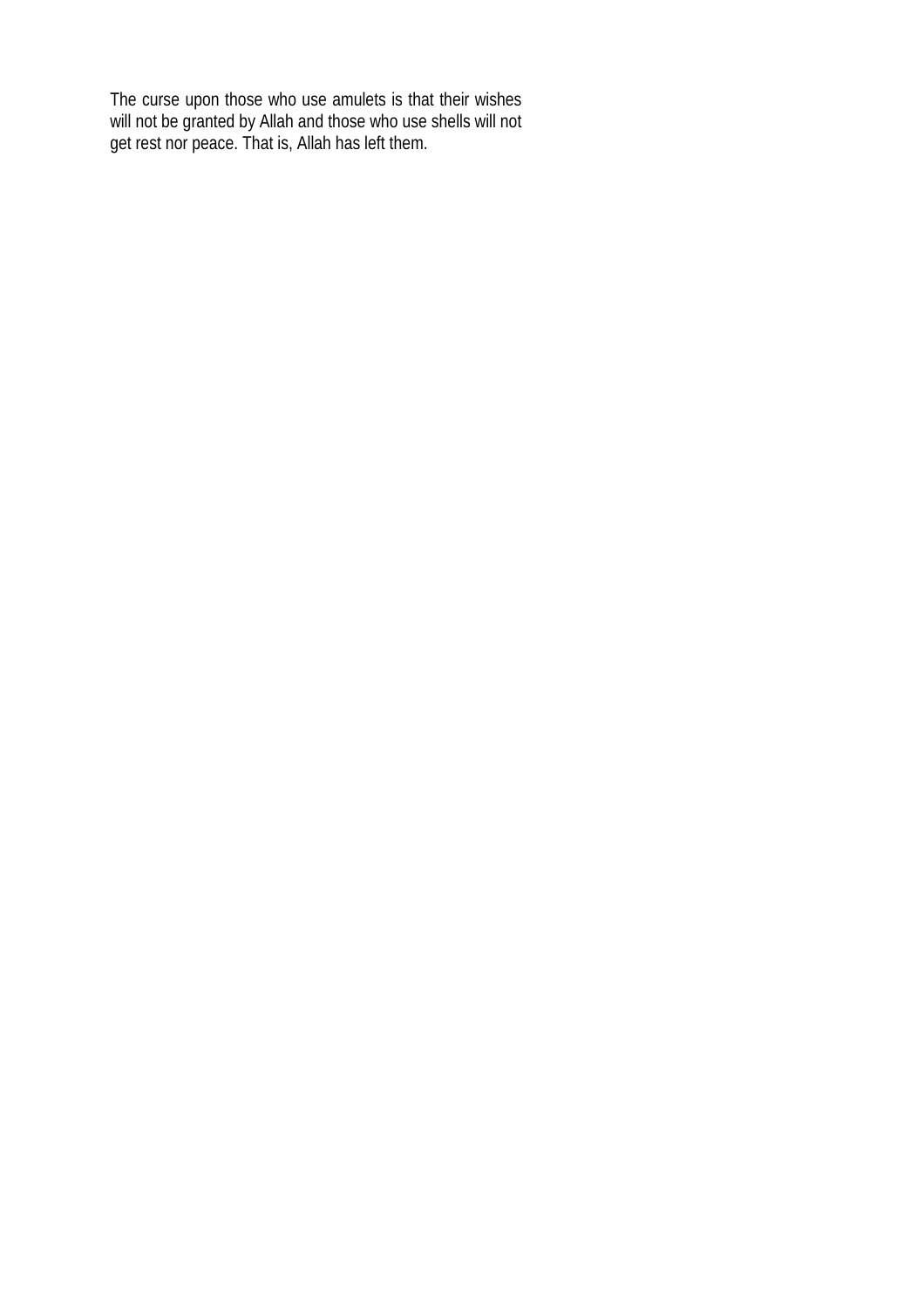## **RUQA (INCANTATION), TALISMANS AND AMULETS**

Narrated Abu Bashir Al-Ansari (r.a.): He was in the company of Allah's Messenger on one of his journeys. Allah's Messenger (Peace be upon him) sent a messenger ordering: "There shall not remain any necklace of bowstring or any other kind of necklace round the necks of camels except it is cut off" (Al-Bukhari and Muslim).

Ibn Mas'ud (r.a.) narrated that he heard Allah's Messenger (Peace be upon him) saying: *Ar-Ruqa, At-Tama'im* and *At-Tiwalah* are all acts of *Shirk* (Polytheism)." (Musnad Ahmad; Abu Dawood).

**Ar-Ruqa or Al-Aza'im** is the act of reciting incantations, charm etc. Those are allowed in which there is no trace of *Shirk* (polytheism). Prophet Muhammad (Peace be upon him) has permitted it in case of being bitten by poisonous insects or disturbed under the effect of an evil eye.

**At-Tama'im** is the act of putting an amulet around the necks of children to protect them from effects of evil eye. If the amulet contains the verse of the Quran or Allah's Name and Attribute then it is allowed by some predecessors (salaf) though equally disallowed by others too. Ibn Mas'ud (r.a.) was among those who disapproved it.

**At-Tiwalah** (bewitching) is something done by those who claim they can cause a woman to become more fond of her husband or vice-versa.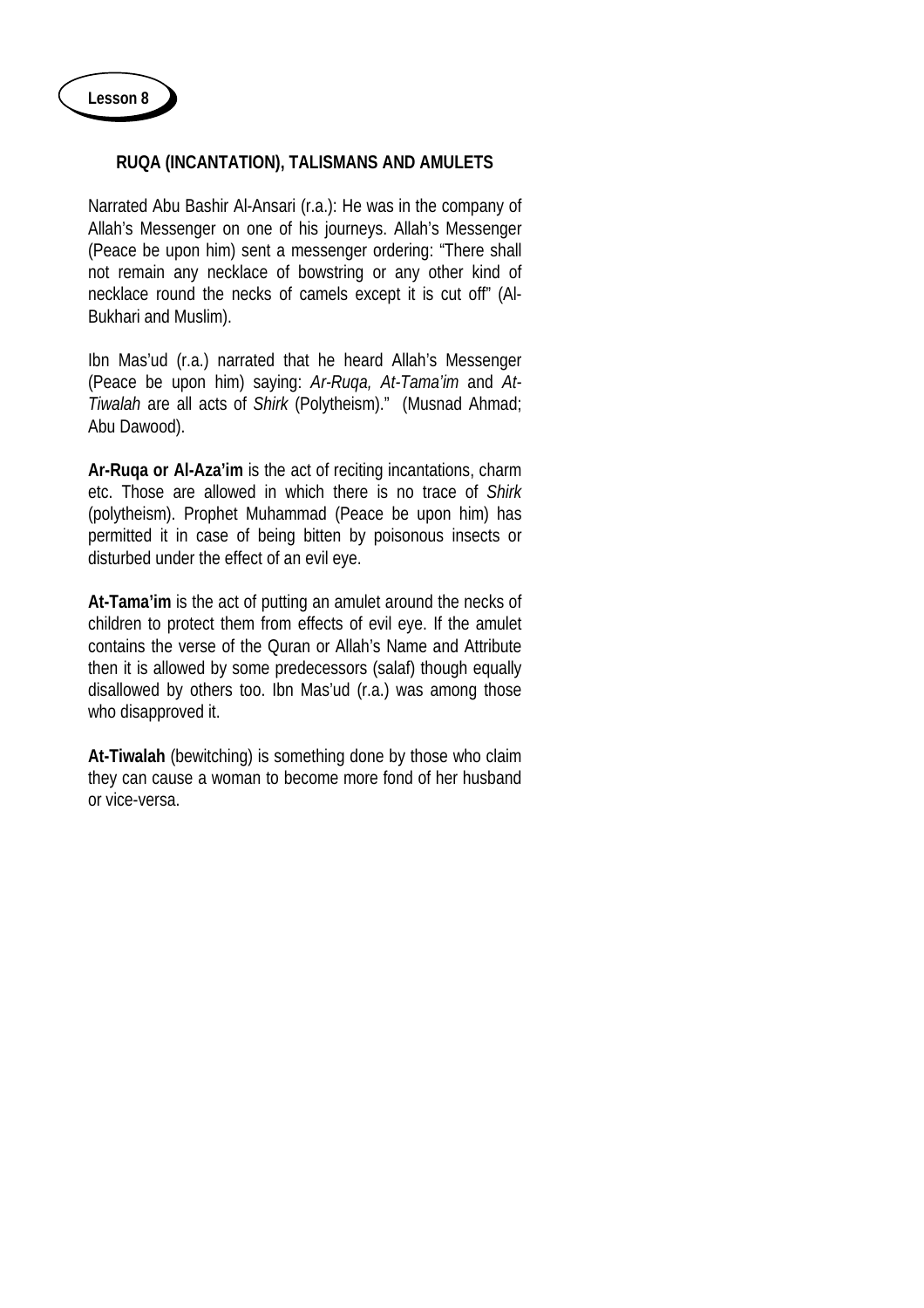Abdallah bin Ukaim narrated the following Marfu' Hadeeth: "Whoever uses, attaches to himself or wears a talisman, will have that talisman put in charge of him." (Ahmad & Tirmidhi)

Ruwaifi' (r.a.) said that Allah's Messenger (Peace be upon him) said to him: "O Ruwaifi! it may be that you will live a longer time after me, so inform people that whoever ties a knot in his beard, places any string or cord around his neck (as a charm), or cleans himself (after toilet) with animal dung or bone, then Muhammad (Peace be upon him) has disowned him (has nothing to do with him)." (Ahmad)

Sa'id bin Jubair said: "Whoever cut an amulet or talisman from anyone, it would be equal to liberating a slave."

It was Waki' who recorded it, and he reported from Ibrahim Nakh'i that they used to dislike every type of amulet and talisman whether they contained the verse of Quran or anything else. [They were the companions of Abdullah bin Mas'ud (r.a.)].

## **Important issue of the Lesson**

All the three above-mentioned acts are considered of *Shirk* without exception.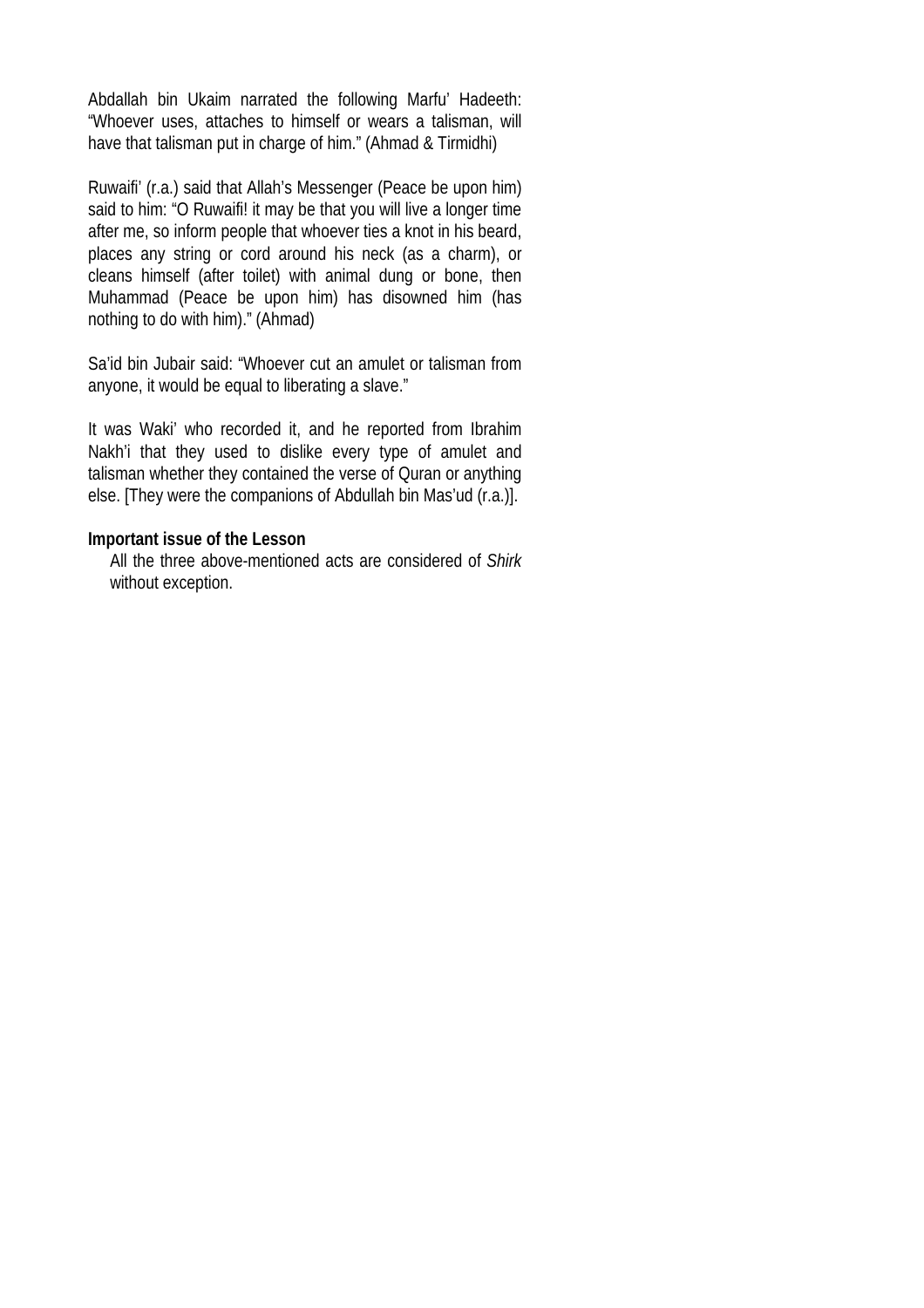## **WHOEVER SEEKS BLESSING THROUGH A TREE, A STONE, ETC.,**

Allah the Most Exalted said: "Have you then considered *Al-Lat* and *Al-Uzzah*". And Manat (idols of the pagan Arabs) the other third? (Ch53: V19-20)

At-Tirmidhi reported and declared as *Sahih* (sound), that Abu Waqid Al-Laithi (r.a.) said: We went out with Allah's Messenger (Peace be upon him) on the campaign to Hunain while we had just left disbelief *(Kufr)* for Islam. The *Mushrikin* had a *Sidr* (lotetree) that they would stay there and hang their arms(weapons) on, called *Dhat Anwat.* When we passed a *Sidr*, we asked, "O Messenger of Allah, won't you make for us another *Dhat Anwat* just like their Dhat Anwat?" Allah's Messenger (Peace be upon him) said, *"Allahu Akbar* (Allah is the Most Great)! By the one (Allah) Who holds my soul in His hand, verily these are the ways of earlier nations; You have said exactly as Bani Israel said to Musa (Peace be upon him) make for us a god just as their gods.' He said: "Verily you are a people who know not.' (Ch.7:V138 Certainly you will follow the ways of those who went before you.)

## **Important Issues of the Lesson**

The request by the companions (r.a.) (regarding a tree similar to Dhat Anwat).

Their intention was to become closer to Allah by their act, as they thought He would like it.

The Prophet (Peace be upon him) rejected their request by saying: "Allahu Akbar, these are the ways of earlier nations, thereby expressing the weightiness of the matter.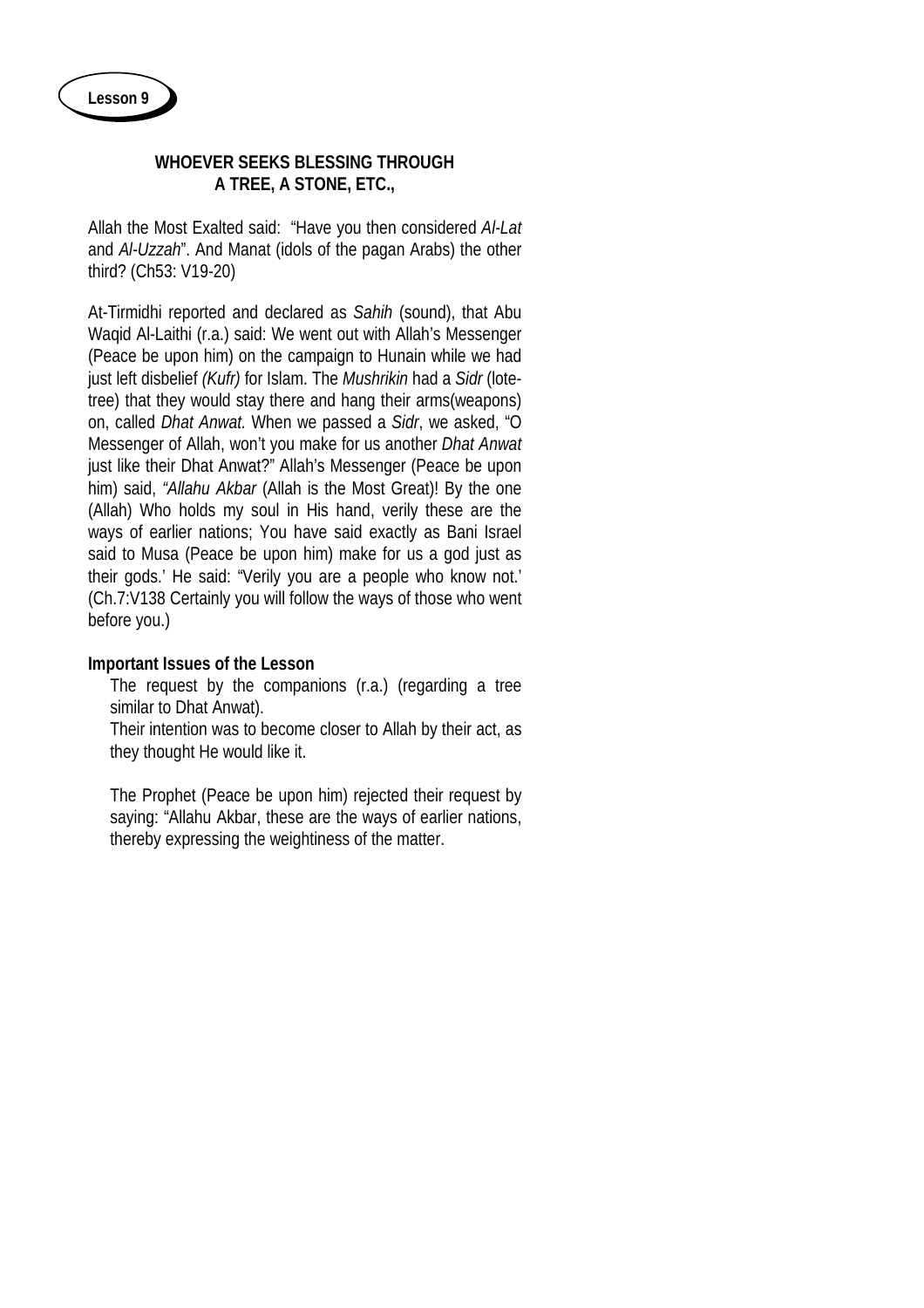If some companions (r.a.) were unaware of the nature of their intended act, it is reasonable to assume that later generations (of much lesser status) are more likely to fall into ignorance.

The negation of this act is in the meanings of "There is no true God except Allah", which is subtle (Hidden), and this was not perceived by them.

Shirk is of two types, i.e. major and minor because the Companions were not turned apostate due to their request alone.

It is essential to put an end to all possible ways leading to *Shirk* (polytheism) and to prohibit any resemblance of people of ignorance (disbelieves).

The Prophet (pbuh) expressed the general tendency of mankind by saying: "These are the ways".

In every place where Allah has censured the Jews and Christians in the Quran He has also warned us against those deeds.

The one who has moved from falsehood (i.e. became Muslim) and get accustomed to certain beliefs or habits is not totally safe from having remnants of these habits, as is evidenced in the Companions' words "and we had just left disbelief *(Kufr)*."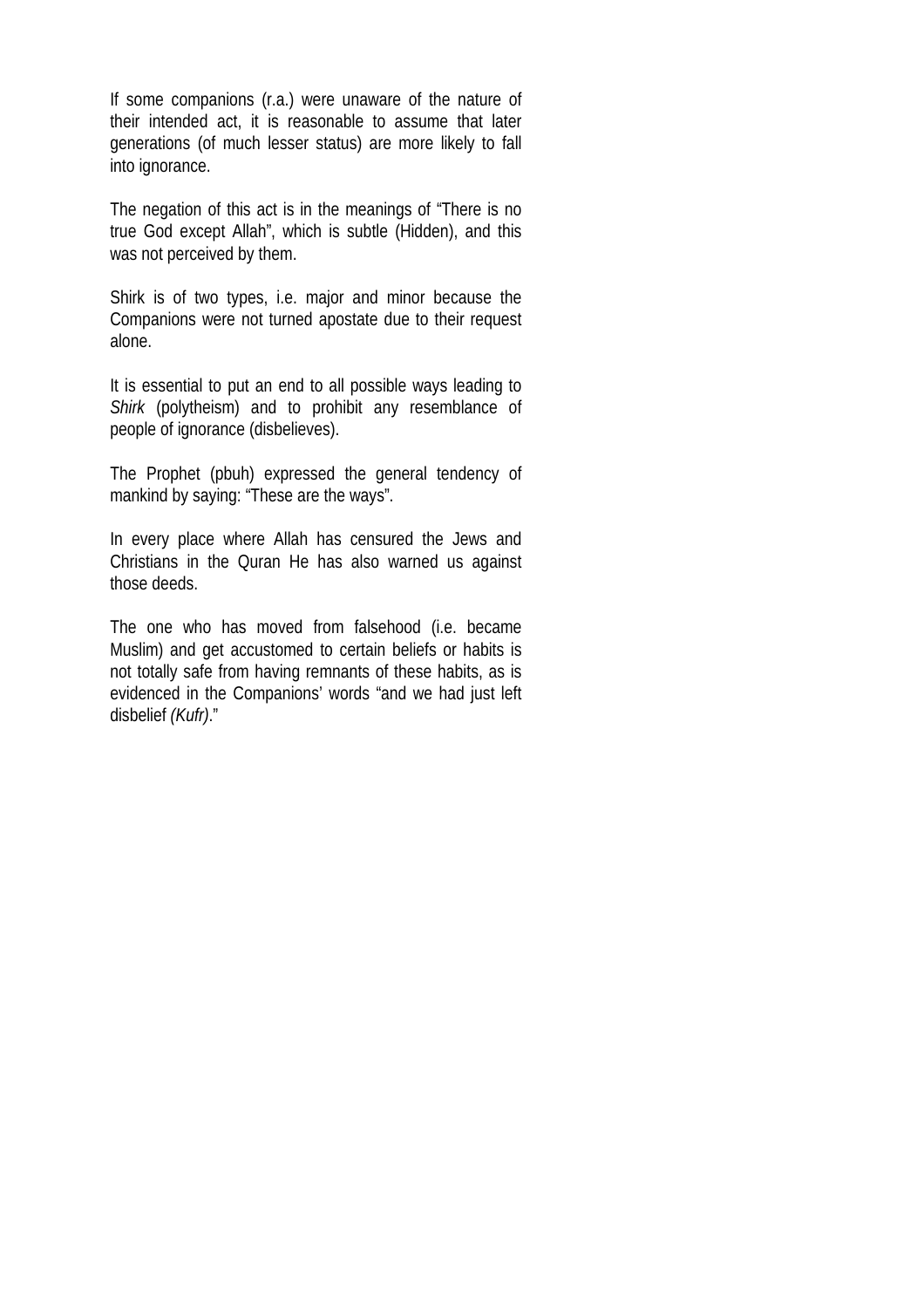## **SLAUGHTERING FOR OTHER THAN ALLAH**

Allah the Exalted said: "Say : Verily my prayer, my sacrifice, my living, and my dying are for Allah, the Lord of the worlds. He has no partner. And of this I have been commanded, and I am the first of the Muslim." (Ch.6: V162-163)

"Therefore turn in prayer to your Lord and sacrifice (to Him only)". (Ch.108:V2)

Ali bin Abi Talib said "Allah's Messenger (Peace be upon him) informed me about four Judgments (of Allah):

- 1. Allah's curse is upon the one who slaughters (devoting his sacrifice) anything other than to Allah;
- 2. Allah's curse is upon the one who curses his own parents;
- 3. Allah's curse is upon the one who shelters heretic (who has brought a Bid'ah in religion);
- 4. Allah's curse is upon the one who alters the landmarks (who changes boundary lines)."

Ahmed reports that Tariq bin Shihab narrated that Allah's Messenger (Peace be upon him) said: "A man entered Paradise because of a fly, and a man entered Hell-fire because of a fly. The Companions asked, "How was that possible O Messenger of Allah?" He said, "Two men passed by the people who had an idol by which they would not allow anyone to pass without making sacrifice to it. They ordered one man to make a sacrifice. He said., 'I have nothing to present as an offering.' The people told him, 'Sacrifice something, even if it be a fly.' So he presented a fly (to their Idol). They opened the way for him,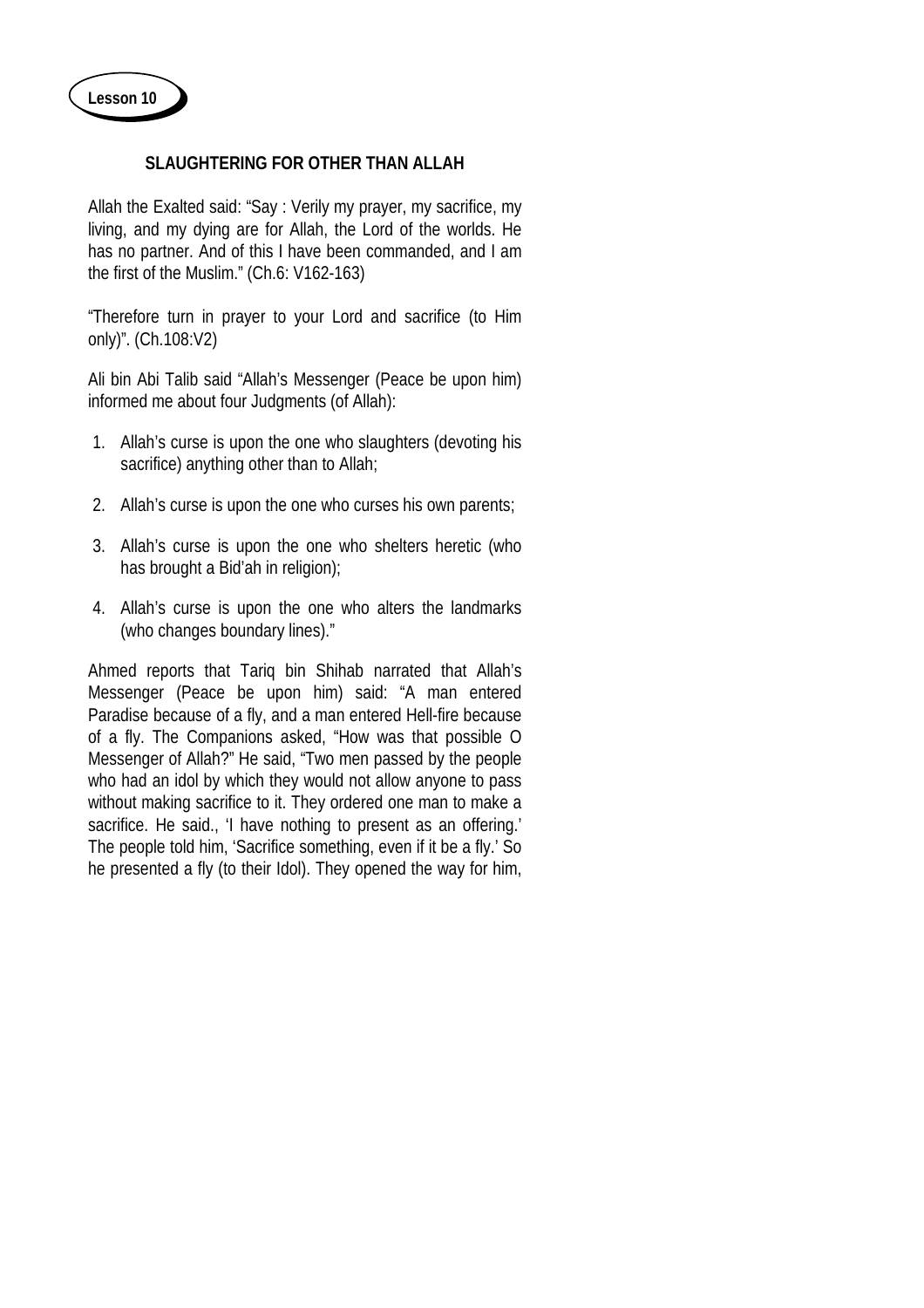and thus he entered the Hell fire. They said to the other, 'Sacrifice something.' He said, 'I will never sacrifice anything to any other than Allah, Most Majestic and Glorious.' So they struck his throat and killed him, and so he entered Paradise."

#### **Important issues of the Lesson**

The curse on those who sacrifice to any other than Allah.

A Curse is upon those who curse their parents (by cursing others' parents and in turn, the latter curses his parents).

Cursed is the person who shelters the heretic (Muhdith) in religion. That is, a person innovates something that is necessarily only Allah's right to do and then seeks shelter with someone who assists him in it.

A Curse is upon him who unjustly alters the landmark, i.e. the boundaries that differentiate one person's land from his neighbor's, and changes them to encroach upon that land or obstruct it.

The simple but tremendous story of the fly.

The person who presented a fly to the idol went to Hell though not intending to do such an act (beforehand). Indeed, he did it to save himself from the threat of idolaters.

Knowing how hated *Shirk* is to the hearts of the believers in the case of the man who was patient in facing execution and did not give-in to their demand in spite of the fact that they only demanded an external act from him.

The man who went to Hell-fire was a Muslim. If he had been a disbeliever *(Kafir)*, the Prophet (Peace be upon him) would not have said: "He went to Hell merely for a fly."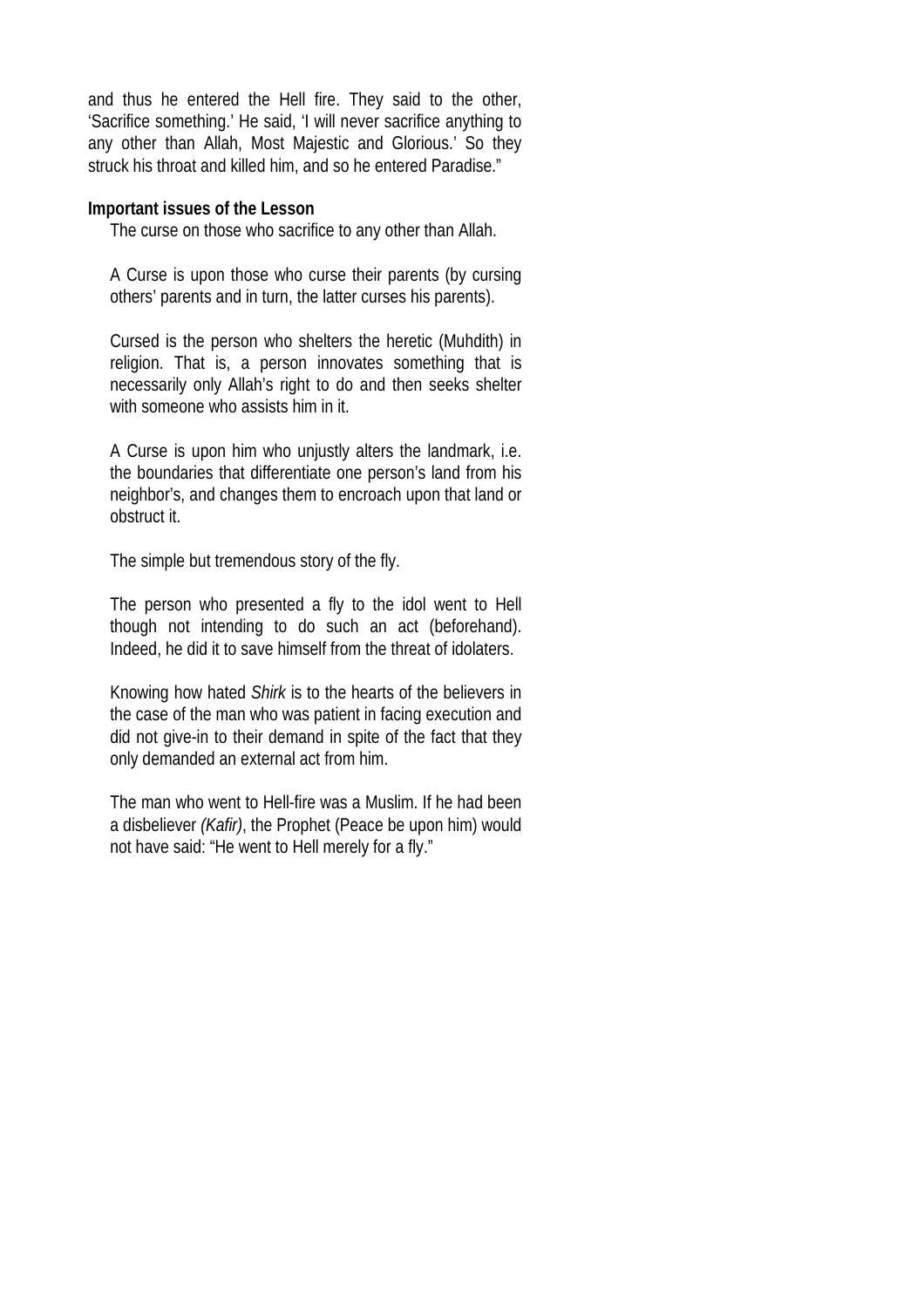This is a confirmation of the *Hadeeth* "Paradise is closer than the laces of your shoes and the Hell-fire is likewise."

The action of the heart crucial, even among the idol worshippers.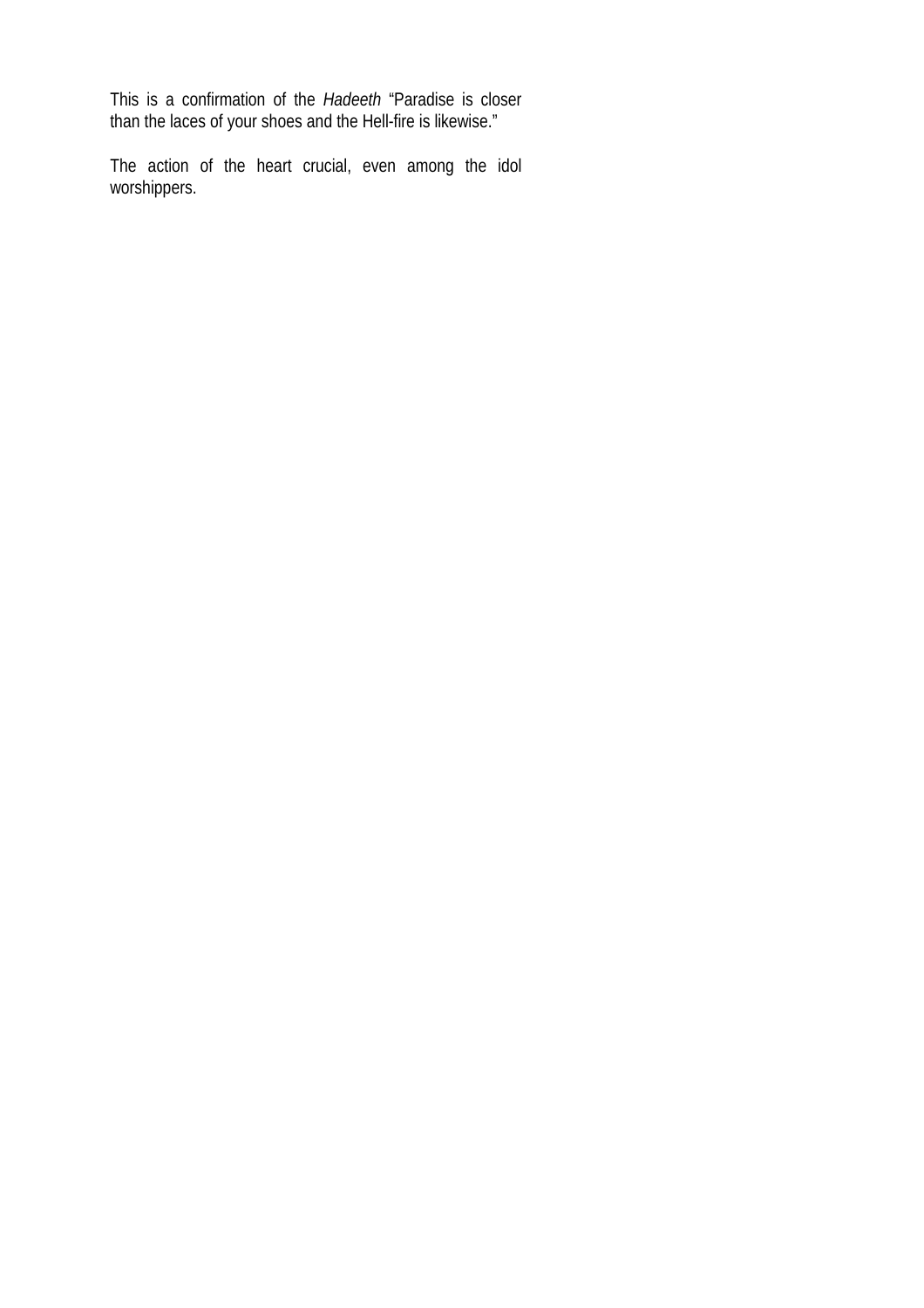**Lesson 11**

## **TO VOW OTHER THAN ALLAH IS AN ACT OF** *SHIRK*

Allah the Most Exalted said: "They (are those who) fulfill (their) vows, and they fear a Day whose evil will be Widespread." (Ch.76: V7)

"And whatever you spend for Charity (for Allah's cause) or whatever vow you make, be sure Allah knows it all." (Ch.2: V270)

Narrated 'Aisha (r.a.) that Allah's Messenger (Peace be upon him) said: "Whoever vows that he will be obedient to Allah, he should be obedient to Him, and whoever made a vow that he will disobey Allah, he should not disobey Him." (Al-Bukhari)

## **Important issues of the Lesson**

• Fulfillment of the vow is obligatory. Since making a vow is an act of worship to Allah, then directing a vow to other than Allah is committing *Shirk*. Any vow, if based on disobedience (to Allah the Almighty) is not permissible to keep or carry out.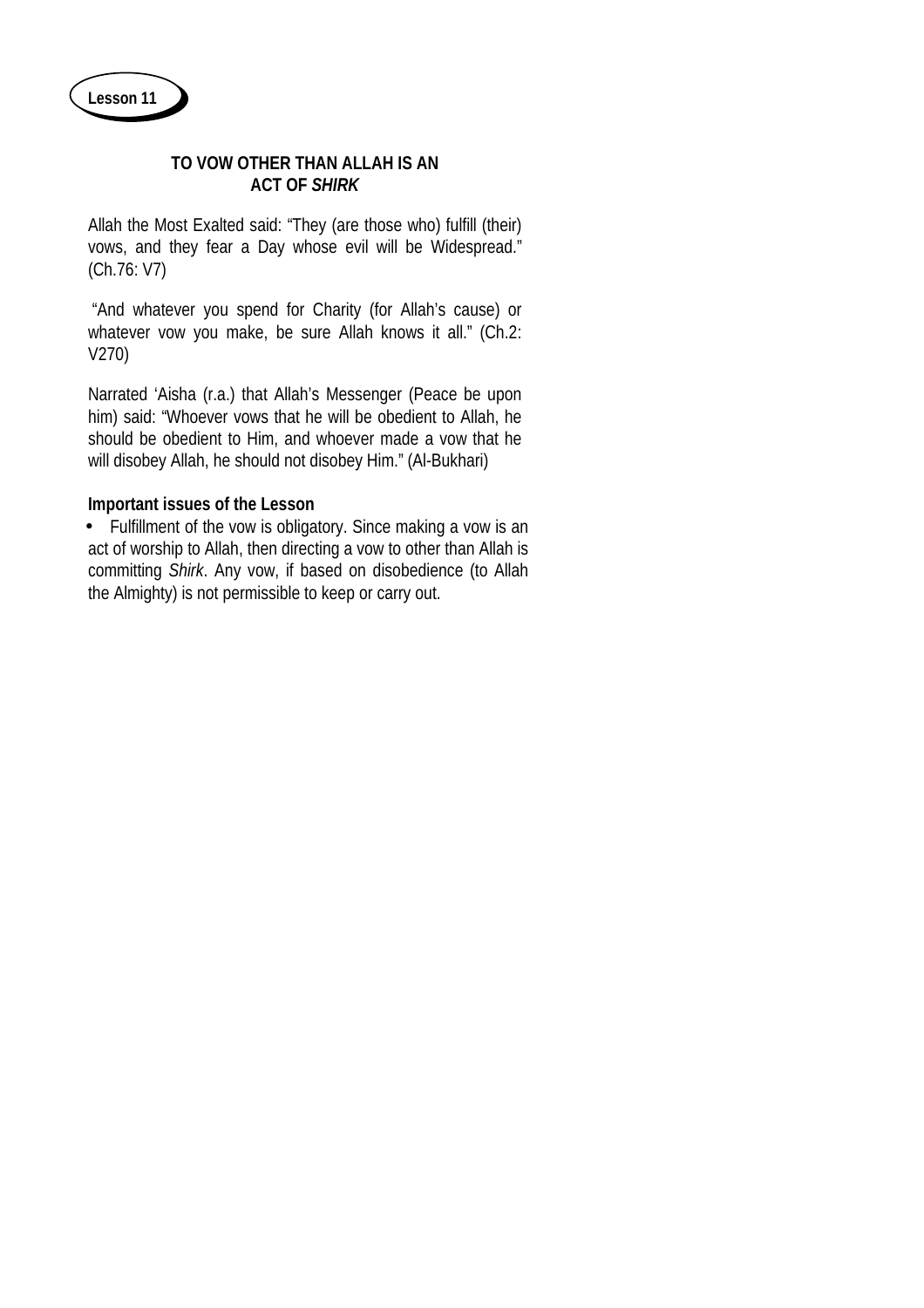## **TO SEEK REFUGE FROM OTHER THAN ALLAH IS**

## **A PART OF SHIRK**

Allah the Most Exalted said: "And verily, there were men among mankind who took shelter with the male Jinns, but they (Jinns) increased them (mankind) in sin and disbelief." (Ch.72: V.6)

Khawlah bint Hakim (Ra) said, I heard Allah's Messenger (pbuh) say: "Whoever goes into a dwelling and says (while entering it): 'I seek refuge in Allah's perfect words from the evil (of those creatures) which He created', no harm shall befall him until he departs from that place." (Reported by Muslim)

#### **Important issues of the Lesson**

Seeking refuge from other than Allah is a form of Shirk (Polytheism).

Though it is possible that one can achieve some worldly benefit from a thing such as prevention of harm or evil, or gaining some advantage or good, it does not mean that it (dependence on such) is not Shirk.

The scholars use this Hadeeth to prove that Allah's Words are not created beings because to seek refuge in created things is Shirk.

The superiority of this invocation despite its being short.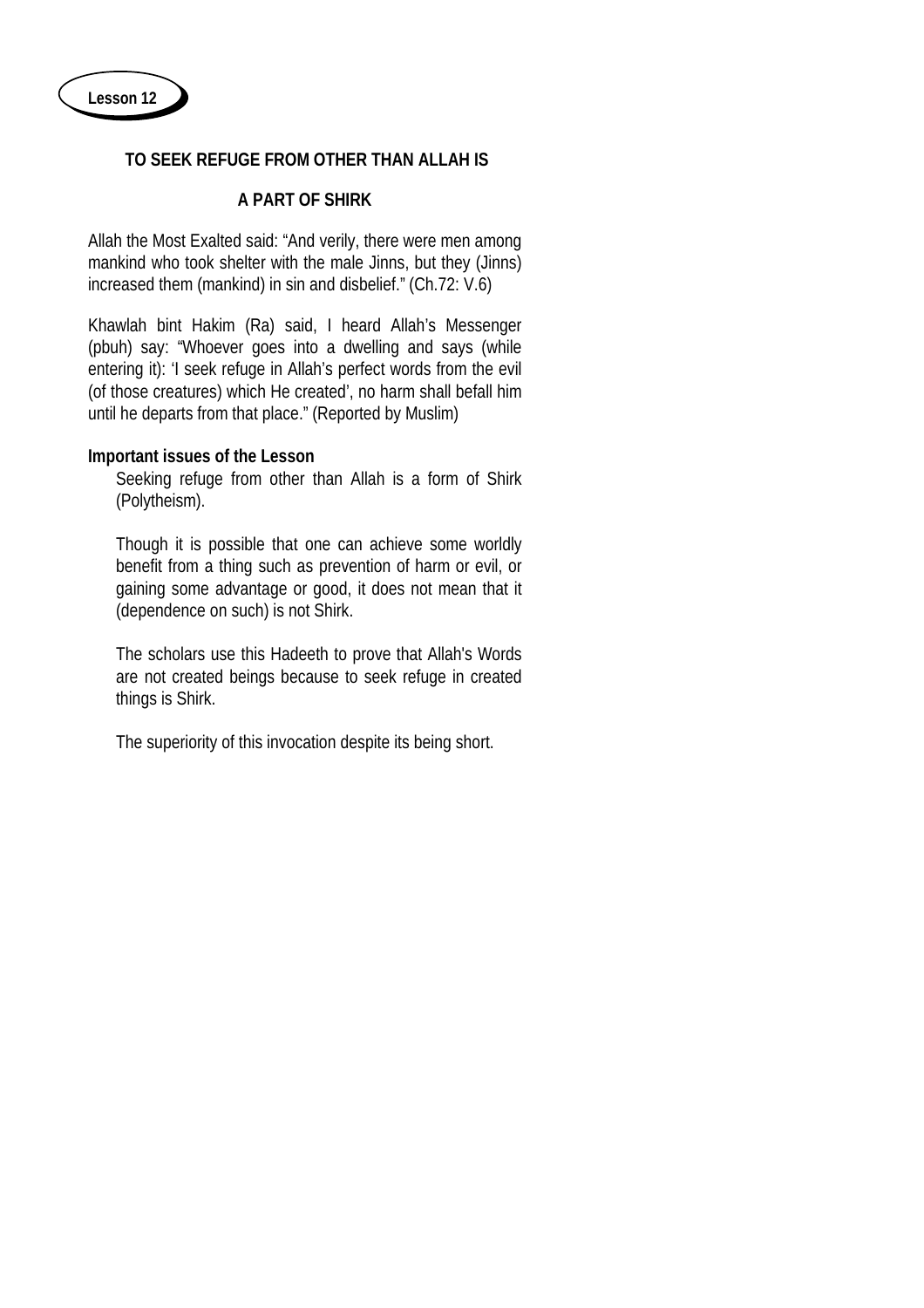## **TO SEEK HELP FROM OTHER THAN ALLAH (ISTIGHATHA) OR TO INVOKE OTHER THAN HIM IS AN ACT OF SHIRK**

Allah the Most Exalted said:

"And invoke not beside Allah any that will neither profit you nor hurt you, but if (in case) you did so, you shall certainly be one of the Thalimoon (polytheists and wrong doers). And if Allah touches you with hurt, there is none who can remove it but He; and if He intends any good for you, there is none who can repel His Favours which he causes it to reach whomsoever of His slaves He wills. And He is the Oft-forgiving, Most Merciful." (Ch.10: V.106-107).

"You worship besides Allah only idols, and you only invent falsehood. Verily, those whom you worship besides Allah have no power to give you provision, so seek your provision from Allah (alone) and worship Him (alone) and be grateful to Him. To Him (Alone) you will be brought back." (Ch.29: V17)

"And who is more astray than who calls (invokes) besides Allah, such as will not answer him till the Day of Resurrection; and who are (even) unaware of their calls (invocations) to them? And when mankind is gathered (on the Day of Resurrection), they (false deities) will become enemies for them and will deny their worship of them." (Ch.46: V.5-6)

"Is not He Who responds to the distressed one, when he calls Him; and who removes the evil, and makes you inheritors of the earth, generations after generations? Is there any god with Allah? Little is that you remember!" (27:62)

At-Tabarani narrates with his Isnad (chain of the narrators): During the days of the Prophet (Peace be upon him) there was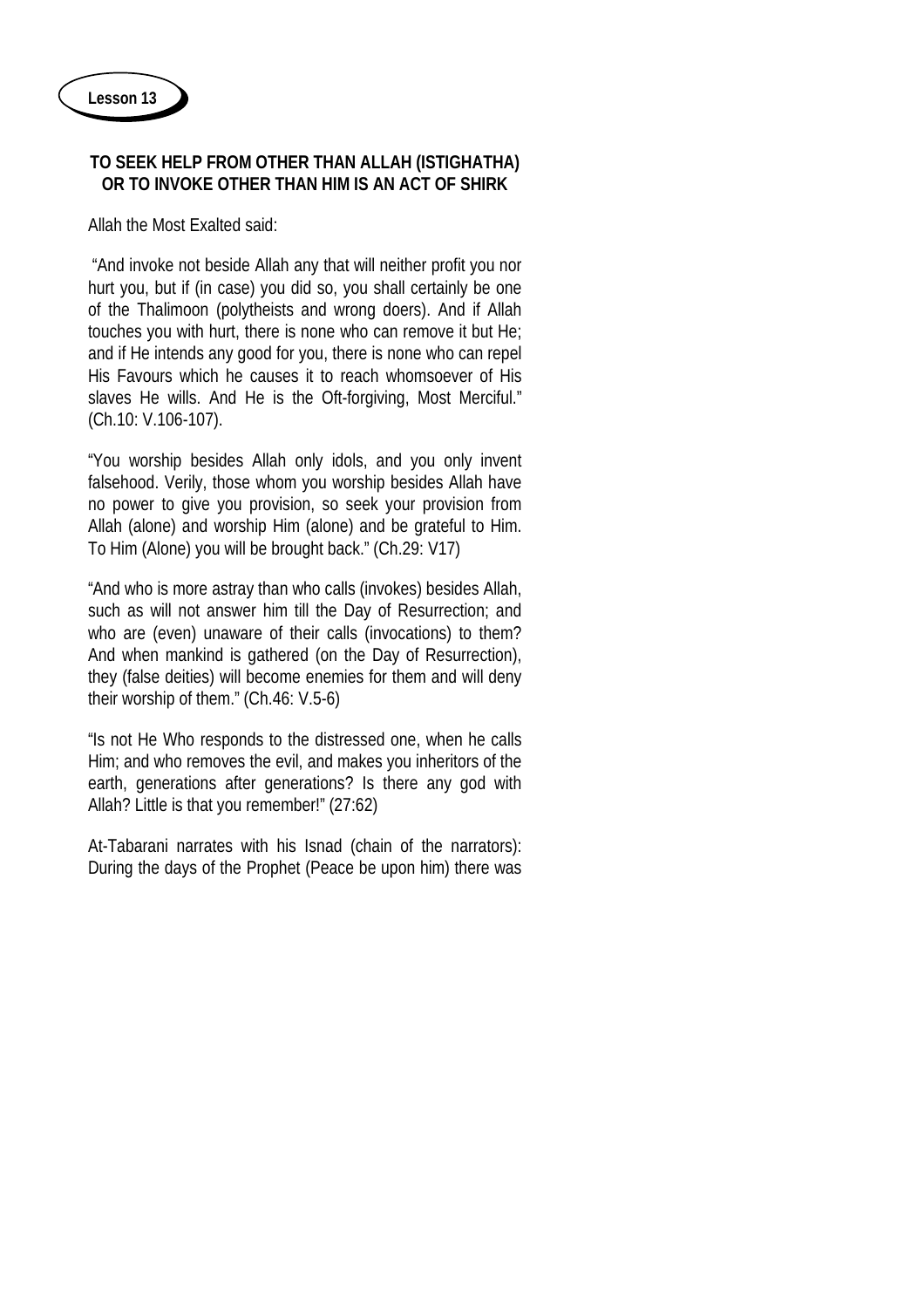a hypocrite who used to harm the believers. Some of them (the believers) said, "Come (support) with us while we appeal to Allah's Messenger (Peace be upon him) for assistance against this hypocrite." The Prophet (Peace be upon him) replied, "Verily, no one should seek to me for assistance. Indeed, it is Allah Who is to be sought for assistance and help."

#### **Important issues of the Lesson**

It is greater Shirk to call upon any one other than Allah.

Even the most pious person, if he calls for help from other than Allah, only for the gratification of someone else, he will become one of the Thalimoon (wrongdoers, polytheists).

Calling others for help besides Allah is of no benefit in this world and it leads to disbelief (Kufr).

Requests for sustenance and provision should not be done other than from Allah, just as Paradise can be requested from none other than Him.

There is none more misguided than the one who calls on other than Allah.

To whom the call is made (besides Allah) everyone is unaware of the supplication of the caller; he knows nothing about it.

The call will be the cause for anger and enmity of the one called towards the caller.

The call is regarded as worship of the one called upon.

The one called upon will deny and reject this act of worship towards him (on the Day of Judgment). This is why such a supplicant is the most astray of the people.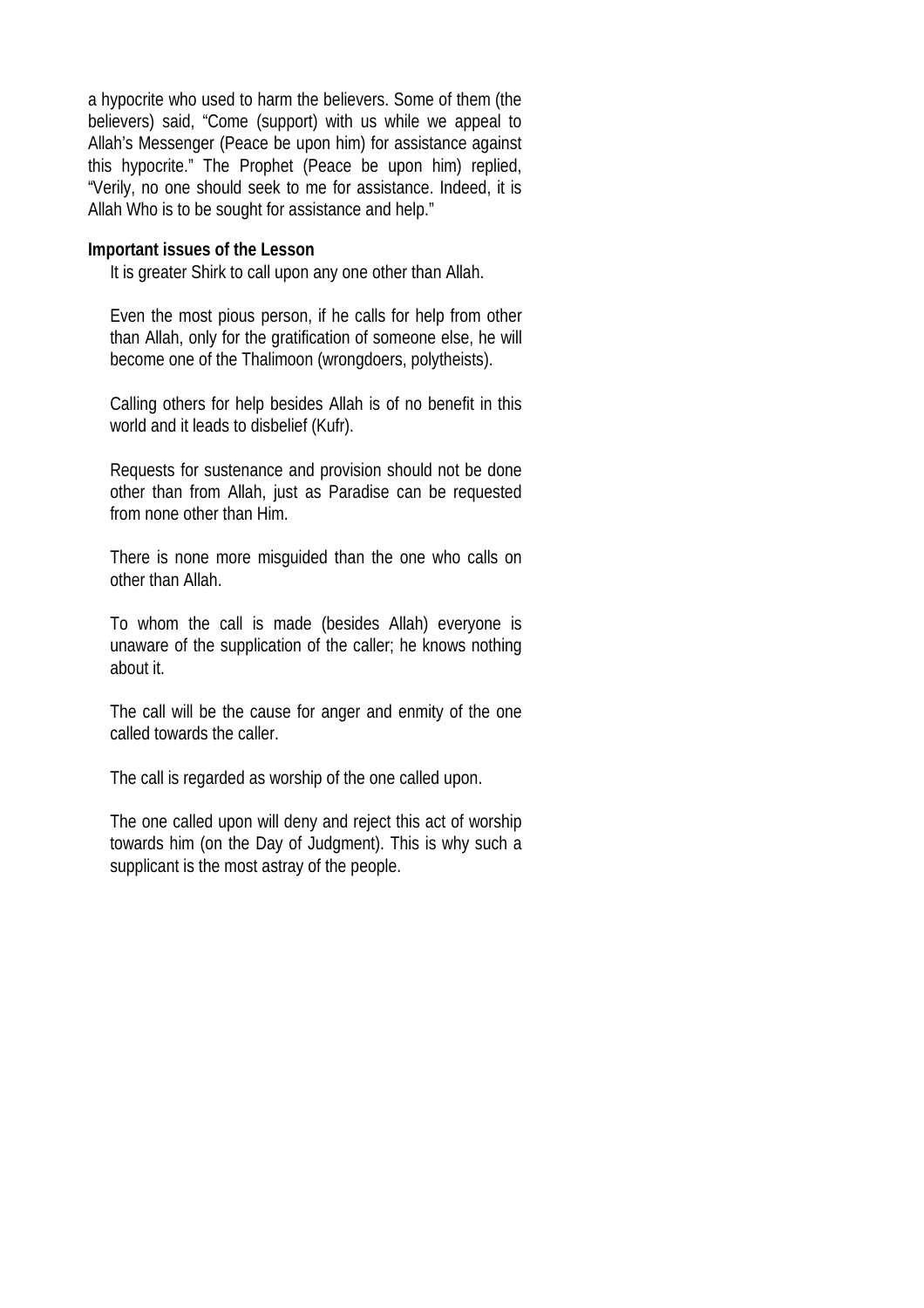Astonishing admission of the idolaters that none relieves the one in distress other than Allah. That is why, even they themselves call upon Him in times of extreme difficulty with utmost religious sincerity.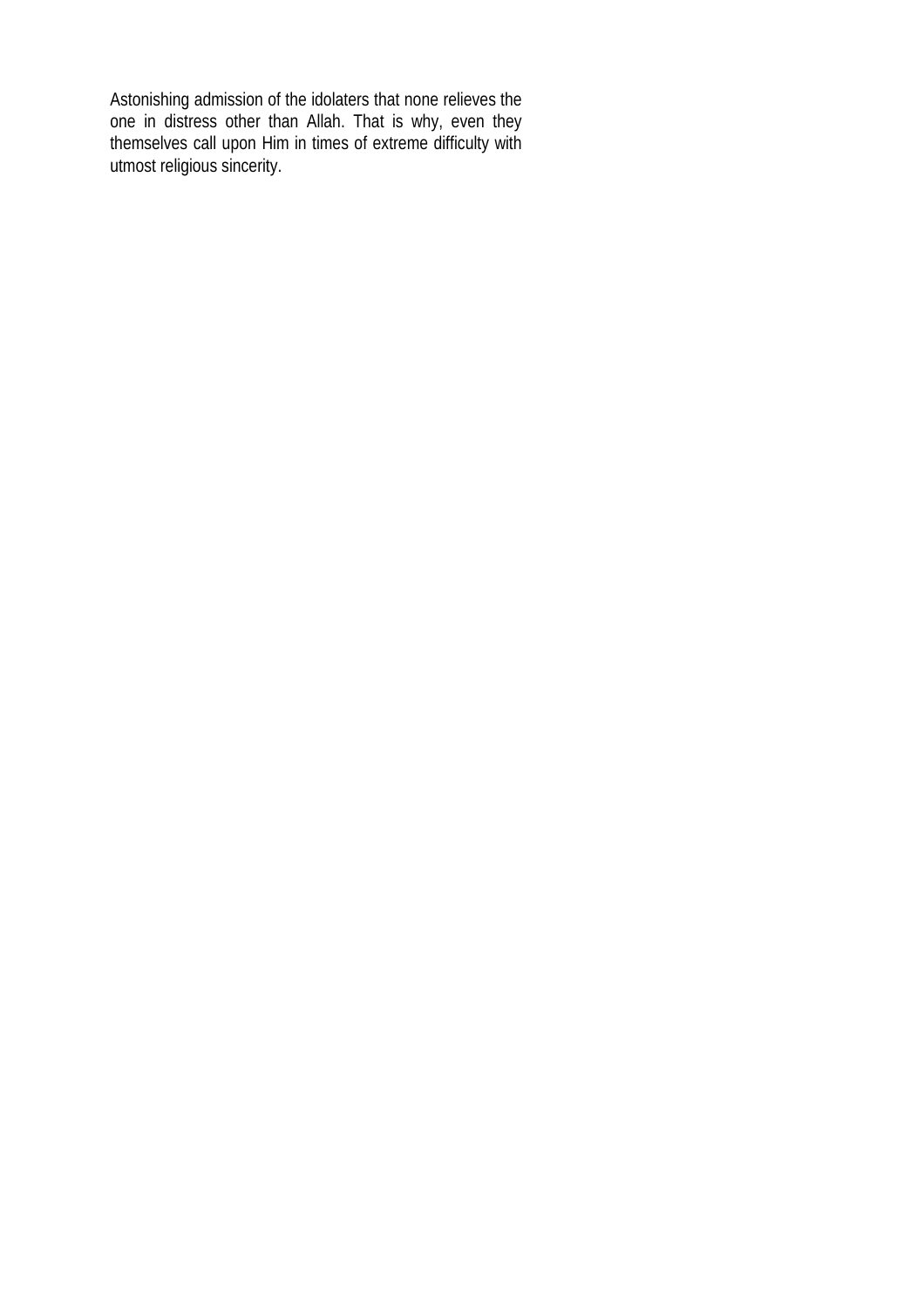## **THE CONDEMNATION OF THE ONE WHO WORSHIPS ALLAH AT THE GRAVE OF A RIGHTEOUS MAN AND HOW THIS EQUATES TO THE WORSHIP OF MAN**

In the Sahihain (i.e. Al-Bukhari and Muslim), Aisha (r.a.) reported: "Umm Salamah mentioned to Allah's Messenger (Peace be upon him) that in Abyssinia she saw a church full of pictures and statues. He (Peace be upon him) said: "When a righteous man or pious worshipper among them dies they build a place of worship over his grave and set up all kinds of pictures and statues. They are the worst of all creatures before Allah. They combine the two evils; worshipping at the graves and making graven images and statues."

Also mentioned in Al-Bukhari and Muslim, that 'Aisha (r.a.) narrated: "When death approached Allah's Messenger (Peace be upon him) he began to draw a piece of cloth (bed sheet) over his face, (sometimes covering and sometimes removing because of distress). He (Peace be upon him) said in that state: "Allah's curse be upon the Jews and the Christians for taking the graves of their Prophets as places of worship", and warned the people about their actions. Had there not been any fear of making the Prophet's grave a place of worship, his (Peace be upon him) grave would have been as open as the graves of his Companions (r.a.)."

Muslim reported from Jundub bin Abdallah (r.a.) who narrated: I heard the Prophet (Peace be upon him) say only five days before his death: "I am free and clear towards Allah of having any of you as my Khalil (specially close friend). Verily, Allah has taken me as His Khalil just as He had taken Ibrahim (Peace be upon him) as a Khalil. (If not for this) I would have taken Abu Bakr (r.a.) as a Khalil. Beware of those who preceded before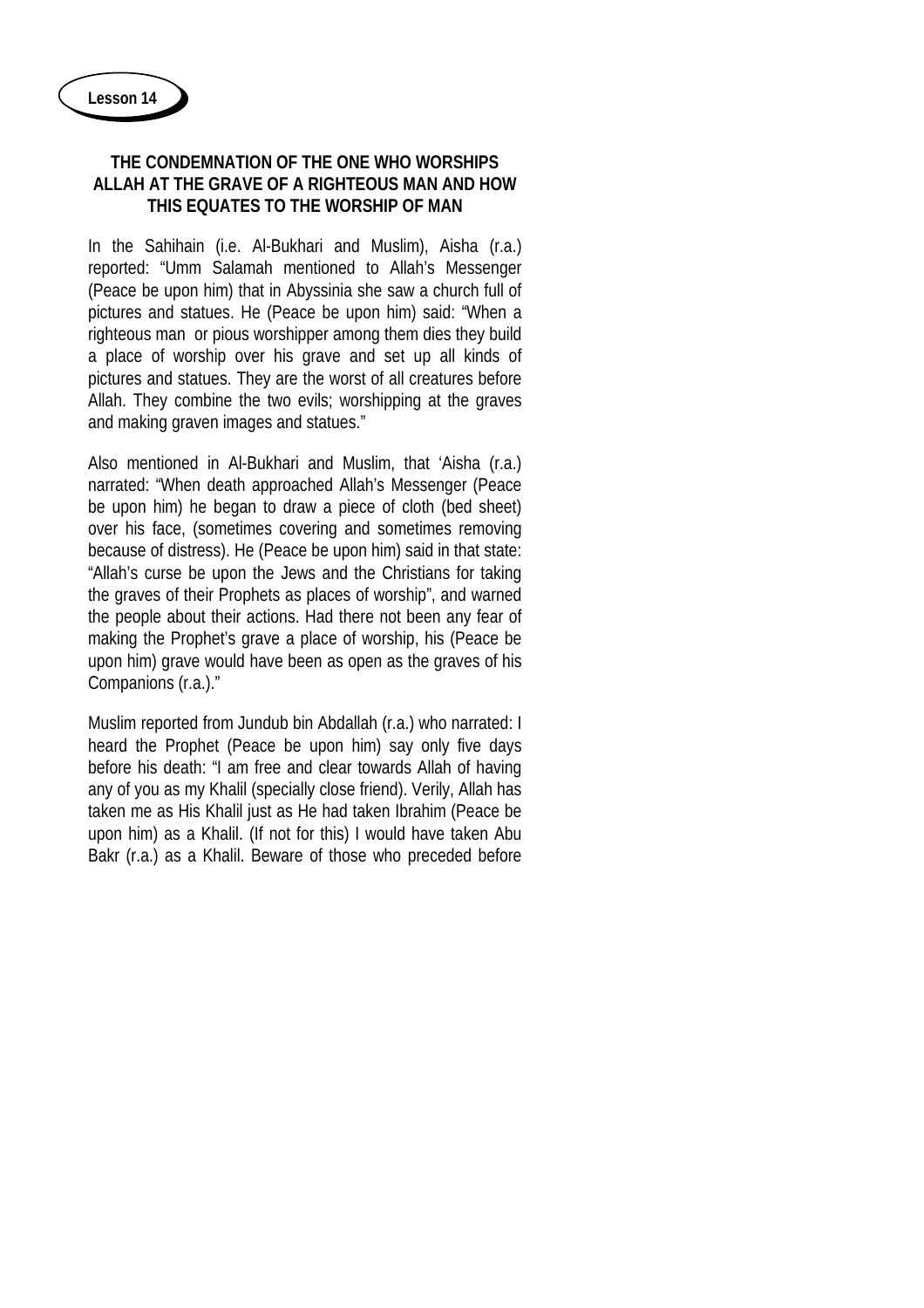you. They used to make their Prophets' graves into places of worship, I forbid you to do so."

He (Peace be upon him) forbade this at the end of his life. After this [prohibition of taking graves as Masjid (place of worship)], he cursed anyone who did any such deed within this context. Prayer at the graves is one of these deeds, even if no Masjid has been built. This is the meaning of his (Peace be upon him) words "He feared (his grave) would be taken as a Masjid". The Companions never built any places of worship around his grave. Any place which is intended for prayer or where prayer is performed has indeed been taken as a Masjid.

Just as the Prophet (Peace be upon him) said: "The whole earth has been made for me a Masjid and it is pure and clean."

Ahmad has reported a good Sanad that Ibn Mas'ud (r.a.) narrated in a Marfu' Hadeeth "The Most evil men are those upon whom the (signs of) Hour (of Resurrection) comes while they are still alive, and those who take graves as places of worship (Masaajid)". [Abu Hatim in his Sahih also reported this.]

### **Important Issues of the Lesson**

The warning of Allah's Messenger (Peace be upon him) on the one who builds a mosque to worship Allah near the grave of righteous persons even with a good intention.

Prohibition of statues and likeness and the gravity of the matter.

A lesson in the emphasis of the Prophet (Peace be upon him) on this. How he first explained and clarified the issues (politely), then five days before his death repeating what he said earlier, then how he found at the time of his death what was previously said insufficient in the context.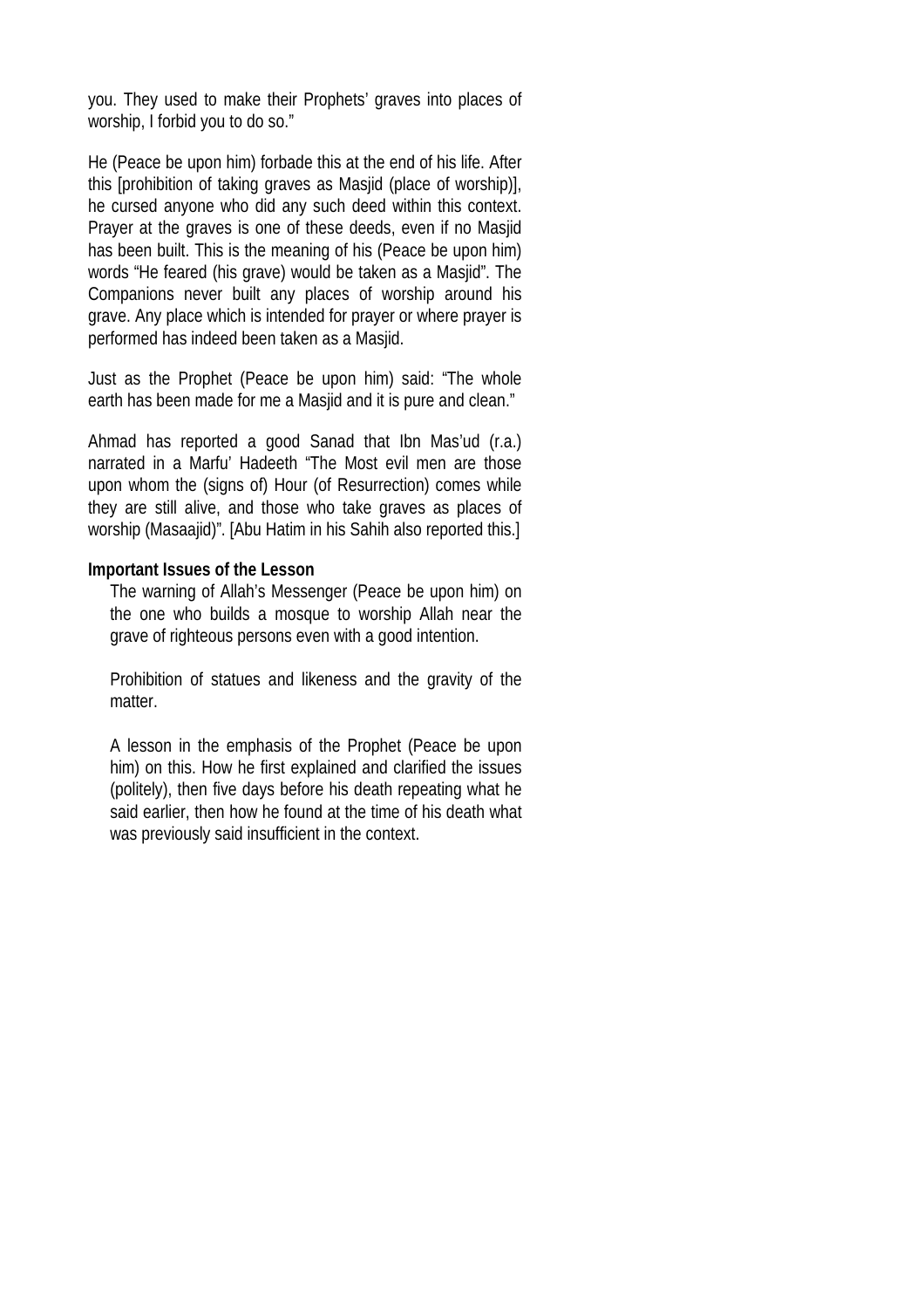Prophet (Peace be upon him) strongly prohibited the turning of his grave into Masjid even before it had come into existence.

It was the practice of the Jews and Christians to turn the graves of their Prophets into places of worship.

His curse on the Jews and Christians for this practice.

His intention in doing so was a warning to us regarding his grave.

The reason for not raising his grave.

The meaning of taking the graves as Masjid.

The Prophet (Peace be upon him) linked those who took the graves as Masaajid to those upon whom the Hour will occur while they are still alive. He mentioned the means to Shirk before its actual occurrence along with its final consequence.

The inclusion of Prophet (Peace be upon him) in his speech a refutation of the two worst sects of innovators just five days prior to his death. Some scholars have not included these two sects in the 72 sects. These sects are Ar-Rafidah and Al-Jahmiyah. The occurrence of Shirk and grave worshipping was due to the Rafidah sect, and they were the first to build Masjids over the graves.

Suffering of the Prophet (Peace be upon him) with pain and affliction from the agony of death.

A clear declaration that As-Siddiq (Abu-Bakr) (r.a.) was the best Companion.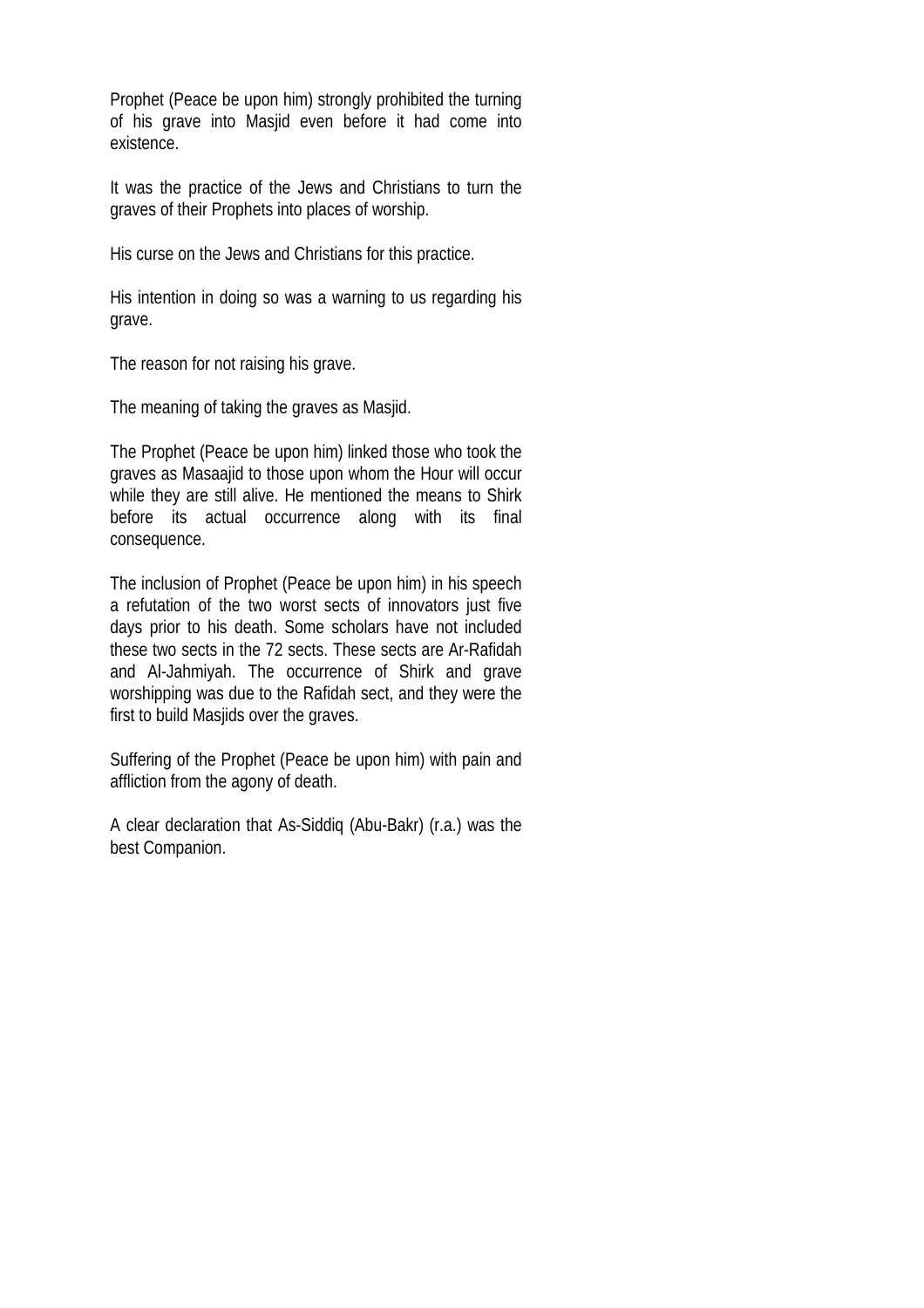The indication to him (Abu-Bakr) as caliph [successor to the Prophet (Peace be upon him)].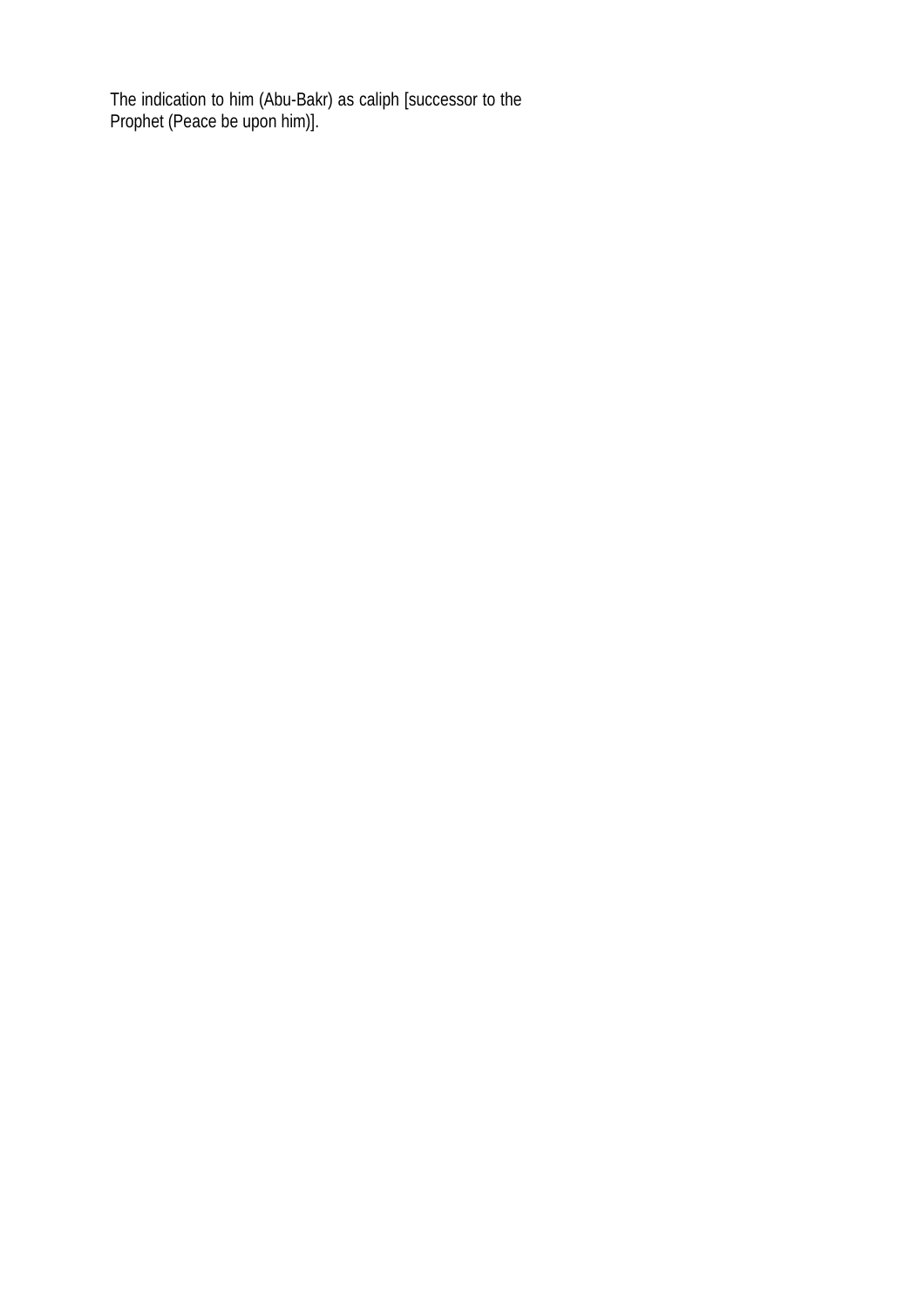## **EXAGGERATIONS IN THE GRAVES OF RIGHTEOUS PERSONS TENDS TO MAKE THEM LIKE IDOLS WORSHIPPED BESIDES ALLAH**

Imam Malik (r.a.) recorded in his book Muwatta that the Prophet (Peace be upon him) said: "O Allah! Never turn my grave into an idol to be worshipped. Allah's wrath intensified on a people who turn their Prophets' graves into Masaajid."

Concerning the verse: "Have you then considered Al-Lat and Al-Uzza." (53:19) Ibn Jarir (At-Tabari) reported from Sufyan, from Mansur, from Mujahid:

"He (Lat) used to serve the pilgrims by preparing Saweeq (fine flour of barley or wheat mixed with water and ghee) for them. After his death, people began to stay confined at his grave for the purpose of reward."

The same was reported by Abul-Jawza (r.a.) from ibn Abbas (r.a.).

Ibn Abbas (r.a.) reported: "Allah's Messenger (Peace be upon him) cursed the women who visit the graves. He (Peace be upon him) also cursed those who set up mosques over graves and put lamps over them." [This Hadeeth is confirmed by Abu Dawud, At-Tirmidhi, Ibn Majah and An-Nasa'i].

## **Important issues of the Lesson.**

Explanation of idols.

Explanation of worship.

The Prophet (Peace be upon him) did not seek refuge in Allah except from that which he feared would occur.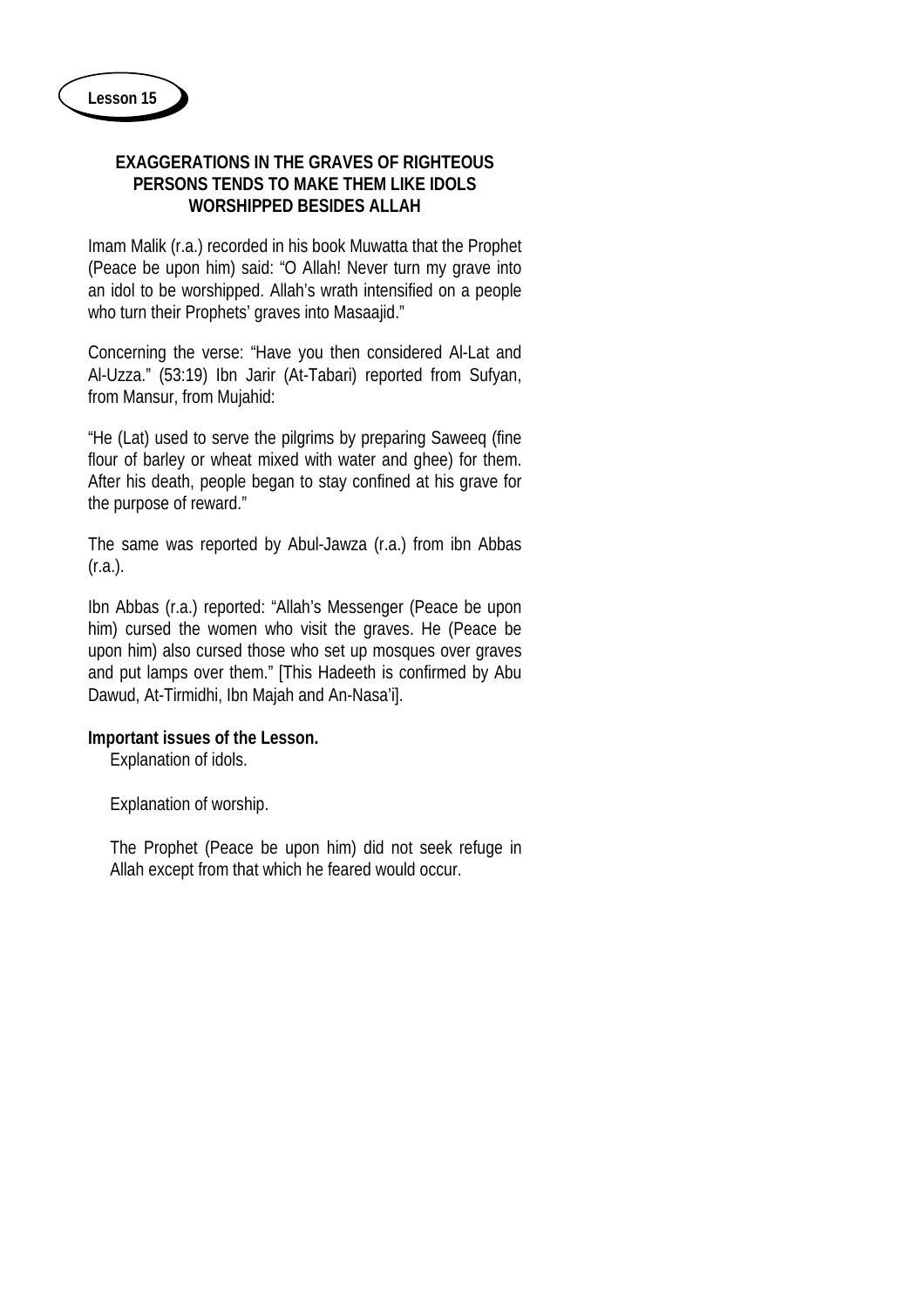The Prophet's joining the supplication i.e. "O Allah! Never turn my grave.." with the statement on people making the graves of Prophets as Masaajid.

Mention of the intense wrath of Allah (on those who indulge in such activities).

Of most importance is the description as to how the worship of Lat, one of the major (pre-Islamic) idols, was started.

Lat was the name of a righteous person buried in that grave and the mention of the meaning behind (the idol) being named as such.

Curse of the Prophet (Peace be upon him) on the women who visit the graves and upon those who put lamps on them.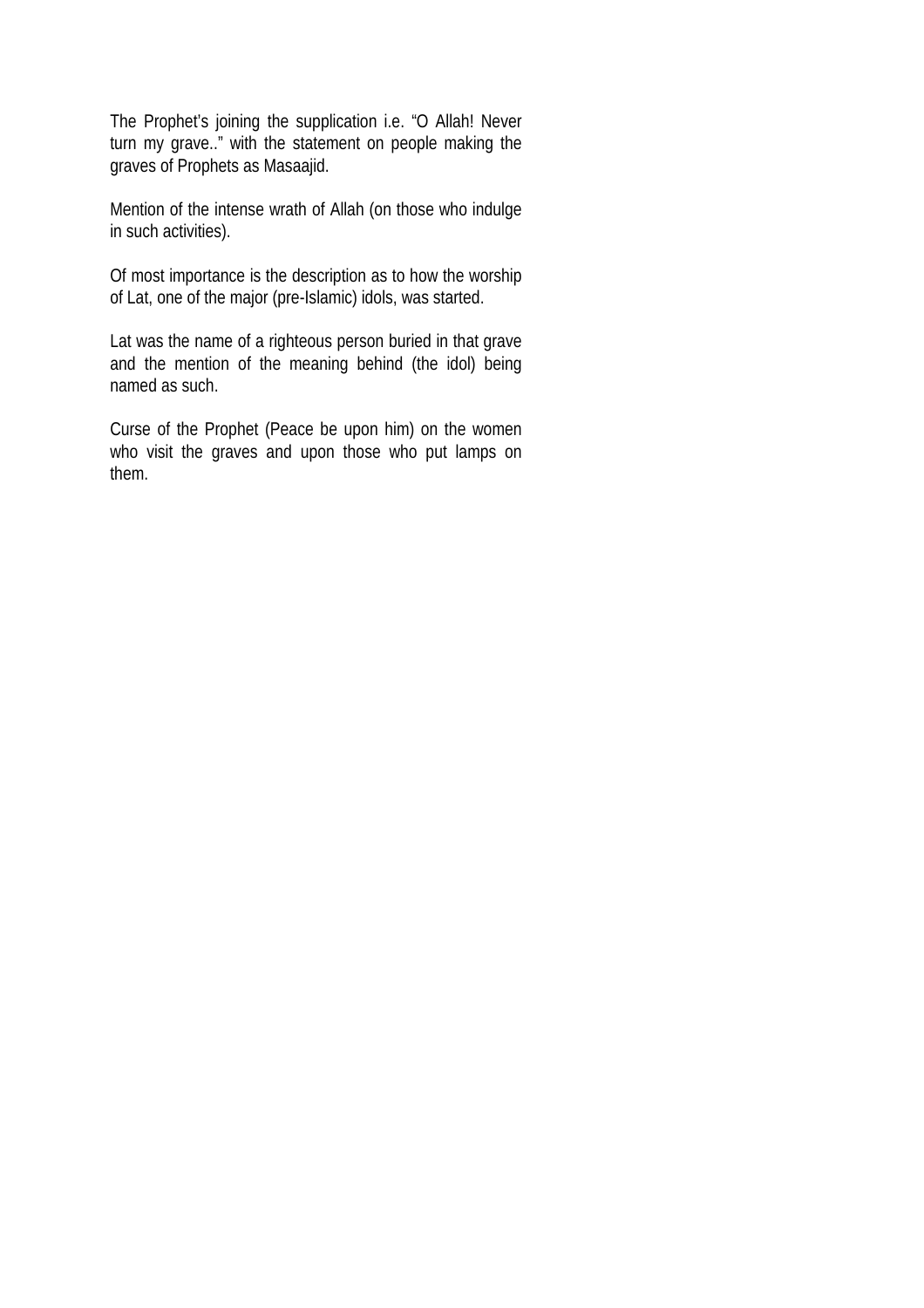## **AL-MUSTAFA (Peace be upon him) BLOCKED EVERY PATH LEADING TO SHIRK TO KEEP TAUHID**

Allah the Most Exalted said: "Verily, there has come unto you a messenger from among yourselves. It grieves him that you should receive any injury or difficulty. He is anxious over you (to be rightly guided, to repent to Allah, and begs Him to pardon and forgive your sins, in order that you may enter Paradise and be saved from the punishment of the Hell-fire), for the believers he is full of pity, kind, and merciful, But if they turn away, say: Allah is sufficient for me. La Ilaaha illa Huwa (none has the right to be worshipped but He), in Him I put my trust and He is the Lord of the Mighty Throne." (Ch.9:V128-129).

Abu Huraira (r.a.) narrated that Allah's Messenger (Peace be upon him) said: "Do not make your homes graves. Do not make my grave a place of celebration. Send your Salat (blessings, graces, honors and mercy) on me. Your Salat will be conveyed to me, wherever you may be." [Abu Dawud recorded this Hadeeth with reliable chain of narrators].

And Ali bin Hussain narrated: He saw a man at a place that was at the grave of the Prophet (Peace be upon him) and he would go to it and supplicate. So he (Ali bin Husian) prevented the man and instructed him saying, "Should I not tell you a Hadeeth which I heard form my father who in turn heard it from my grandfather [Ali (r.a.)] who reported from Allah's Messenger (Peace be upon him)? He said: 'Do not take my grave as a place of celebration, nor your homes as graves, make salat upon me, for, your salutation will be conveyed to me from wherever you are.' "[Al-Mukhtarah (the collection of Imam Al-Maqdassi)].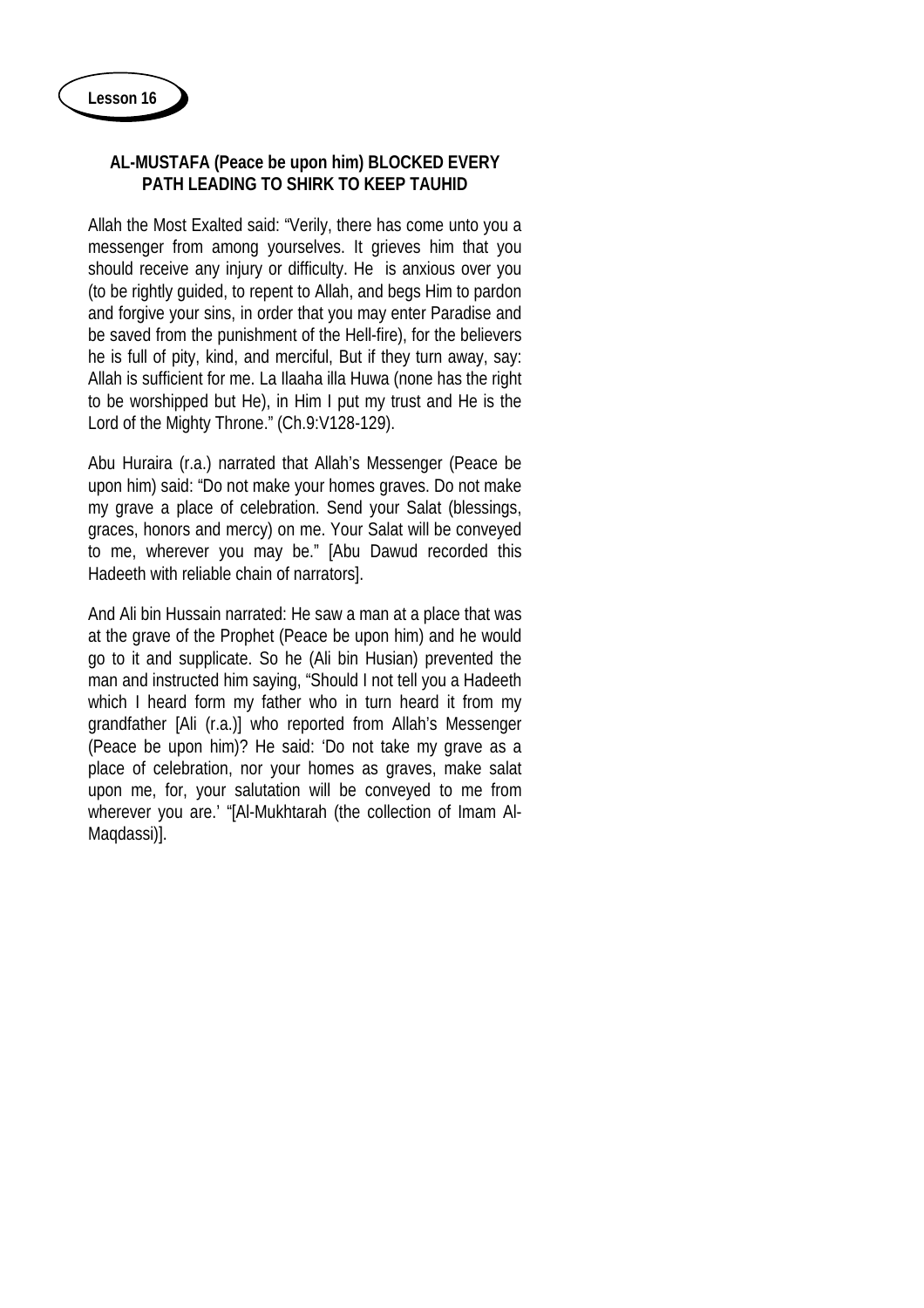#### **Important issues of the Lesson**

The Prophet (Peace be upon him) did his best to keep his Ummah outside the boundaries of Shirk as far away as possible.

The Prophet's (Peace be upon him) concern for our wellbeing and success and his compassion and mercy.

The Prophet (Peace be upon him) forbade visiting his grave in a certain manner, though visiting graves is among the best of deeds.

The Prophet (Peace be upon him) forbade us making excessive visits to graves.

He urged people to perform voluntary prayer at home.

It is established among the Companions (r.a.) that offering Salat in the cemetery is prohibited.

The explanation that a person's invocation of Salat and salaam upon the Prophet (Peace be upon him) is conveyed to him even if he may be far away. As such, there is no necessity to be in close proximity to his (Peace be upon him) grave as some people misconstrue.

The Prophet (Peace be upon him) is in Al-Barzakh where the salat and salaam of his Ummah are conveyed (to him).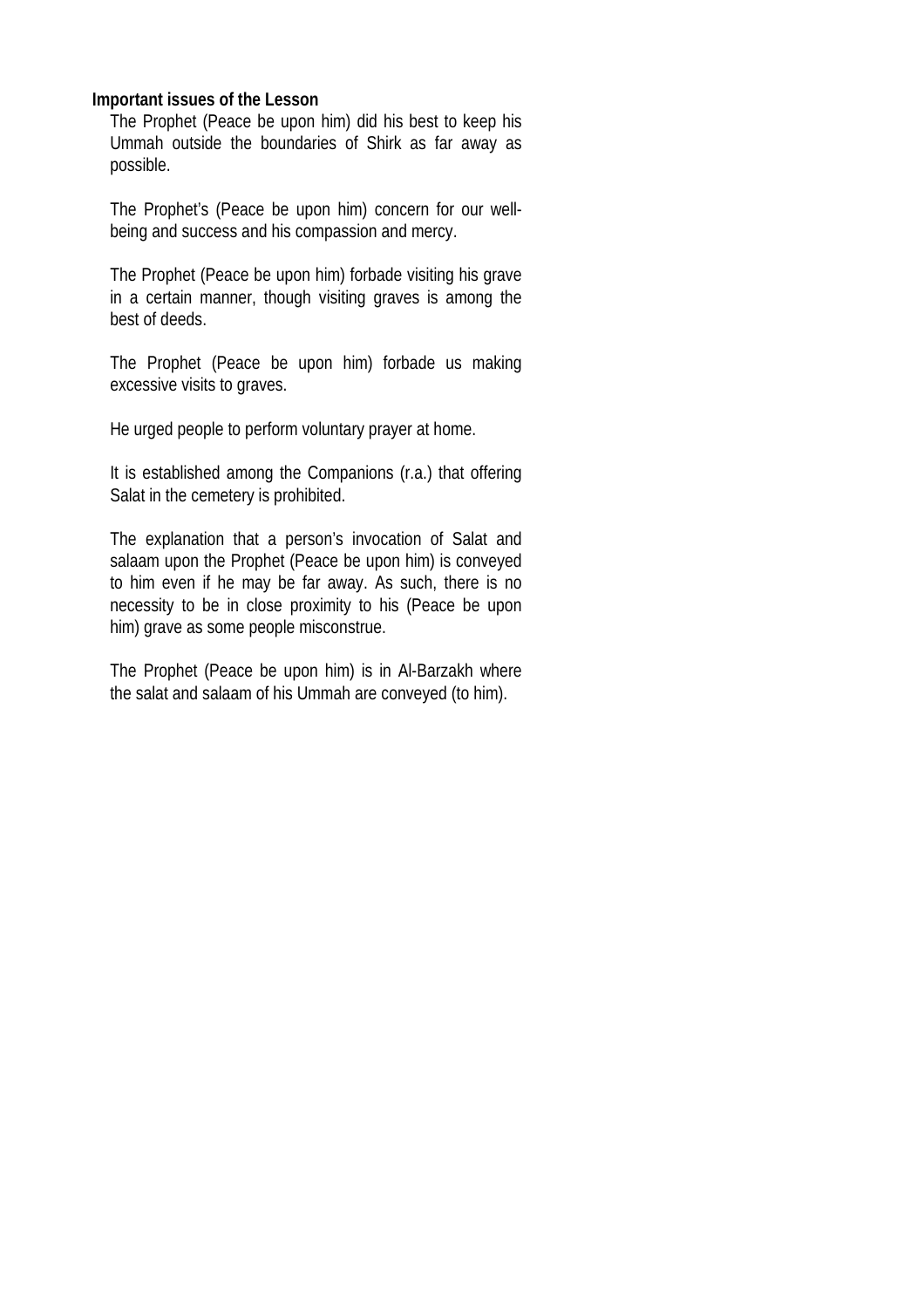

### **TYPES OF WATER & IMPURITIES**

Water can be divided into 2 categories:

- 1. CLEAN Water which is permissible for Wudhuo;
- 2. UNCLEAN water, which is not permissible for Wudhu.

## **CLEAN WATER:**

Mutlaq Water - Natural water such as Rain water, Sea water and altered water because of its being in a place for a long time, like a pond or lake and is mixed with algae, tree leaves etc., which cannot be removed from it.

Water even though mixed with clean elements such as soap, flour or salt etc. to some extent, can still be called water.

**A large quantity of water, which is equal to or more than 2 Qullas**. This water, even if it is mixed with impure substances, but does not change its taste, color or odor, is considered clean water.

**Note: 1 Qulla is equivalent to about 95.62 liters.**

## **UNCLEAN WATER:**

If any impurities are mixed with a **small quantity** of water, which is less than 2 Qullas, then this water is considered unclean, regardless of whether or not there is a relative change in taste, color or odor of the water.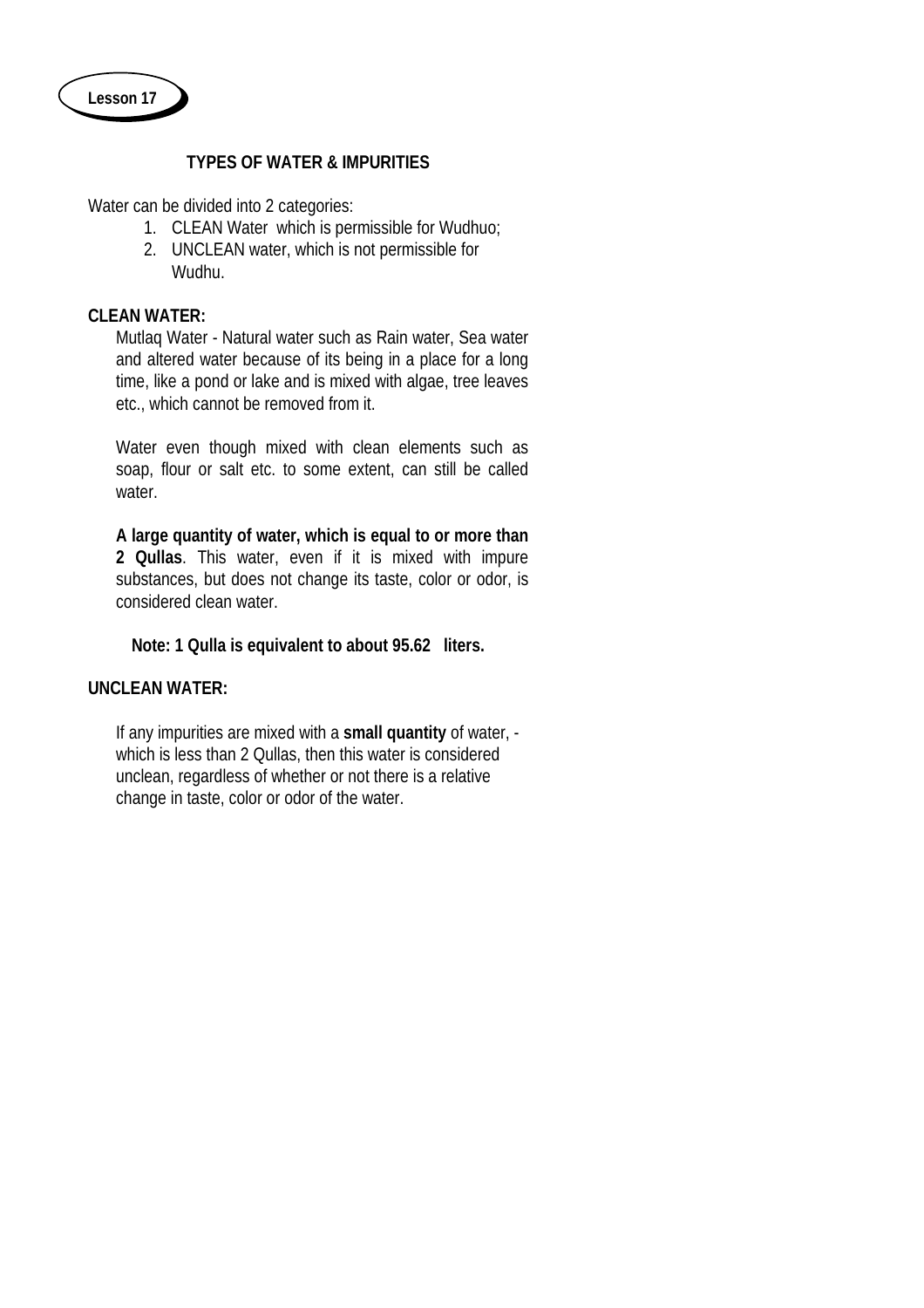If any of the impurities are combined with a **large quantity** of water - 2 Qullas or more, but the taste, color or odor of water is already changed or altered.

# **IMPURITIES**

- i. Human excrement
- b. His urine
- c. Shed blood Blood shed under any circumstances.
- d. Dog's saliva
- e. The urine and stool of animals that are not permissible to eat.
- f. Swine
- g. Dead animals except:

Dead animals of the sea and locusts Dead animals that have no running blood e.g. a fly Hair, fur, feathers, bones, horns and hoofs of dead animals that are permissible to eat when they were alive.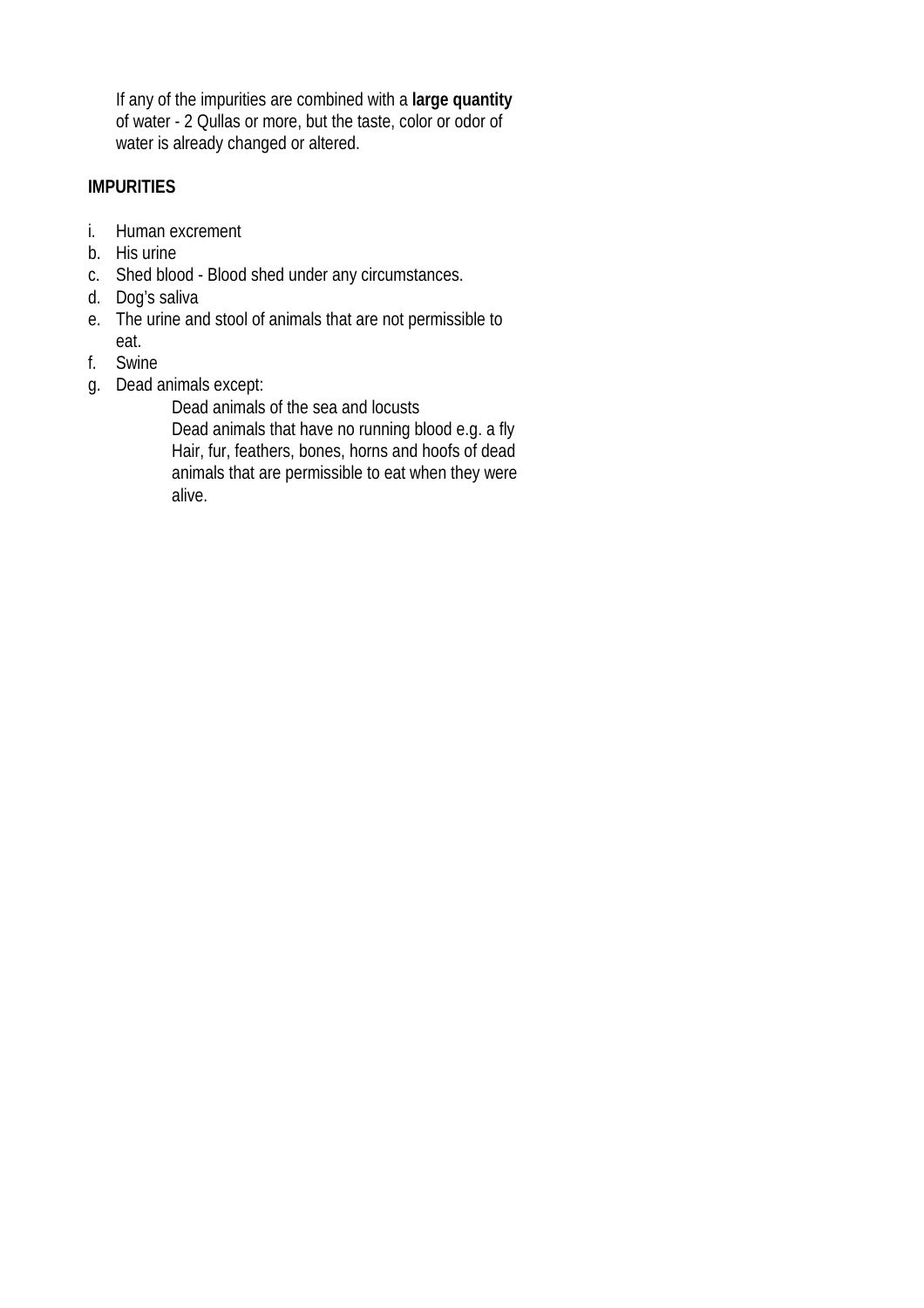### **HOW TO PERFORM WUDHU & WIPING OVER THE SOCKS**

The essential and voluntary acts are integrated here to demonstrate how the Prophet *(Peace be upon him)* used to perform wudhu (ritual purification).

- 1. Making the intention (Niyyah) to perform wudhu as an act of sincere homage and worship for the pleasure of Allah (SWT). The intention is not to be uttered but it should be kept in mind during the wudhu.
- 2. Invoking Allah *(SWT)* at the start of the wudhu by saying "Bismillah" (In the Name of Allah).
- 3. Washing the hands up to the wrists three times, while rubbing them and allowing the water to reach between the fingers.
- 4. Rinsing the mouth with water thrice, preferably using "Miswak" - (tooth stick), tooth brush or fingers to brush the teeth and the gums. Regarding the importance of miswak, the Prophet *(Peace be upon him)* said, " If it had not been a great burden on my Ummah, I would have ordered them to use the miswak at every wudhu." Narrated by Imam Malik.
- 5. Cleaning the nostrils by sniffing water in and out three times.
- 6. Washing the entire face thrice using both hands from the top of the forehead down to the bottom of the chin and from ear to ear.
- 7. Washing the arms three times up to the upper end of elbows, right arm first and then the left. Arms should be rubbed while being washed.
- 8. Moistening both hands and passing them over the head starting from above the forehead down to the nape (the back of the head) and from there bringing the hands forward up to the forehead. Do not wet the neck.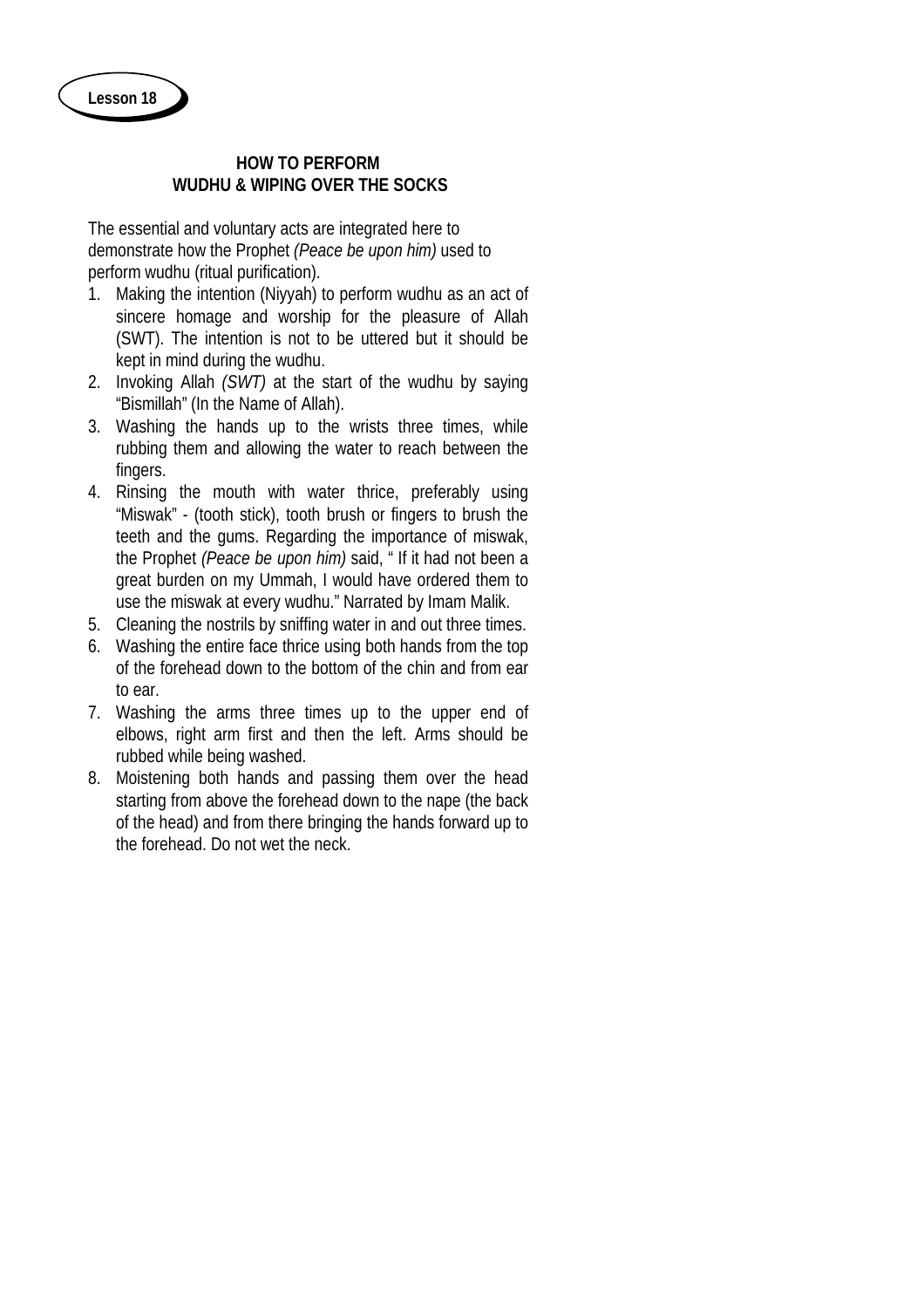- 9. From the head, without wetting the hands again wipe the earlobes, using the forefingers to wipe the inner part of the lobes and the thumbs for the outside part.
- 10. Washing both feet up to the ankles three times, beginning with the right foot and the left foot. Both feet should be rubbed while they are being washed and water should freely pass between the toes.

## **WIPING OVER THE SOCKS**

- 1. If someone's wudhu gets nullified, then it is allowed to wipe over the socks with wet hands, instead of washing both feet when renewing one's wudhu, on condition that the socks were put on after washing the feet in the first wudhu and before the same was nullified.
- 2. A traveler may avail himself of this privilege continuously for three consecutive days and nights (72 hours), but a resident may do so for only one day and one night continuously (24 hours). The period begins with the first wiping and not when one makes wudhu initially.

# **HOW WIPING OVER THE SOCKS IS DONE**

Wiping is done according to the traditions of the Prophet *(Peace be upon him)* as follows:

After removing the shoes, wet hands are passed only over the upper surface of the socks without the need to wipe the bottom part (sole).

## **WHEN THE WIPING PRIVILEGE CEASES OR IS FORFEITED**

The wiping privilege becomes useless in the event that one or more of the following occurs.

- 1. When the maximum timing allowed as discussed above end.
- 2. The moment the socks are removed.
- 3. When any of the cases requiring Ghusl (a complete bath) occur.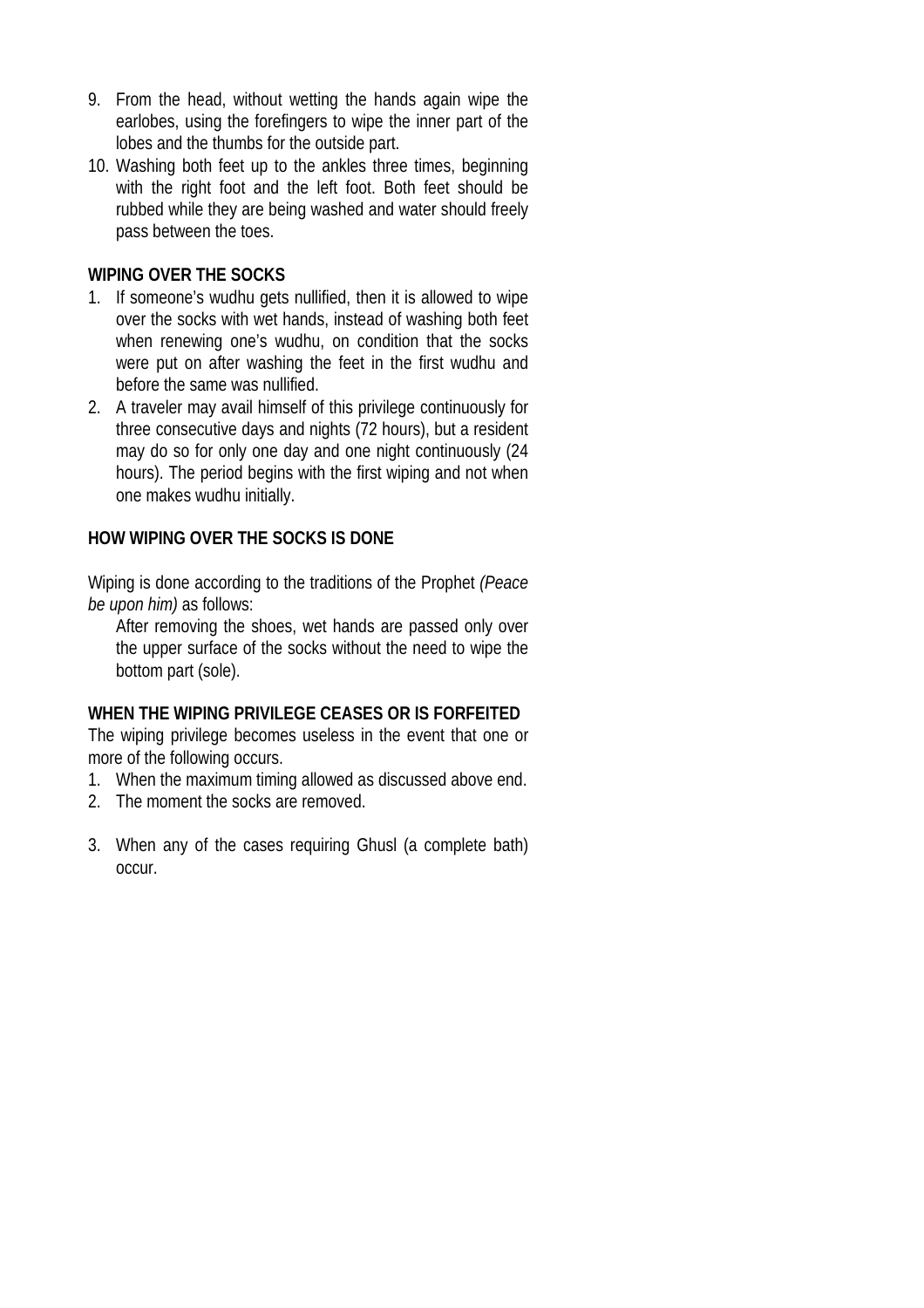

## **WUDHU CONDITIONS**

- 1. Acceptance of the Islamic faith.
- 2. Sanity.
- 3. Consciousness.
- 4. Intention (An-niyyah). The intention need not be uttered, but is kept in mind during the Wudhu.
- 5. Purifying oneself from urine and excrement by using water (Istinja), stone or tissue (Istijmar) and also purifying from all kinds of impurities.
- 6. Using clean and lawful (halal) water.
- 7. Ensuring that the water is not prevented from reaching the skin.

In the case of those who are afflicted with physical condition of permanent wetting of urine (incontinence), frequent passing of wind or for women suffering from prolonged flows of blood, they should take wudhu when prayer time is due. Their wudhu is not broken, even if any of the above afflictions occurs, while they are in prayer.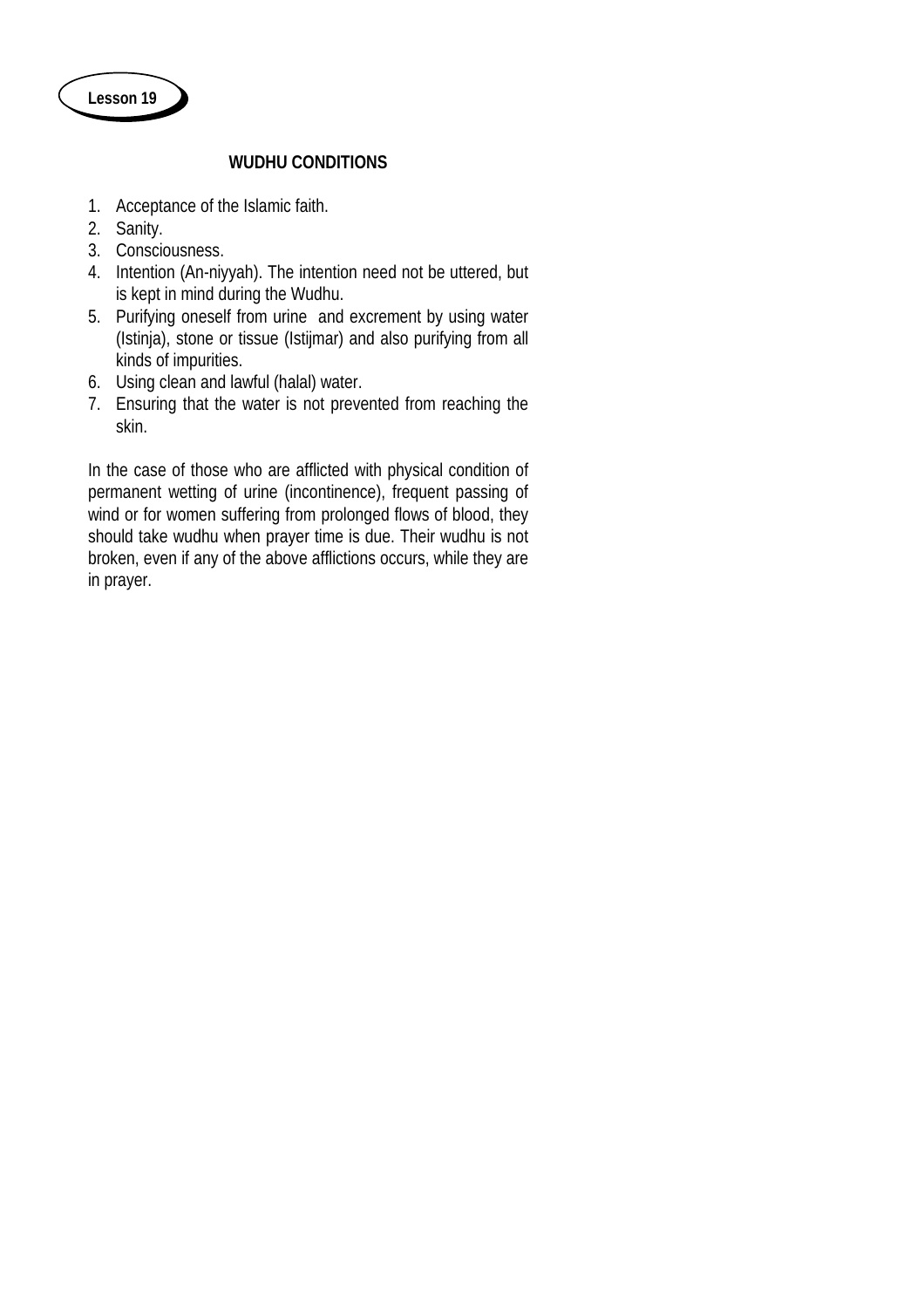## **ESSENTIAL ACTS OF WUDHU**

- 1. Washing the entire face once (including rinsing of the mouth and cleaning of nostrils.
- 2. Washing each arm up to the elbows once.
- 3. Wiping the whole head once by wiping wet hands from the hairline to the nape of the neck and back.
- 4. Washing both feet up to the ankles.
- 5. Ensuring that the above (4) acts are performed in the given sequence.
- 6. Performing the wudhu actions continuously and without unnecessary until completion.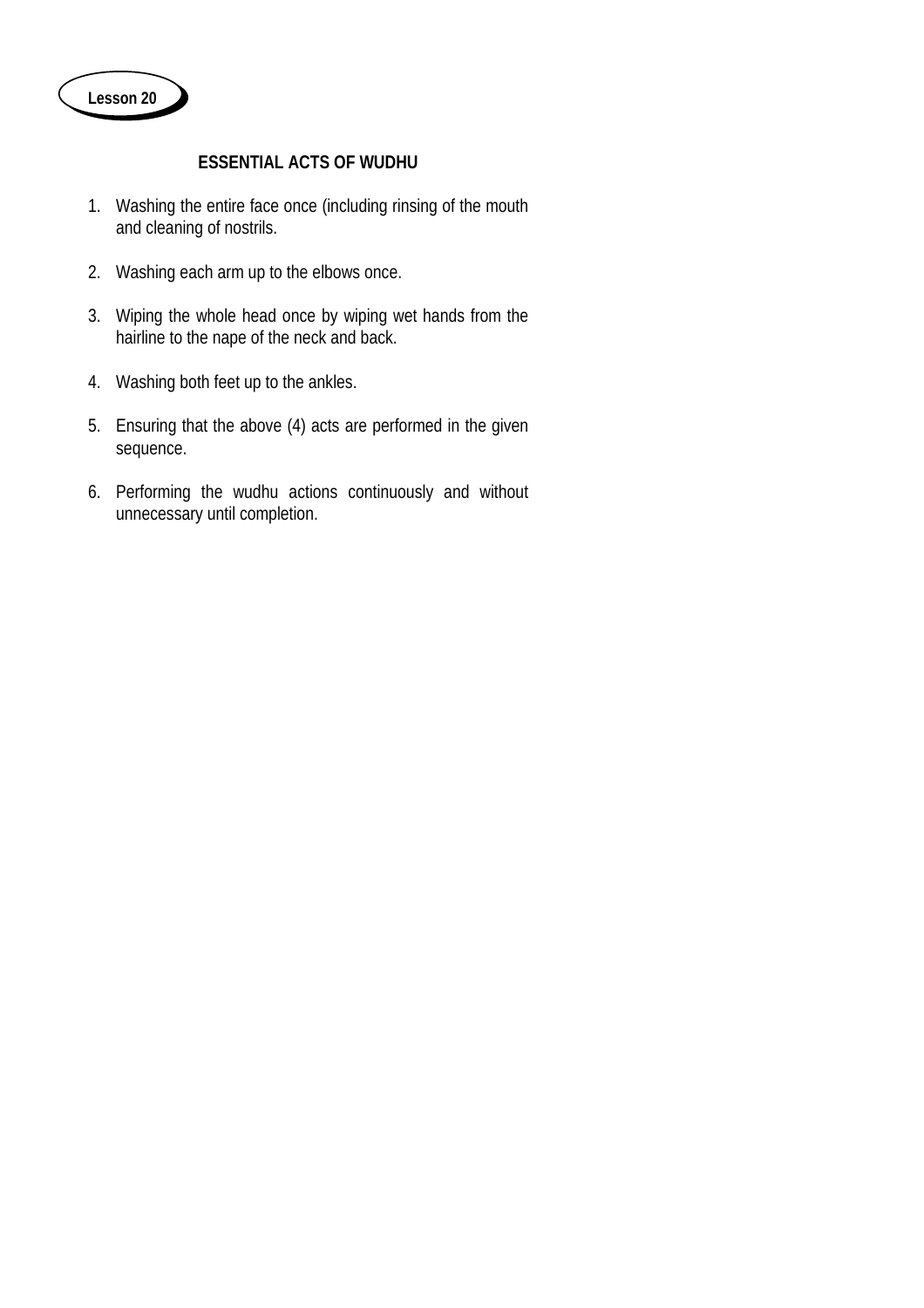## **MATTERS THAT INVALIDATE THE WUDHU**

The person will remain in a state of wudhu until any of the following matters is committed.

- 1. Passing of excrement, urine or wind. When someone passes urine and/or excrement, it becomes mandatory upon such person to remove the filthiness of these things before performing wudhu. Clean water should be used for this purpose. The person may also resort to the use of certain dry objects, such as stones, dry wood or tissue to remove the filth. This is known as "Istijmaar". While using these dry objects, it is preferable to use them in odd numbers, such as 3 or 5 etc., The person should ensure that no drops of urine of stains of foulness remain on his/her body or clothes.
- 2. However, in the case of persons afflicted with permanent wetting, or frequent passing of wind and women suffering from prolonged flows of blood, such persons are required to perform wudhu only once, immediately before the start of prayer. Their wudhu would remain valid, even if the above problems occur, while that person is in the middle of prayer.
- 3. Eating of camel's meat.
- 4. Sleeping, during which a person loses consciousness.
- 5. Loss of consciousness from insanity, fainting, etc.
- 6. Touching of sexual organs intentionally, directly and when naked or unclothed.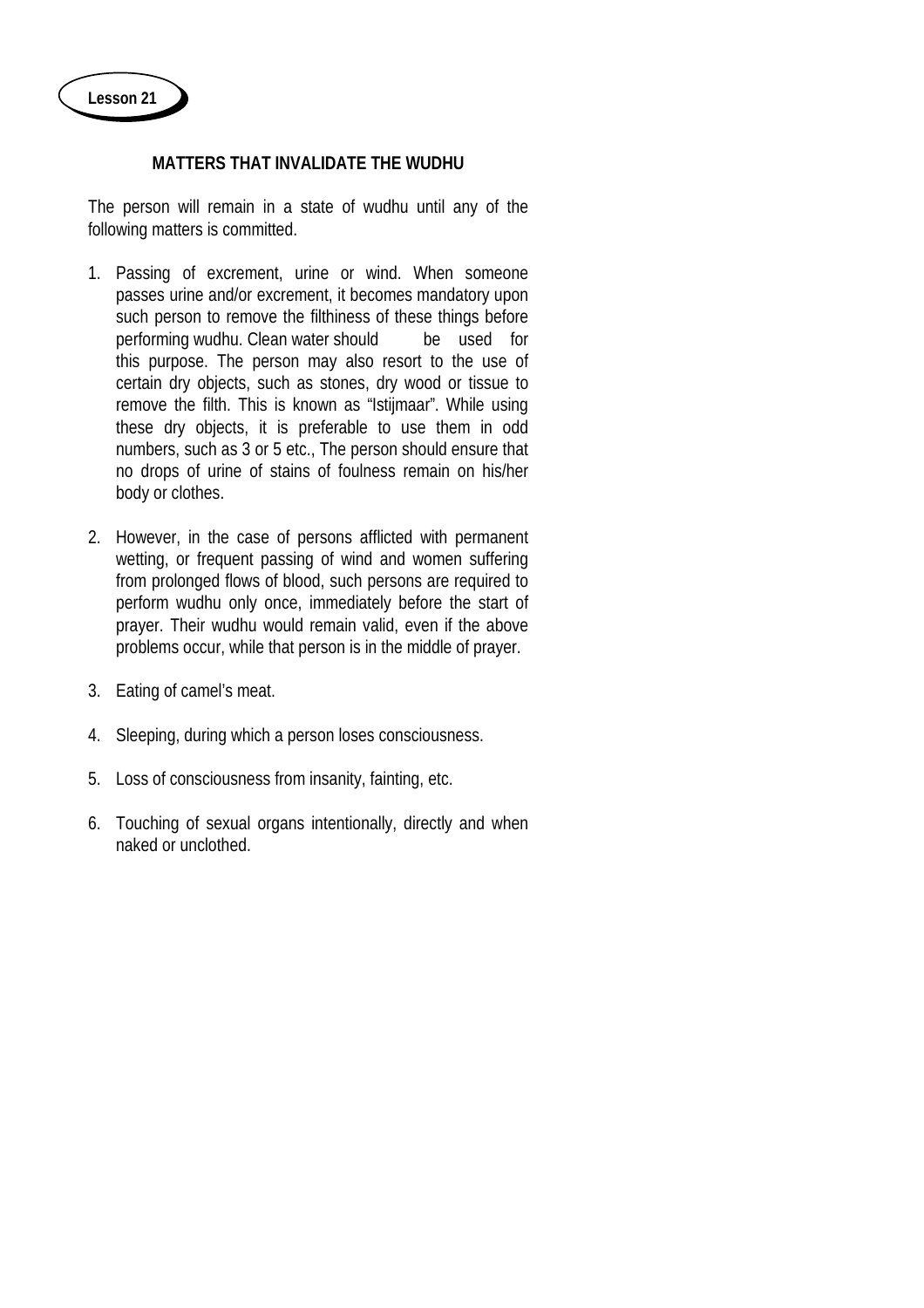# **THE EARTH (SOIL) TO BE USED FOR AT-TAYAMMUM**

Tayammum is ritual purification with clean earth, soil, sand or stone.

## **HOW TO PERFORM Al-TAYAMMUM**

- 1. The person should first intend by heart to perform al-Tayammum.
- 2. Strike the soil with the palms of both hands.
- 3. Wipe the face using both palms once.
- 4. Thereafter, the person uses the left palm to wipe the back of the right hand up to the wrist, and then uses the right palm to wipe over the back of left hand up to the wrist.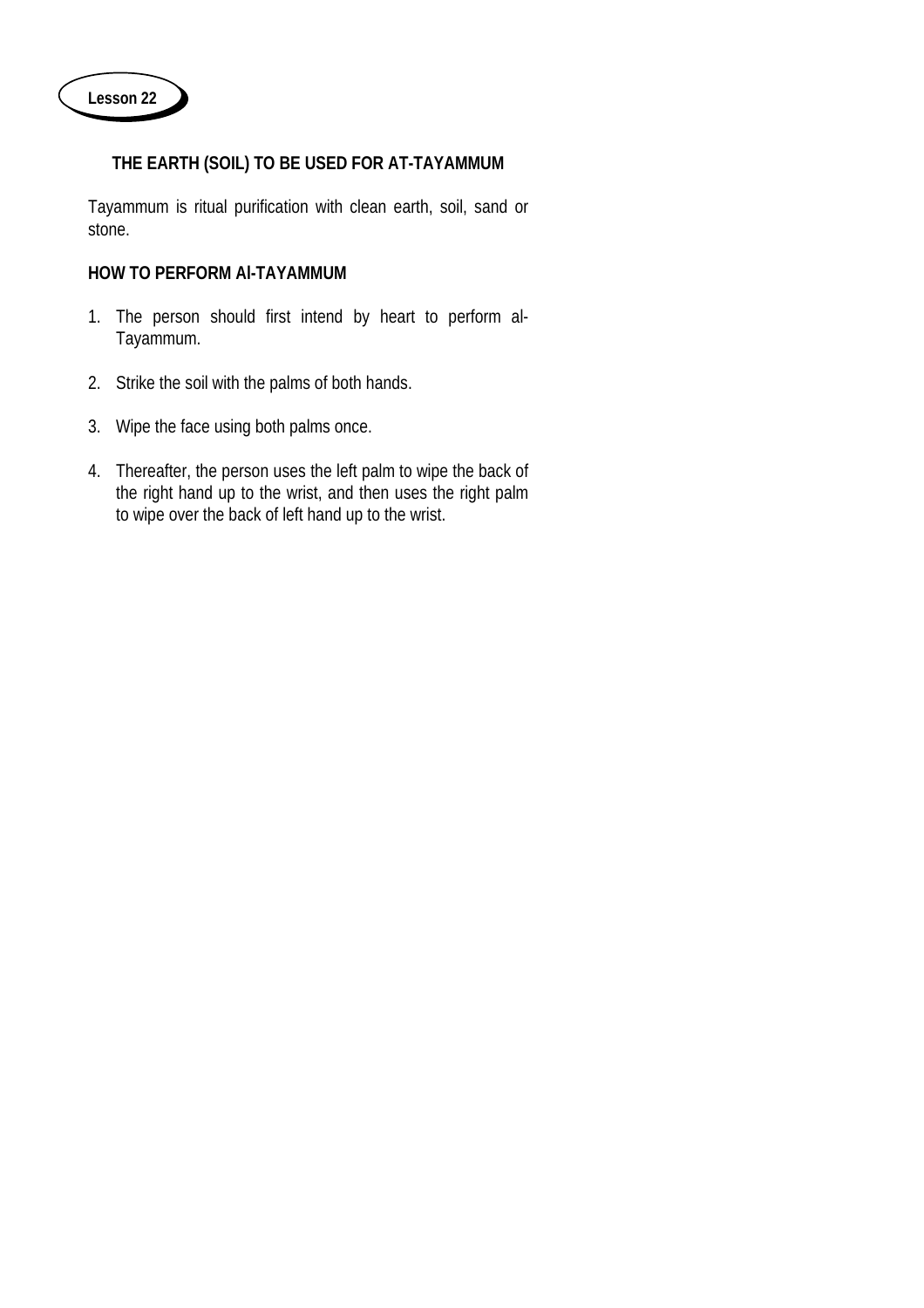## **CIRCUMSTANCES WHEN GHUSL (OBLIGATORY BATH) IS REQUIRED**

- 1. After the discharge of semen, as a result of stimulation whether asleep or awake, (i.e. in wet dream). This state is known as "JUNUB" in Arabic. If no wetness is traced in one's clothing, bathing is not obligatory. But, in case wetness or moistness is found without recalling any dream, ghusl becomes obligatory.
- 2. After sexual intercourse (or the mere coming together of the sexual organs of the man and woman, even though there may be no actual ejaculation), ghusl is obligatory.
- 3. A woman has to perform ghusl, after the menstrual period.
- 4. A woman has to perform ghusl, 40 days after childbirth or after child delivery.
- 5. When a disbeliever newly embraces Islam, he has to perform ghusl.
- 6. When a Muslim dies, ghusl is required for him/her.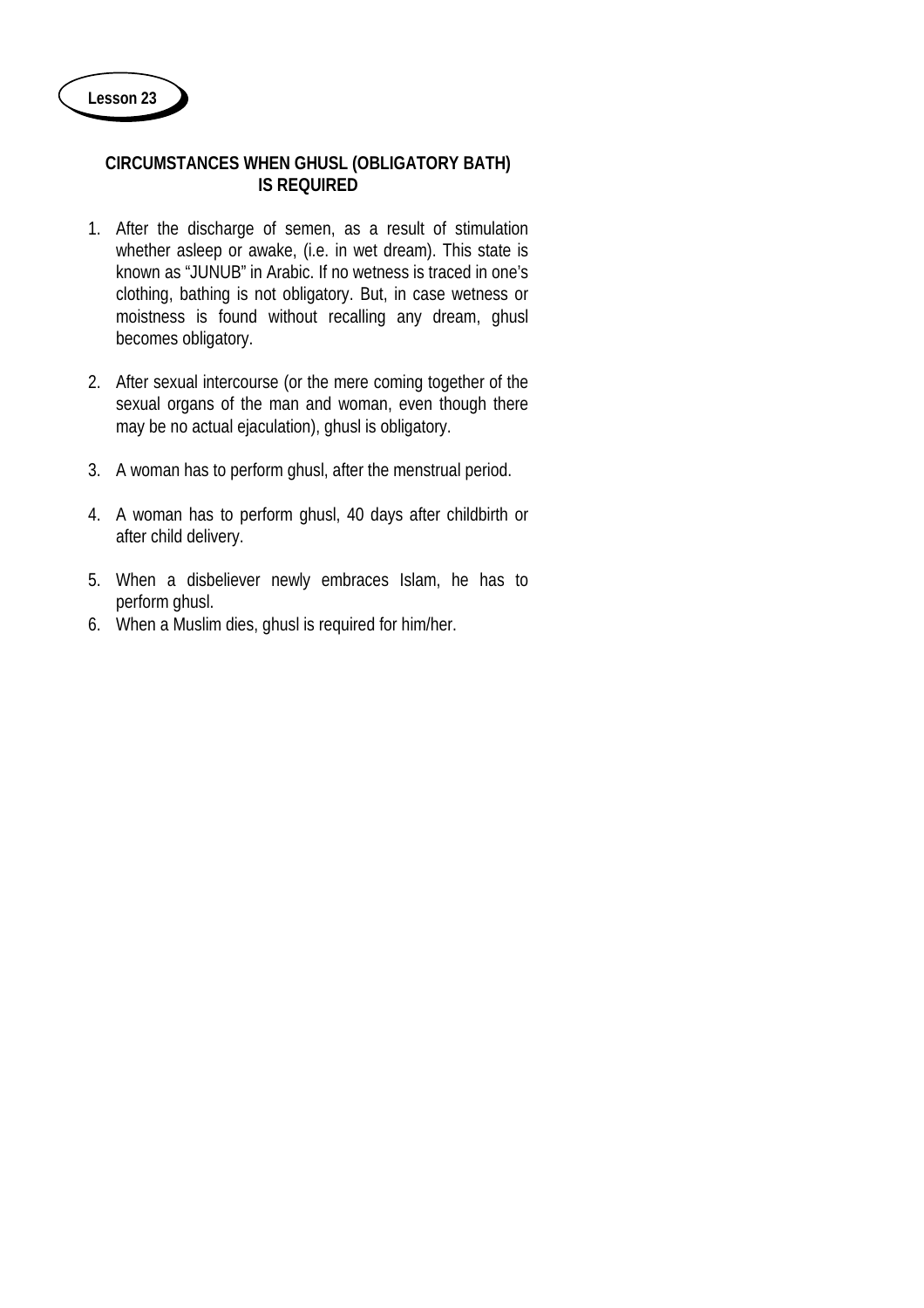## **HOW GHUSL IS PERFORMED**

Both the essential and voluntary acts are now integrated here below to demonstrate how the Prophet *(Peace be upon him)* used to perform the ghusl:

- I. Intend by heart to perform ghusl and say Bismillah.
- B. Wash both hands up to the wrists three times.
- C. Wash one's sex organs.
- D. Perform wudhu as usual in the manner already prescribed, except that the washing of feet would be delayed until later, when the rest of the body is bathed.
- E. Pour water over the head three times, massaging the hair to allow the water to reach its roots.
- F. Pour water liberally over the entire body, starting with the right side and then the left, ensuring that no part of the body is left untouched by water, including armpits, inside the earlobes, inside the navel, between fingers and toes etc.,

# **NOTES:**

- 1. A woman performs ghusl just as the man does, except that if she has plaited hair, she need not undo it. She only needs to throw three handfuls of water over her head.
- 2. After completing the ghusl a person may recite the supplication for concluding the ghusl, which should be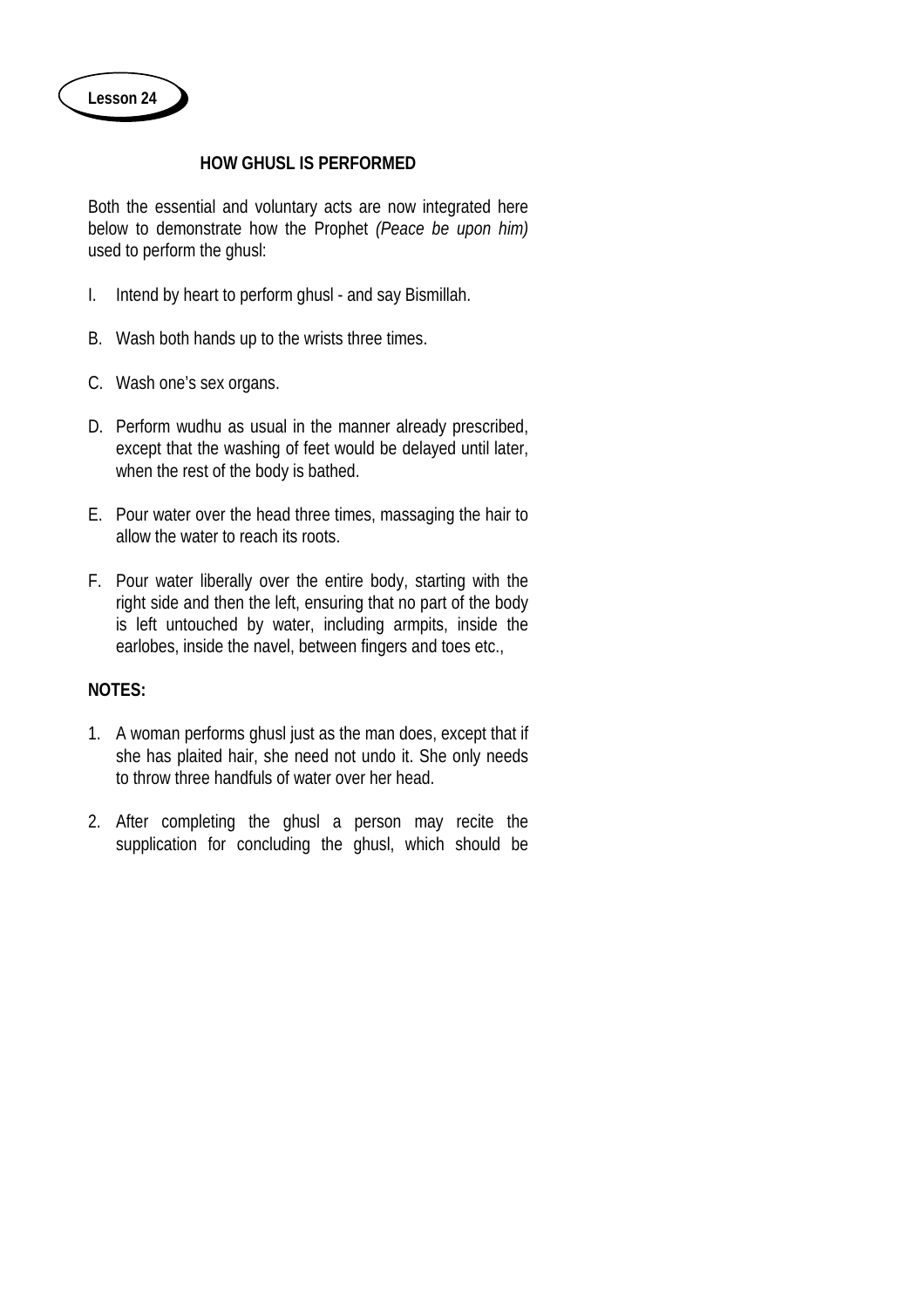recited outside the bathroom/toilet, the same supplication recited after completing wudhu.

- 3. When water is just nearby, but the person could not fetch it due to fear for his/her life, family and wealth (e.g. danger from beasts or lawless human beings in the vicinity) then, Tayammum can be performed.
- 4. When there is not enough water and one is forced to save what is available for drinking and/or cooking, then Tayammum is allowed.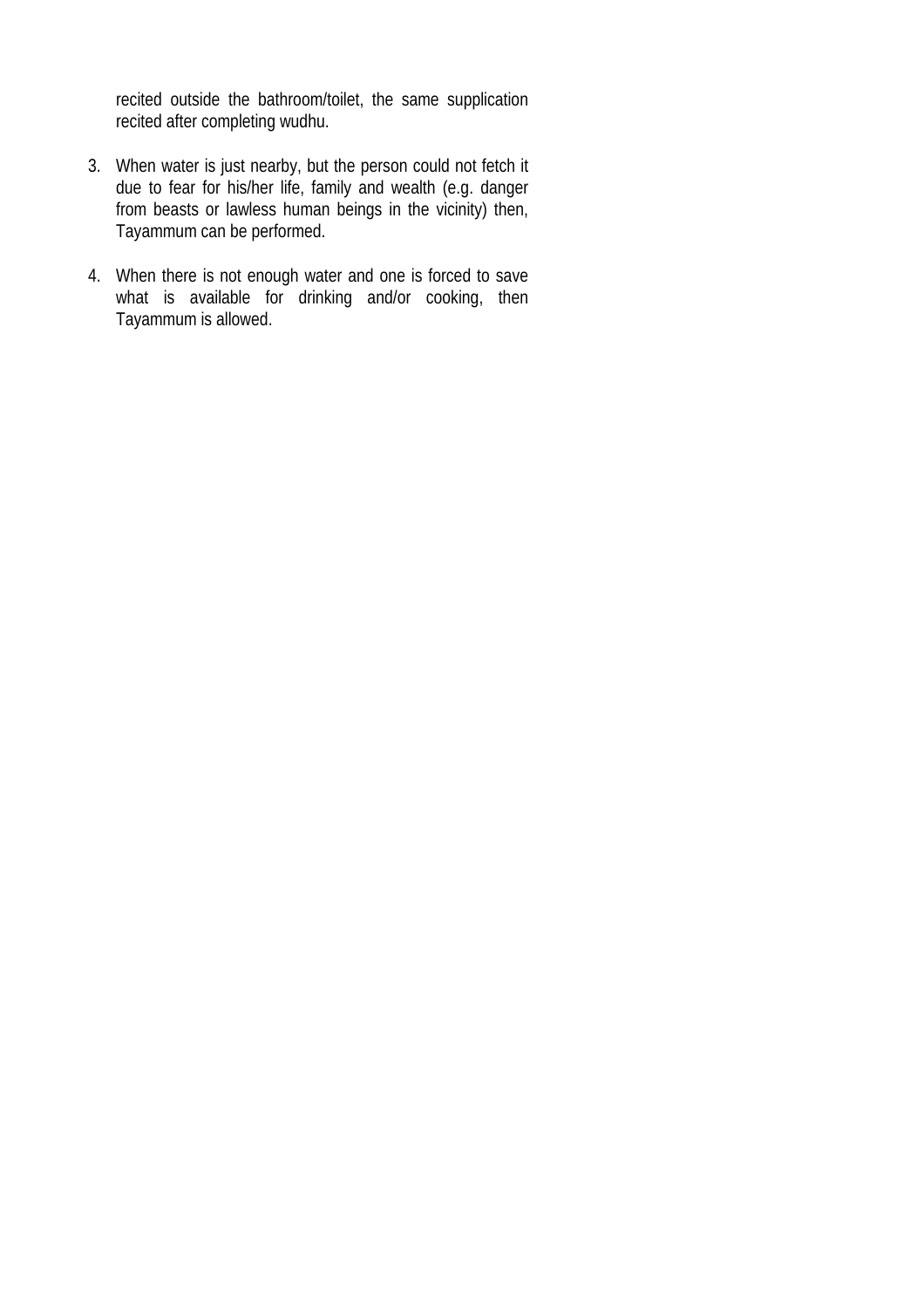## **PILLARS OF SALAAT (ARKANUS-SALAT)**

The prayer has obligatory pillars which must be fulfilled for its validity, and these are as follows:

- 1. **Al-Qiyaam** prayer is to be performed in a standing position if a person is physically capable.
- 2. **Takbeerat-ul-Ihraam,** that is saying "ALLAHU AKBAR", at the commencement of the prayer.
- 3. **Al-Fatihah** The recital of the opening chapter of the Holy Quran in every Raka'a.
- 4. **Rukuu'** this is the bowing posture wherein the head and back are positioned on the same level and both hands are rested on the knees with the fingers spread apart.
- 5. Raising up from rukuu' position.
- 6. It is required to stand up from the rukuu' position in such a way that the person feels that all his/her backbones are straightened.
- 7. **Sujuud** Prostrating oneself in such a way that the following seven parts of the body are firmly placed on the ground. i.e. forehead together with the tip of the nose, both palms, both knees, the bottom surface of toes of both feet.
- 8. Raising the head from the Sujuud position.
- 9. It is required to sit upright during the pause between the two prostrations.
- 10. Taking a sitting position for the recitation of **"At-Tashahud"**.
- 11. Recitation of **"At-Tashahud"** words of witness.
- 12. Reciting the words of supplication for the Prophet *(Peace be upon him)*
- 13. Conclude the prayer with the words of peace **"Tasleem".** i.e. *"Assalamu Aleykum Wa Rahmatullahi Wa Barakaatuhu."*
- 14. While fulfilling the above pillars of salaat, the person should be in a state of tranquillity.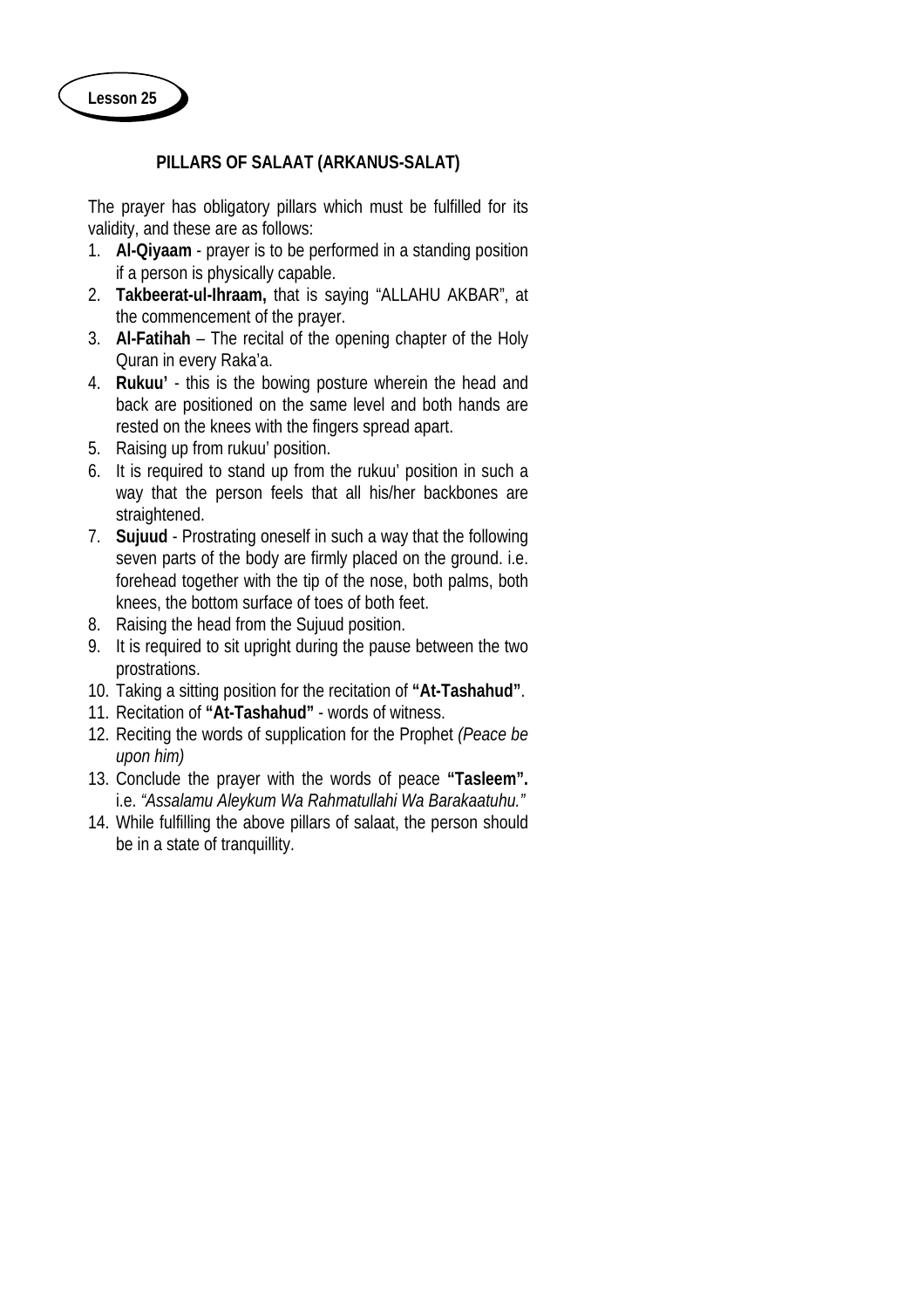The aforementioned factors are the pillars of the prayer, wherein if any of them is missed, it is required to repeat the whole Raka'ah (Unit) in which the pillar was omitted.

But if the Takbeerat-ul-Ihraam - (the first Takbeer that initiates you to the prayer), is omitted, then it becomes necessary to repeat the whole salaat.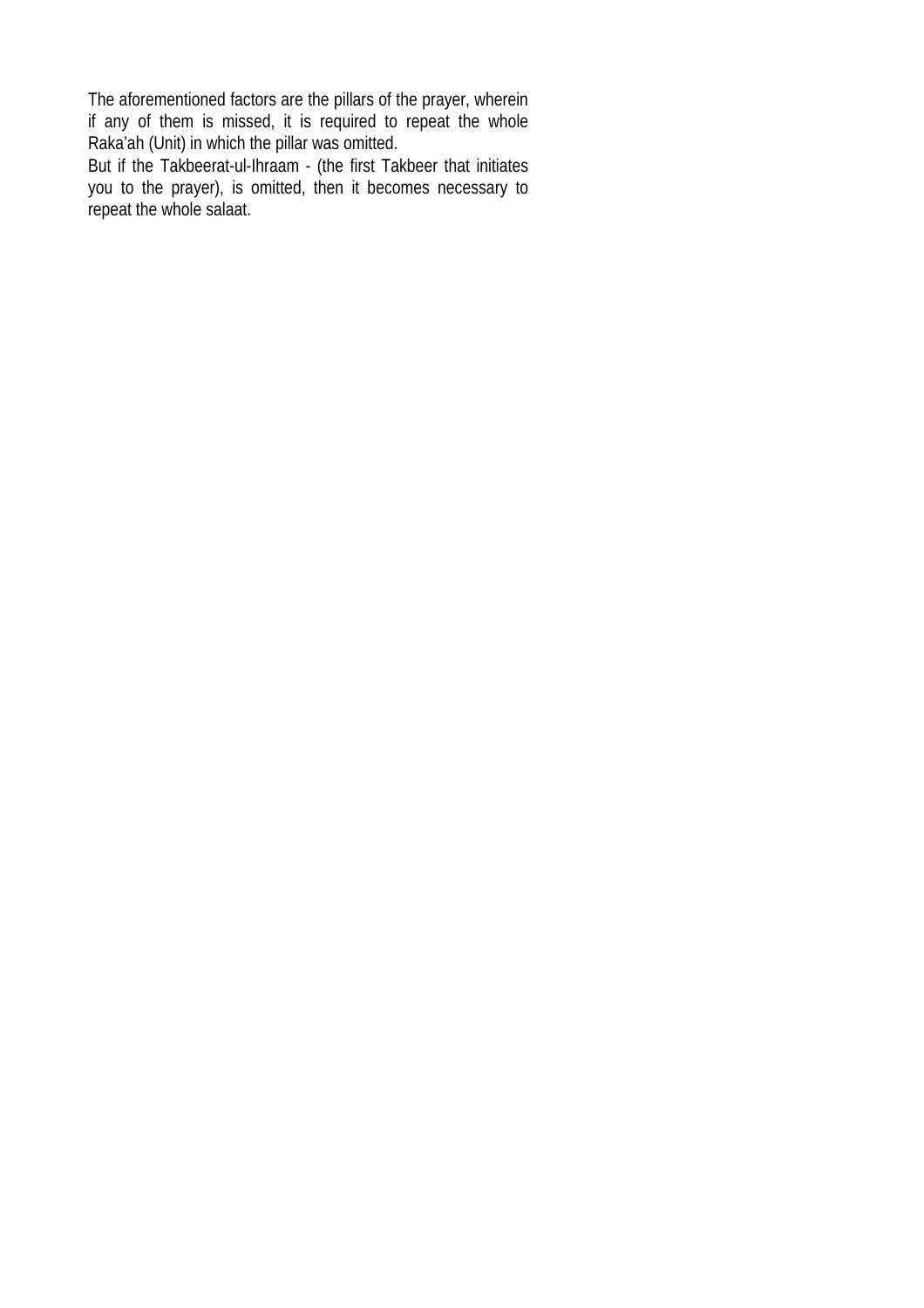**CONDITIONS OF SALAAT**

- 1. **Acceptance of Islamic Faith** disbelievers are not required to perform Salaat until they believe in Allah *(SWT)* and bear witness that there is no God but Allah and bear witness that Muhammad *(Peace be upon him)* is His Messenger.
- 2. **An-Niyyah** In Arabic, it means intention by heart to perform the particular prayer.
- 3. **Cleanliness** This includes cleanliness of the body, the worn cloth and the place where the prayer is performed.
- 4. **Purification** this refers to the performance of Wudhu (or Ghusl as the case maybe) prior to undertaking the prayer.
- 5. **Clothes and concealing of the 'Awrah** For man, it is essential that he be covered at least from navel to the knees all around, while in the case of a woman, her body should be totally covered except for the face and hands up to the wrists. But if there are men around, she should cover her body totally including the face and wrists.
- 6. **Facing the "Qiblah"** A person who prays, must face towards the direction of the sacred mosque in Makkah. If a person is in a strange place, and is not in a position to find out the right direction of Qiblah, he/she can make the best guess of the Qiblah and perform the prayer.
- 7. **Timing** prayers are to be observed at the prescribed times.

**Lesson 26**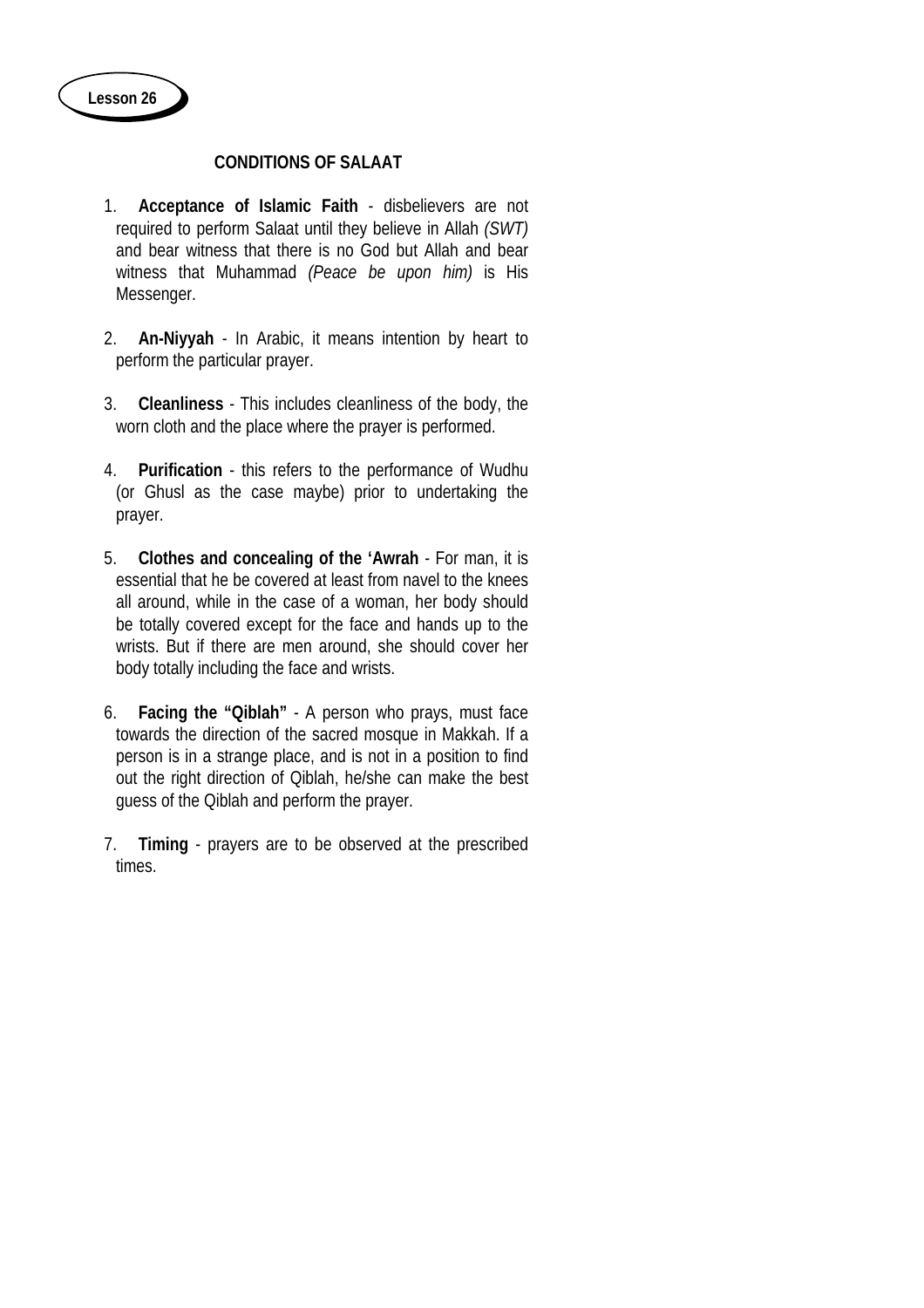## **NECESSARY DUTIES OF SALAAT (WAAJIBAATU-SALAAT) AND HOW TO RECITE "TASHAHHUD"**

In addition to the proceeding 14 pillars of prayer, there are also certain necessary duties, which need to be fulfilled in the course of the salaat. They are as follows:

- 1. All Takbeers except Takbeerat ul-Ihram.
- 2. Saying " SUBHANAA RABBIYAL ATHEEM", (once) in Rukuu position.
- 3. Saying "SAMI ALLAHU LIMAN HAMIDAH"(once) while resuming standing position from the Rukuu, whether the person is an "Imam" - leading the prayer or is praying alone.
- 4. Saying "RABBANA WALAKAL HAMD" (once) after resuming the standing position from the Rukuu. This is required from the Imam, from the congregation and also when the person is praying alone.
- 5. Saying "SUBHANA RABBIYAL A'LAA" (once) when in Sujuud (Prostration) position.
- 6. Saying "RABB IGHFIR LEE" in the sitting lull between the two prostrations of every unit of the prayer.
- 7. Taking a sitting position on the recitation of the first Tashahhud at the end of first two rakaats (units) of Dhuhr, Asr, Maghrib and Isha prayers.
- 8. Reciting the Al-Tashahhud (words of witness) after the end of first two rakaats of Dhuhr, Asr, Maghrib and Isha prayers.

The above 8 acts constitute the necessary duties of the prayer and if one of them is missed unintentionally, then the person is required to correct the mistake by performing two prostrations of forgetfulness at the end of the prayer. However, if any of these duties is left out deliberately, then the whole prayer is nullified and shall require a repetition.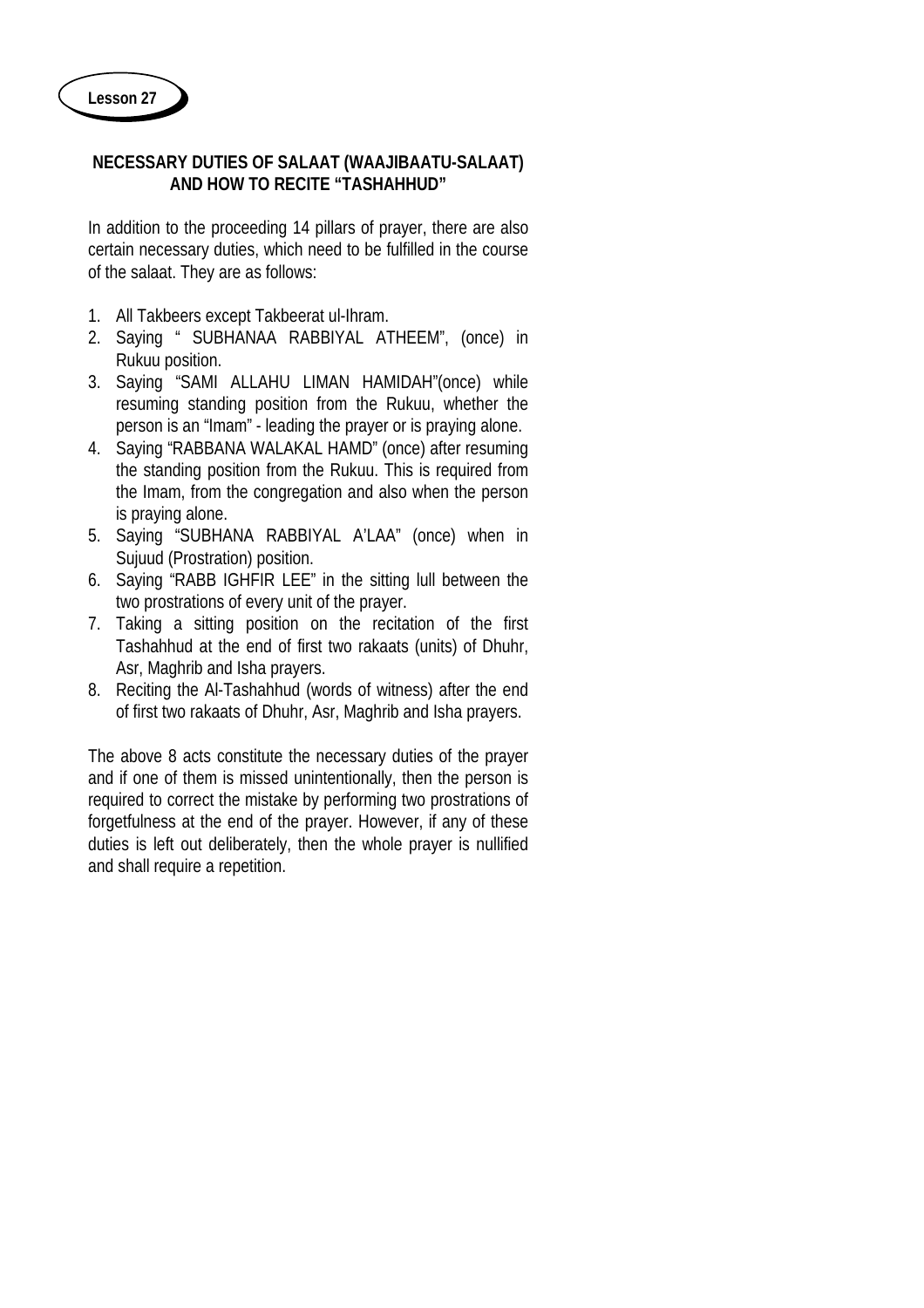### **HOW TO RECITE "TASHAHHUD"**

*"Al-tahiyatu lillahi wasalawaatu watayyibaatu, Assalaamu alayka ayyuha-n-nabiyyu wa rah-mat- ullahi wa barakaatuhu. Assalaamu alayna wa 'alaa ibadi-l-laahi-s-saalihiyn. Ash-hadu al-laa-ilaaha ill-allahu wa ashahadu anna Muhammadan abdoho wa rasooluhu. Allahumma salli ala Muhammad wa ala aali Muhammad, kama sallayta ala Ibrahima wa aali Ibrahim. Innaka Hameedon Majid. Wa baarik ala Muhammad wa ala aali Muhammad kama baarakta ala Ibrahima was ala aali Ibrahima. Innaka Hameedon Majid."*

## **THIS MEANS:**

"Greetings, prayers and the good things of life belong to Allah. Peace, mercy and blessings of Allah be on you, O Prophet.

May peace be upon us and on the devout slaves of Allah. I testify that there is no god but Allah and I testify that Muhammad is His slave and messenger.

O Allah, bless Muhammad and his family as You blessed Ibrahim and his family. You are the Most Praised, the Most Glorious."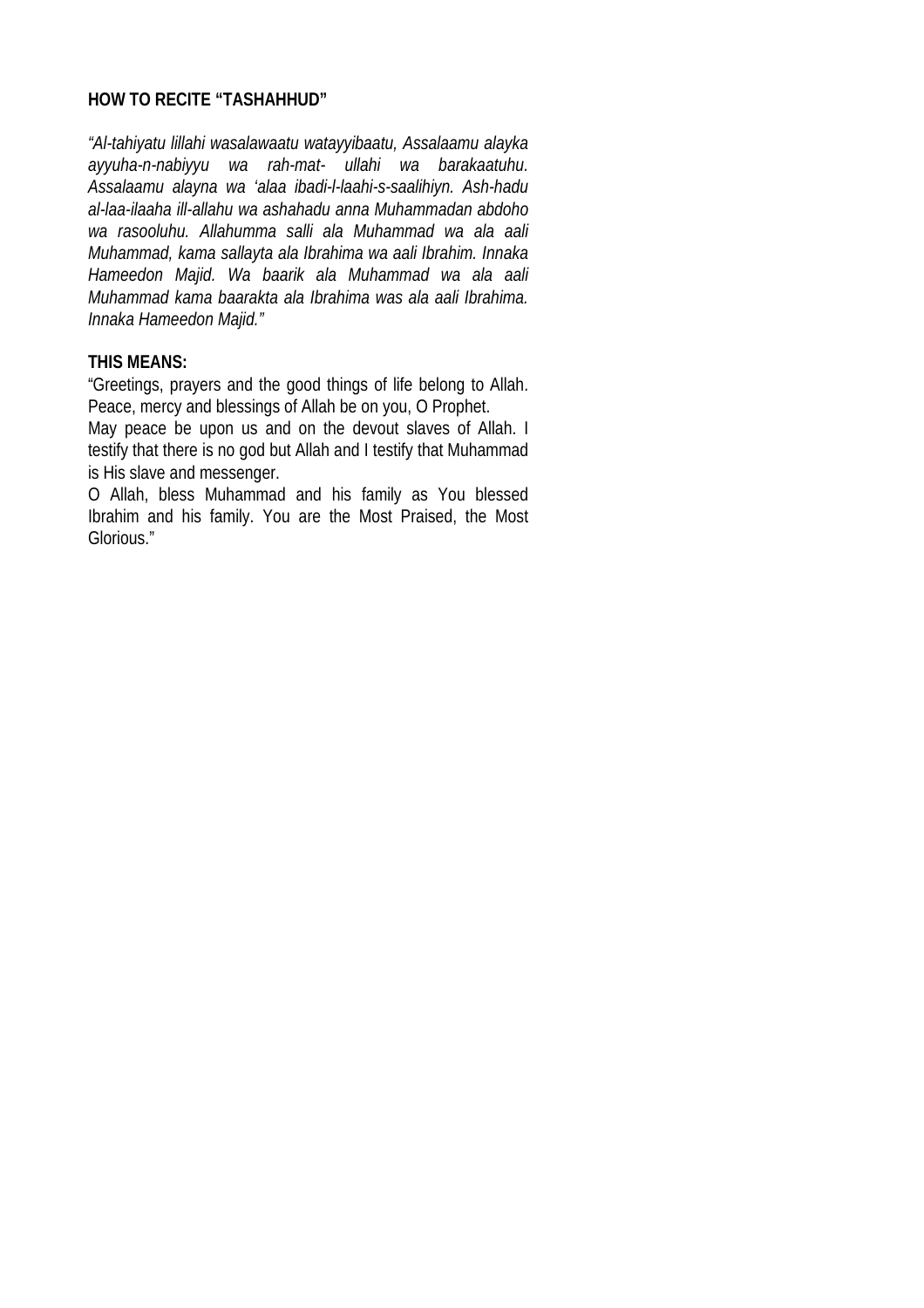## **PREFERRED ACTS OF SALAT (SUNNA NUS-SALAT)**

- 1. Saying the opening supplication (Dua al Istiftah) "*Subhaanaka Allahumma Wabe Hamdika Watabarak Ismaka Wata'ala jadduka Wala Ilaha Ghairuka"* The meaning is: Praise and Glory be to Allah, Blessed be your name, Exalted be your Majesty and Glory. There is no God but you.
- 2. Put one's right hand over his left hand and put them both over his chest while standing.
- 3. Raise one's hands up to the level of shoulders or near the lobes of his ears in the following cases:
	- i. Declaring: Takbeer al Ihram"
	- ii. Bows in Rukuu.
	- iii. Raising from the position of Rukuu.
	- iv. Standing up after reciting the first Tashahud.
- 4. Saying more than one time *"Subhana Rabbi al Atheem"* in the Rukuu.
- 5. Stating "Ameen" upon concluding the recitation of "Al-Fatihah".
- 6. Remarking *"Aoothu billahi Mi-nas-Shaytani-r-rajeem. Bismillahi-r- Rahmani-r- Raheem."*
- 7. Proclaiming more than one time *"Rabbi ighfir li"*, while taking a pause between the two prostrations. (Sujuud)
- 8. Keeping one's head and back level while bowing for Rukuu.
- 9. Should neither bring his hands close to his sides, nor stick his abdomen to his thighs, in the prostration position.
- 10. Elbows should be raised from the ground, while in prostration. Prophet Muhammad *(Peace be upon him)* said "and stretch not your hands on the ground as dogs."
- 11. Laying one's left foot flat on the ground and sitting upon it keeping his right foot erect while,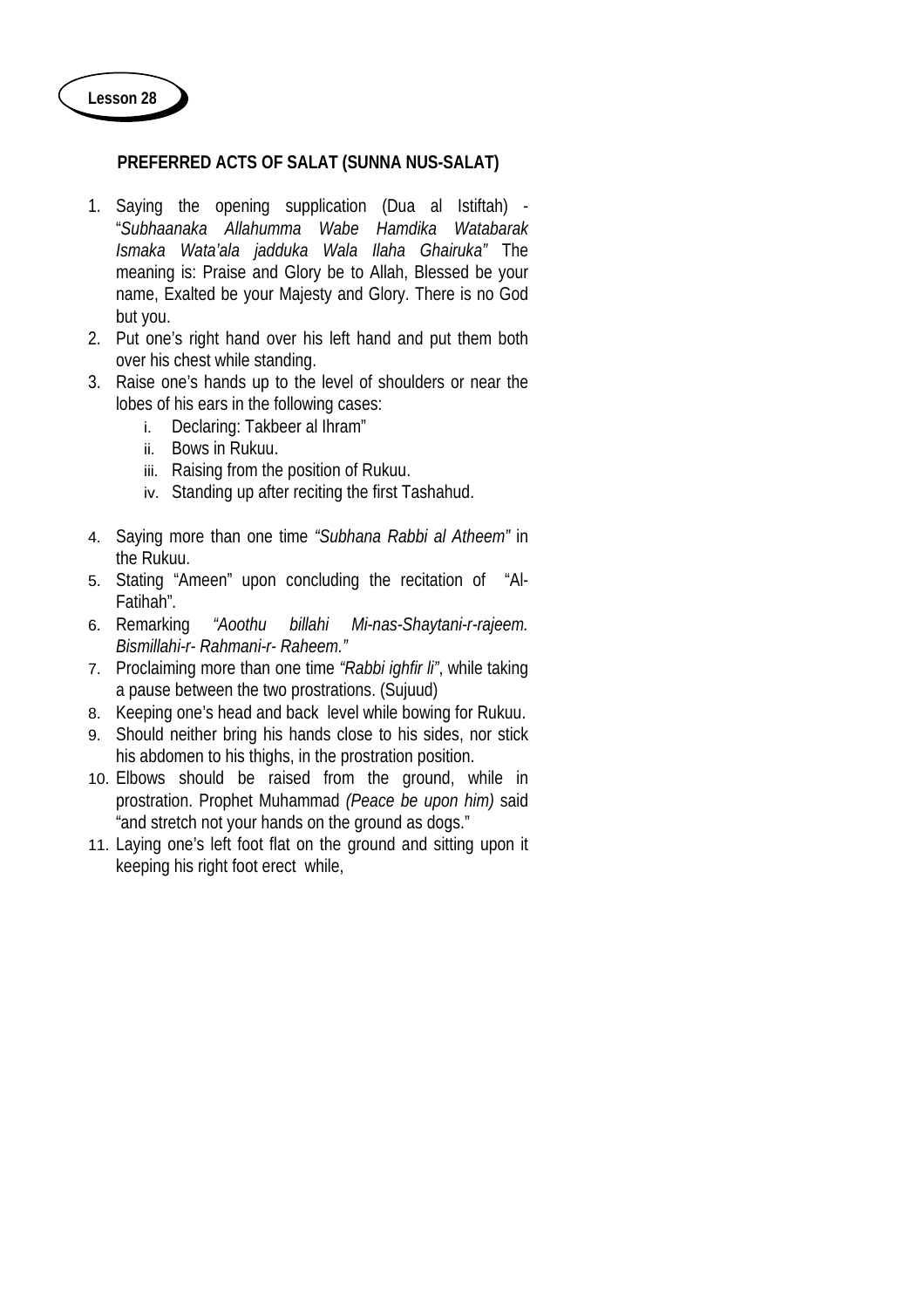- a. Reciting first Tashahhud;
- b. Pausing between two prostrations;
- iii. in the last Tashahhud if the prayer consists of Two rakaa e.g. Dawn prayer

12. ATTAWARRUK - It is position of sitting, wherein the person protrudes out his left foot from underneath his right leg, in such way that the person rests the left buttock on the floor. It is preferred to practise this, when sitting for the final Tashahud in the Dhuhr, Asr, Maghrib and Isha prayers.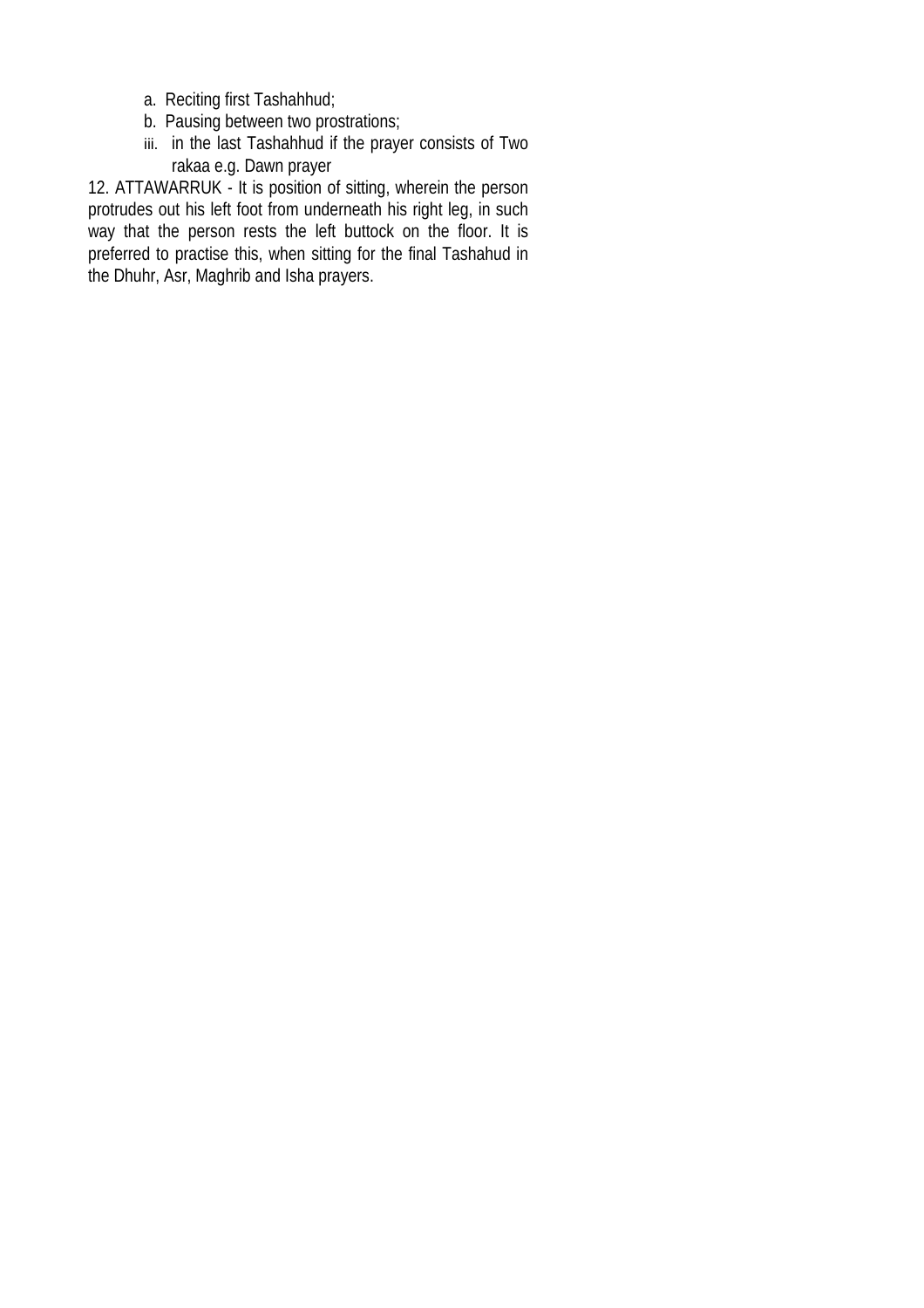

# **THINGS (ACTIONS) THAT INVALIDATE PRAYER**

- . Talking intentionally and deliberately (If are aware that your prayer will be invalidated if you talk).
- . Laughing
- . Eating
- . Drinking
- . Uncover one's body. ('Awrah as in lesson 26:5)
- . To shift position from the direction of Ka'aba.
- . To do any noticeable act or more outside the acts and movements of prayer
- . To do anything that invalidates the ablution.
- . To fail in observing any of the pillars of prayer, such as standing when capable, reciting al Fatiha etc.,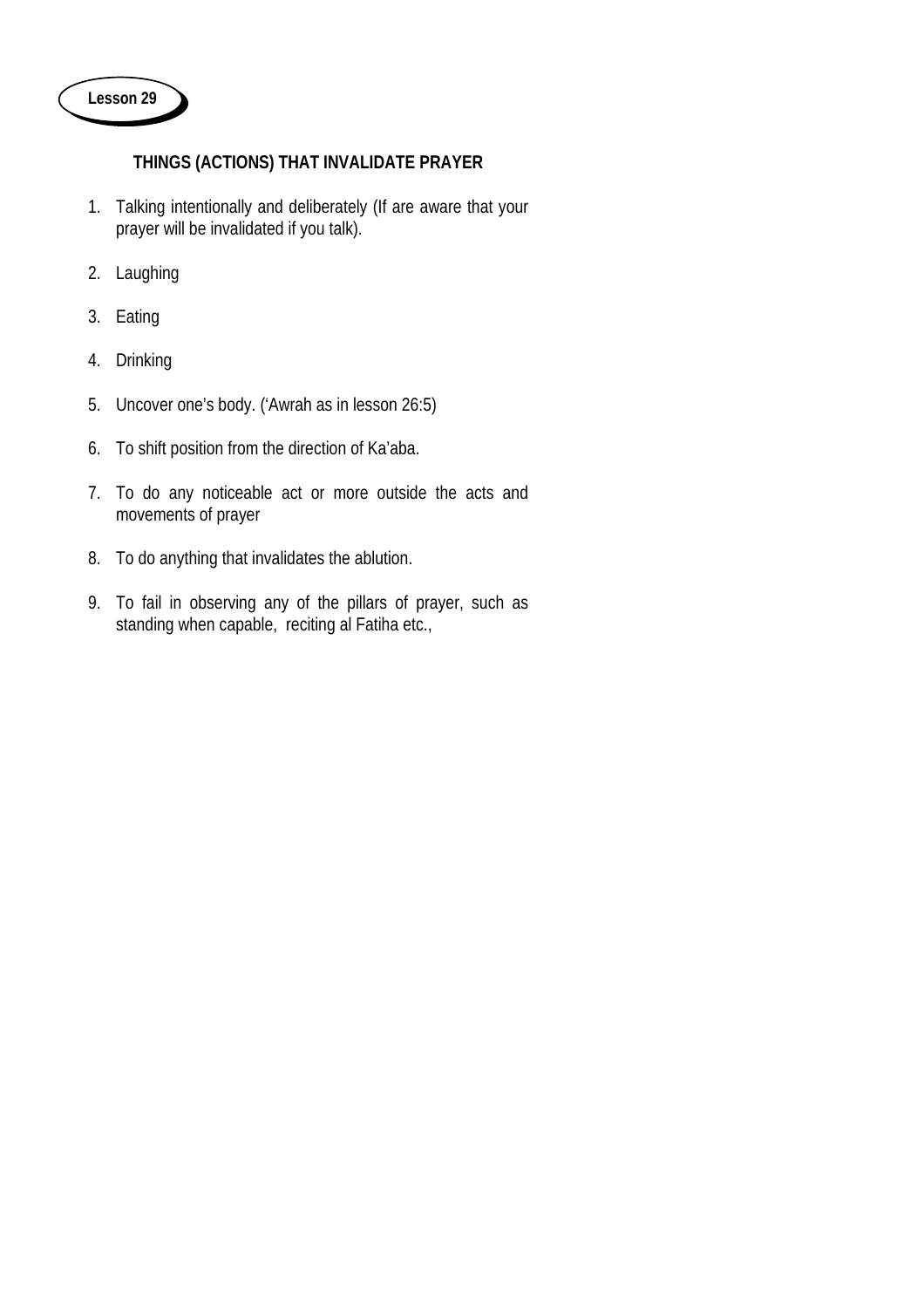### **THE FORGETFULNESS PROSTRATION (SUJUUD ASSAHW)**

As human beings, we are by nature subject to mistakes and errors. As mentioned earlier, if a person fails to perform any of the pillars of the prayer and/or necessary duties, that person is required to rectify the error by making two additional prostrations at the end of the prayer known as "SUJJUD ALSAHW". i.e. forgetfulness prostration. But where a pillar(s) is omitted, a repetition of the missed pillar(s) is necessary.

### **The four major types of errors due to forgetfulness are as follows:**

 If an addition is made to the prayer e.g. praying Dhuhr with 5 rakaa instead of 4, then the two additional prostrations for forgetfulness should be performed after saying "Assalaam". (Words of peace).

If a prayer is performed with a lesser number of rakaa than is required, e.g. to pray 3 rakaa for Dhuhr instead of 4. Then, the two additional prostrations for forgetfulness should be performed before proclaiming "Assalaam".

If both an addition and omission is made in the course of the prayer, the forgetfulness prostration can be done before declaring the "Assalaam".

If a person is in doubt whether omission or addition is made to his prayer, he should consider it a deduction as a precautionary measure and perform Sujuud Assahw - the additional prostration for forgetfulness before affirming "Assalaam".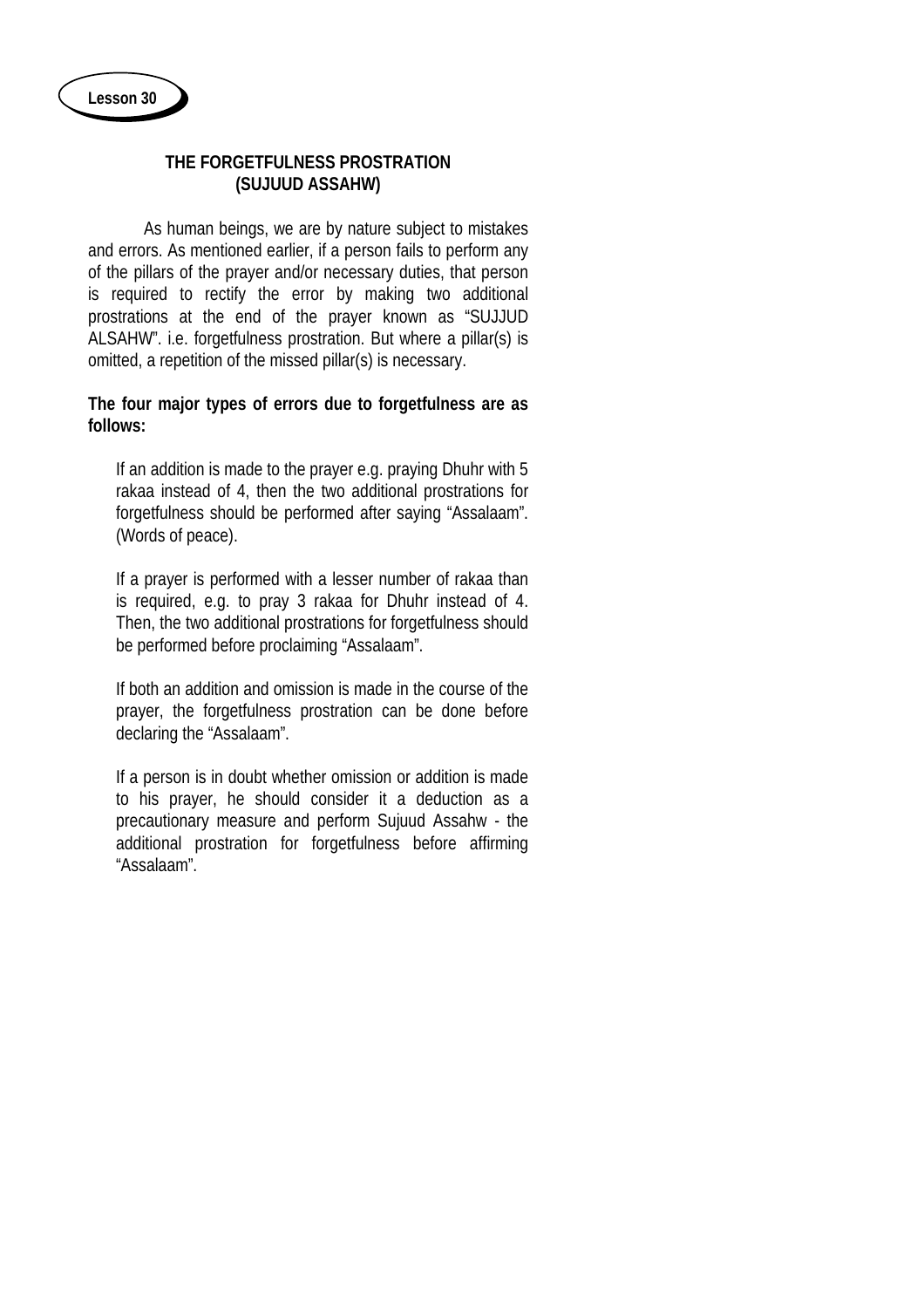### **INSTANCES REQUIRING "SUJUUD ASSAHW" :**

## **A. Where a pillar of prayer is omitted.**

- 1. When, for example, a person forgets to recite the "Al-Fatihah" but remembers it before Rukuu, or in the process of proceeding to rukuu, then that person is required to resume a proper standing position and read the Al-Fatihah and some other verses from the Holy Quran as usual. If this omission occurred in the first rakaa and the person remembers the omission while in the course of the second rakaa, then that person should count the second rakaa as being the first rakaa. Accordingly, he will not count the first rakaa, in which the error occurred, and proceed to perform one extra rakaa to complete his salaat. At the end of salaah, he will say "Assalaam", after which he should perform two additional Sujuud Assahw - the prostration for forgetfulness, and again say his "Assalaam".
- 2. If a person sitting in the final Tashahhud, remembers that he missed a prostration (in the same rakaa), then he should immediately perform the missed prostration and sit back again to repeat the recitation of Tashahhud. This person would then declare "Assalaam" to conclude the prayer, but thereafter he should perform the additional Sujuud Assahw the prostration for forgetfulness, and then say the "Assalaam" again.

The above two examples typify errors that occur in performing a pillar of salaat (Rukn-us-Salaat) while performing Salaat. In these situations, *the person is not only required to repeat the missed act, but he is also required to perform the two additional prostrations - Sujuud Assahw.*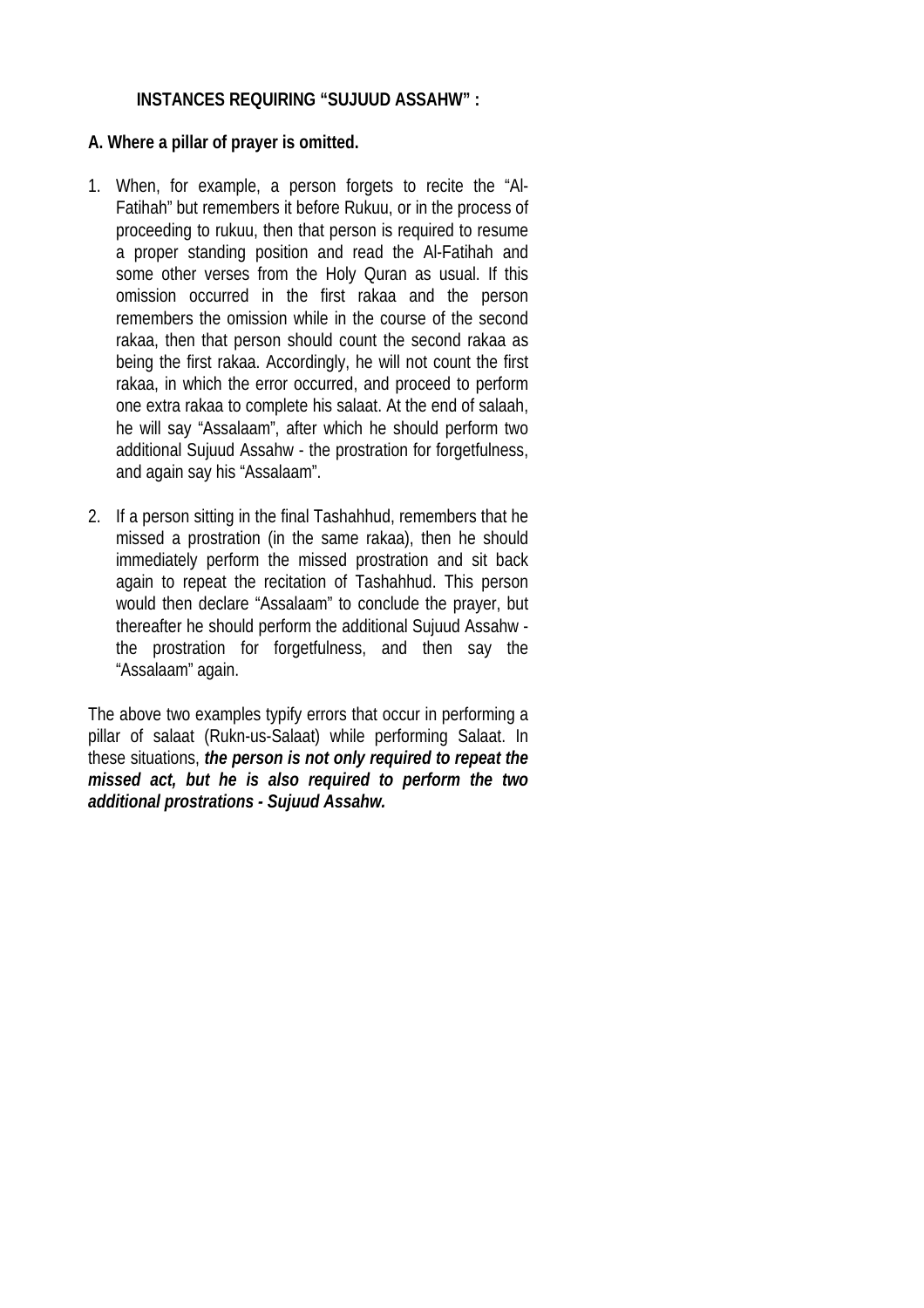## **B. Where a necessary duty is omitted.**

However, when someone misses a "WAAJIB" (Necessary duty) of the prayer, the additional two prostrations (Sujuud Assahw, will suffice. There is no need to repeat the missed act or the whole rakaa. Thus, if a Wajib act is missed and the person remembers the error, while he is in another stage station of the prayer, **then he is not required to repeat the ignored act**, but would proceed to complete the rest of the prayer. At the end, before saying "Assalaam", he performs the additional two prostrations - Sujuud Assahw, the prostration for forgetfulness.

## **C. When a preferred act is omitted.**

As for Sunnans (Preferred Acts) of the prayer which may be missed, there is no necessity to repeat those preferred acts, or to perform the Sujuud Assahw.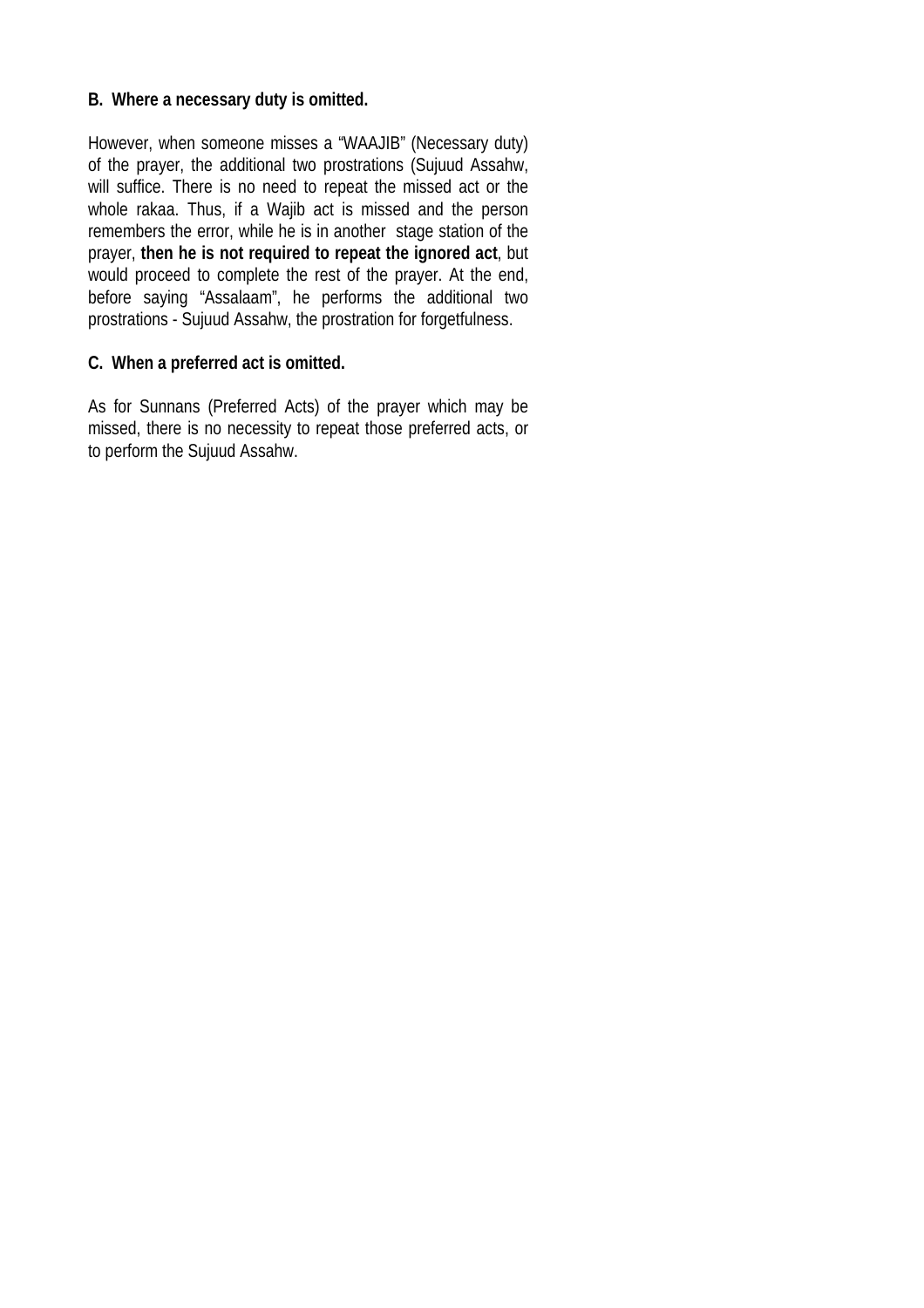# **ZAKAT**

This is a very important pillar of Islam and possesses enormous advantages like the following.

- 1. It meets the needs of the poor in the society.
- 2. It strengthens, fosters good relations between the rich and the poor, as everyone is naturally inclined towards the one who does good to him.
- 3. It purifies one's self and sanctifies it, and it purges one's morals of covetousness and miserliness that are natural in human beings.
- 4. It promotes generosity and sympathy in a Muslim towards needy persons.
- 5. It draws Allah's Blessings; It causes increase in wealth and replenishes it.

*Zakat* is obligatory on following four types of properties:

- 1. The produce of earth such as grains and fruits.
- 2. The grazing animals.
- 3. Gold and Silver.
- 4. Commercial Commodities.

For all types of properties, *Nisab* is fixed, which is the minimum amount or quantity liable to the payment of *Zakat*, below which no *Zakat* is payable.

## **The produce of Earth:**

The minimum quantity for produce i.e. grains, fruits, wheat, rice, dates, grapes, barley, etc. is 5 (five) *wasq,* or approx. 675 kgs. (six hundred and seventy five)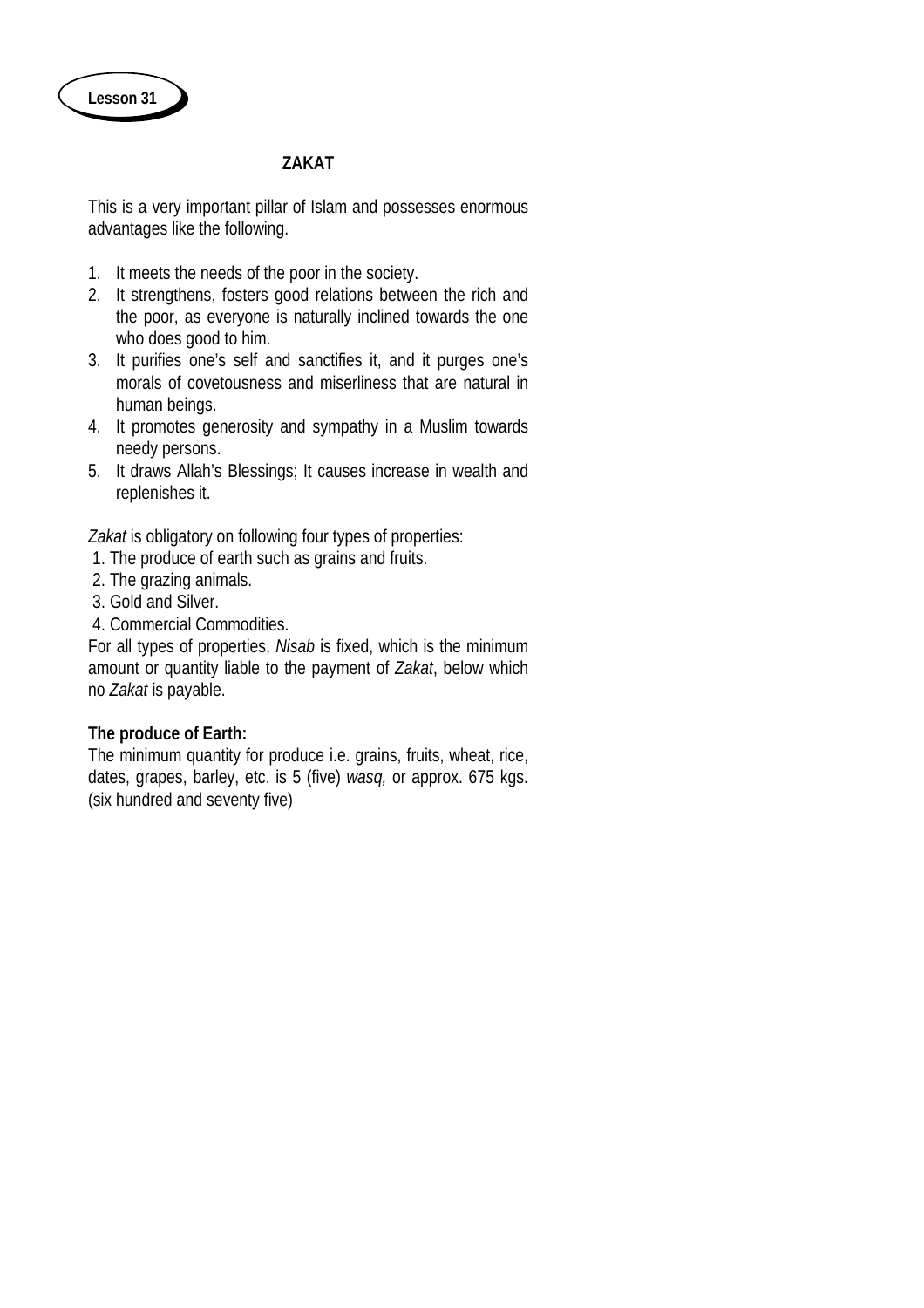If in cultivation, irrigation was made through rains or canal or fountain etc., without any effort by the farmer, one-tenth of total produce is to be paid as *Zaka*t.

If the field was irrigated by waterwheels and other devices for irrigation, which involved labor; 5% of the total produce is to be paid as *Zakat*.

And regarding the *Zakat* of animals, a detailed study of it may be had from the authentic *AHadeeth* of the Prophet (Peace be upon him) or from scholars of *AHadeeth,* as we intend in this booklet only a brief account of the subject.

### **Gold, Silver and Cash etc.**

The minimum amount *(Nisab)* of silver for the *Zakat* to become due on it, is 140 (one hundred forty) *Mithqal*, which is equivalent to 595 (five hundred and ninety five) grams.

And the *Nisab* of gold is 20 (twenty) *Mithqal* which is equivalent to about 92 (ninety two) grams.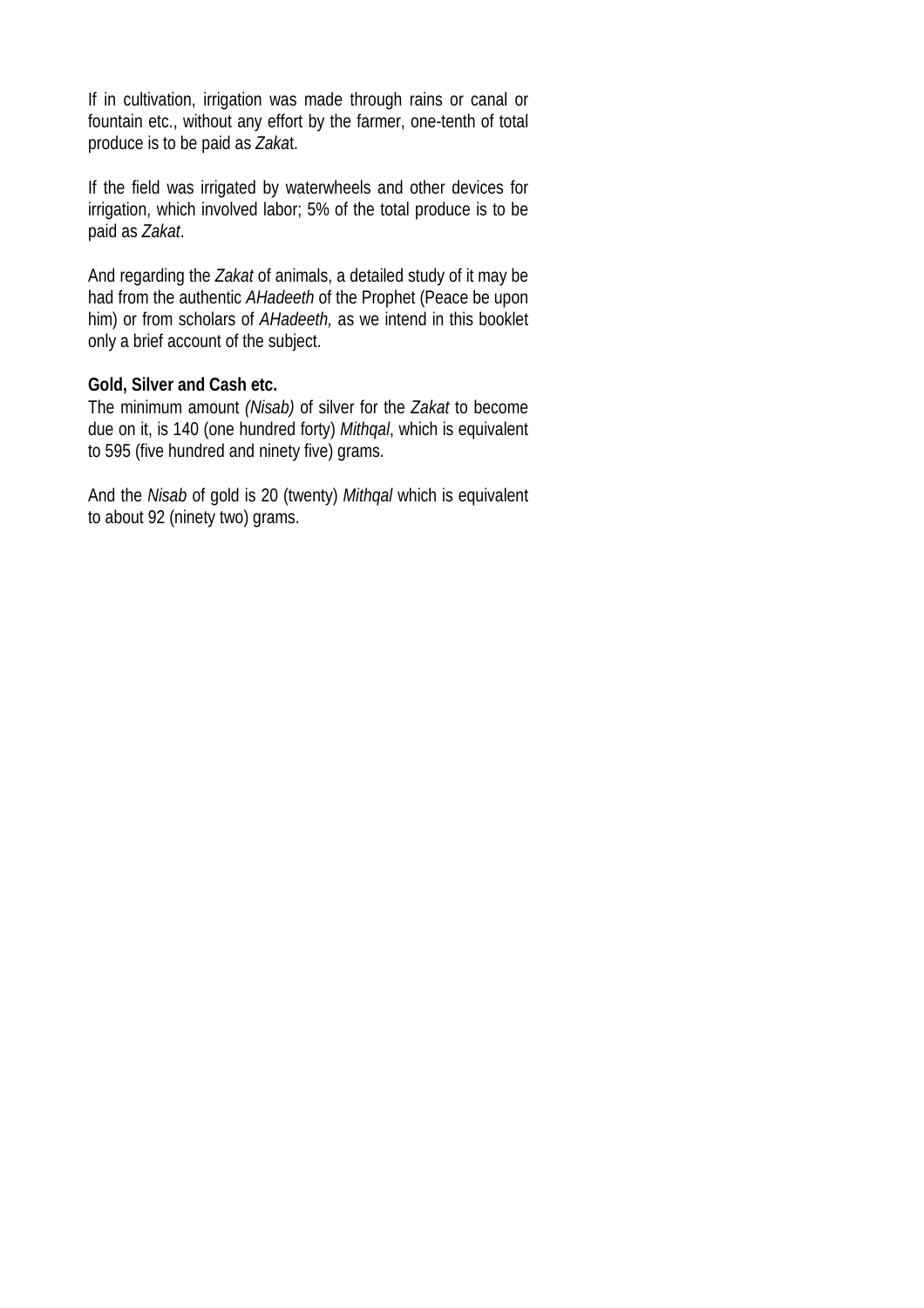The *Zakat* due on either gold or silver is one fortieth (1/40 or 2.5%) of the total quantity, provided one is in possession of the minimum amount of *Nisab* mentioned above, of any one of them, and one year has passed.

The same ruling as in gold, true goods in the case of currency notes, coins or bills as well, be it dirhams, dinars, Dollars or others, provided its value reaches the minimum amount *(Nisab)* of gold at current market value, and one year has passed over it. When the above conditions are fulfilled, one-fortieth part (1/40 or 2.5%) of the total value would be given out as *Zakat*.

But as regards *Zakat* on the benefit derived from the capital (i.e. Original amount), the condition of the passing one year, does not apply. The benefit would be included in the capital (original amount) at the same time of calculation for payment of *Zakat.* Likewise the new births in grazing animals will be added to the original number of animals for the payment of *Zakat*, if the original number reaches the *Nisab* and completes a year, without due consideration of the time transpired over new births.

The same rulings applies to the adornments of women, made from gold or silver for personal use or lending as loan, when these reach the *Nisab* and one year has passed over them, in line with the opinions of the authentic scholars in the light of Prophet's saying:

"If any owner of gold or silver does not pay the *Zakat* due on him, when the Day of Resurrection would come, plates of fire would be beaten out for him; these would then be heated in the fire of Hell and his sides, his forehead and his back would be cauterized with them. Whenever these cool down, (the process is) repeated during a day the extent of which would be fifty thousand years, until judgment is pronounced among slaves, and he sees whether his path is to take him to Paradise or to Hell."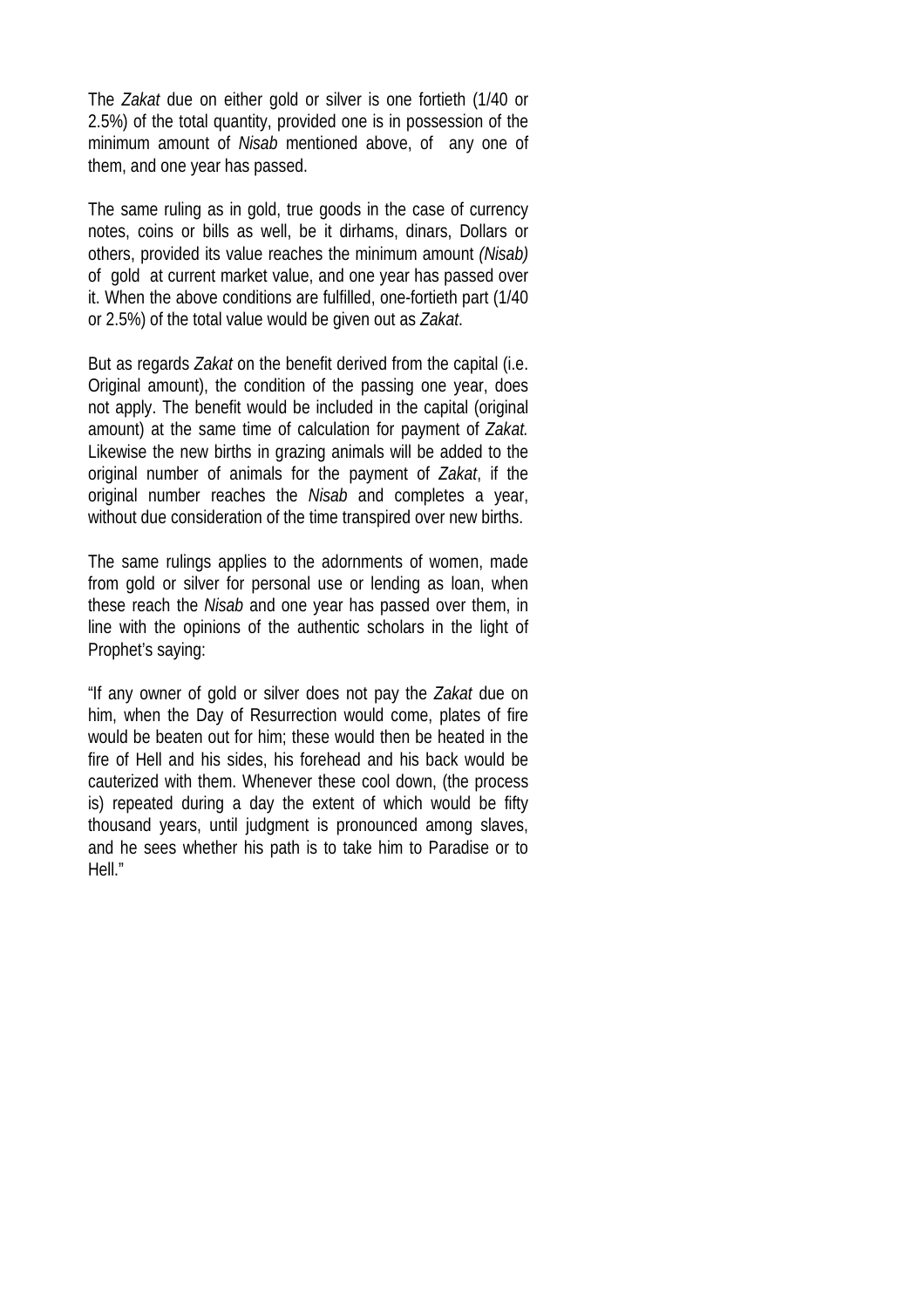It is narrated by Amr bin Shu'aib that once the Prophet (Peace be upon him) on seeing a woman with two bracelets of gold in the hands of her daughter, asked her whether she gave out the *Zakat* of it. When she replied in the negative, he (Peace be upon him) said, "Would you be pleased if Allah puts on you two bracelets made of fire in their place?" On hearing this she put them off. (Reported by Abu Dawud, At-Tirmidhi, Ibn Majah)

Also narrated by Umm Salamah (r.a.): while she was wearing an anklet of gold, she asked the Prophet (Peace be upon him), "O Messenger of Allah! Is it a *Kanz* (a hoarded wealth?." The Prophet (Peace be upon him) replied, "If it has been purified (by paying *Zakat* of it), it is not a *Kanz* (hoarded wealth)." This command is also supported by other *AHadeeth*.

| Type of wealth    | Nisab level        | Zakat rate | <b>Remarks</b>            |
|-------------------|--------------------|------------|---------------------------|
| Gold              | 92 Grams           | 2.5%       | personal use              |
| Silver            | 595 Grams          | 2.5%       | personal use              |
| Cash Notes, Coins | equivalent to gold | 2.5%       | present value             |
| Produce of earth  | 675 Kilo grams     | 5%         | Manual irrigation         |
| -do-              | 675 Kg.            | 10%        | natural irrigation - rain |
|                   |                    |            | canal etc.,               |
| Commercial        | gold equivalent    | 2.5%       | present value             |
| Commodities       | value              |            |                           |

Some scholars are of differing opinions that "the gold for personal use or lending are exempt from Zakat" and they have based such assumptions the following evidences:

The Hadeeth says that, "there is no Zakat on the jewelry" (for women). This is a weak Hadeeth because one of the narrators is considered weak;

There are sayings of some of the companions such as Anas, Jabir, Ibn Omar, Aisha, and Asma (r.a.) that there is no Zakat on personal jewelry;

Narrated by Abu Huraira " No sadaqa is due from a Muslim on his slave or horse," reported by Al-Bukhari. Based on this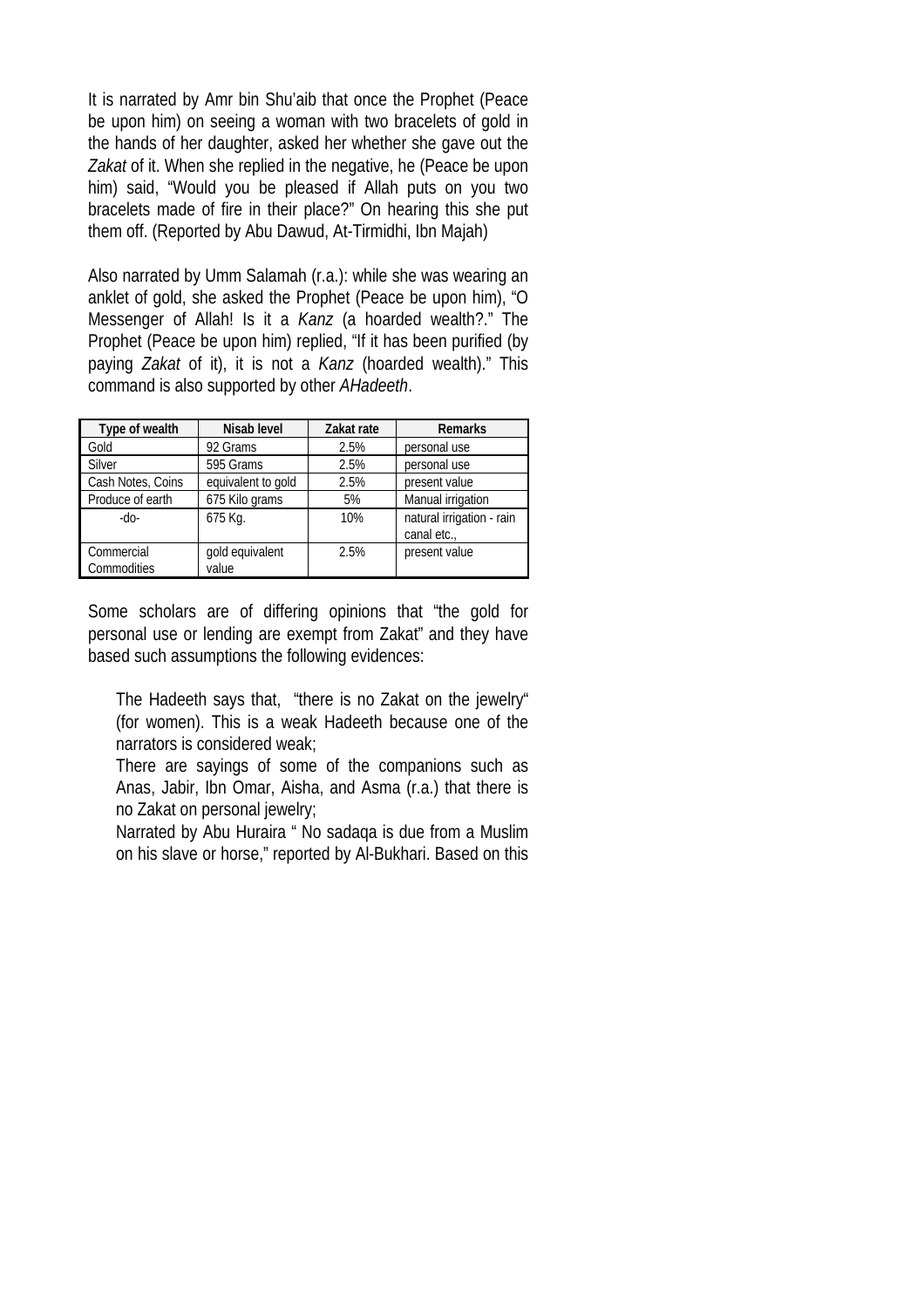hadeeth some of the scholars arrive at the opinion that the slave or horse of a man is equivalent to the jewelry of a woman and as such the verdict should apply.

With respect to such opinions, our position is that Zakat is payable on personal jewelry because we believe it is more in accordance with the ruling of Quran and Sunnah as explained above.

#### **Commercial commodities and Land:**

As regards the *Zakat* on commercial commodities, the owner should calculate its value at the end of every year and onefortieth (1/40 or 2.5%) part of the present value would be given out as *Zakat.* Whether its present value is equal to the purchase value or more or less does not matter here.

In accordance with the *Hadeeth* narrated by Samurah (r.a.): "Allah's Messenger (Peace be upon him) enjoined us to give out *Sadaqa* (Zakat) from whatever we prepare for sale." (Abu Daud) This includes lands for resale, buildings, cars, machinery for deriving water or any other article obtained for resale.

As for buildings constructed for rent but not for sale, *Zakat* should be paid on the rent after one year transpires over the amount; but the building itself is not liable for *Zakat* as it is not an item for sale. Likewise, personal cars for hire are liable for *Zakat* since they are not meant for sale as the owner has purchased it for his use. And if the owner of the rental cars accumulates the returns up to the amount that is liable for *Zakat*, then he should pay *Zakat* if one year passes over such money, whether he had kept it for personal expenses, or for expenses in marriage, or for such as settling debts or buying real estate or for any other purpose; this is in accordance with the evidence of *Shari'ah* (Islamic laws) on the obligation of *Zakat*. According to the authentic views of scholars, debt cannot be an excuse for non-payment of *Zakat*.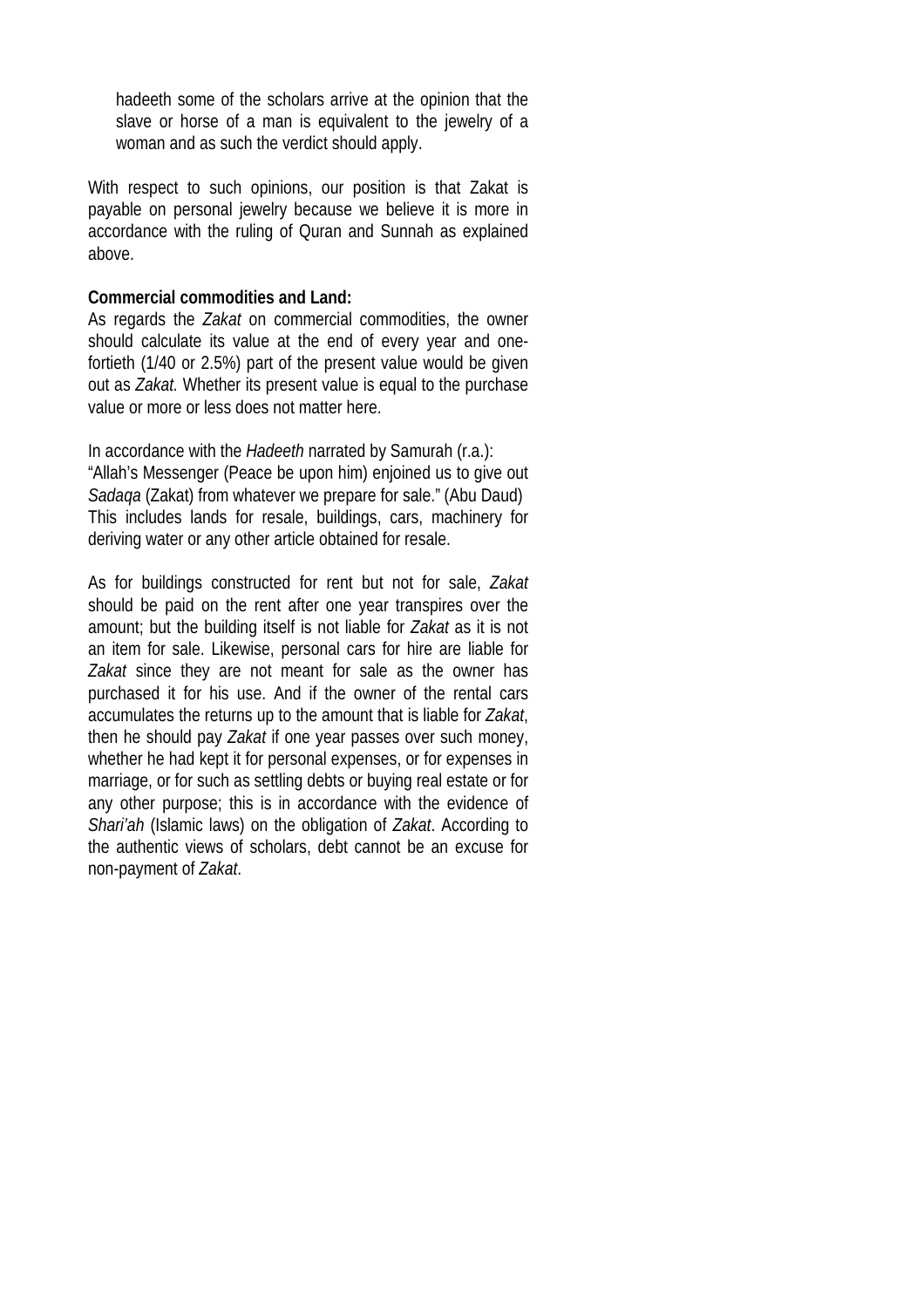The same is true with the wealth or money of orphans and mentally retarded people; when it reaches the *Nisab* and one year had passed the *Zakat* must be paid, and the guardians should give out *Zakat* on their behalf when a year passes over the goods.

Allah categorizes those who deserve *Zakat* in His Noble Qur'an: *"As-Sadaqa* (here it means *Zakat*) are only for the *Fuqara* (poor), and *Al-Masakin* (the poor) and those employed to collect (the funds) and to attract the hearts of those who have been inclined (towards Islam); and to free captives; and for those in debts; and for Allah's cause (i.e. *Mujahidun -* those fighting in the holy battles) and for the wayfarer (a traveler who is cut off from everything); a duty imposed by Allah. And Allah is All-Knowing, All-Wise." Ch.9: V.60).

Nobody has the authority to change, add or remove any of these above eight categories of people defined by Allah, and Allah is All-Knowing, All-Wise.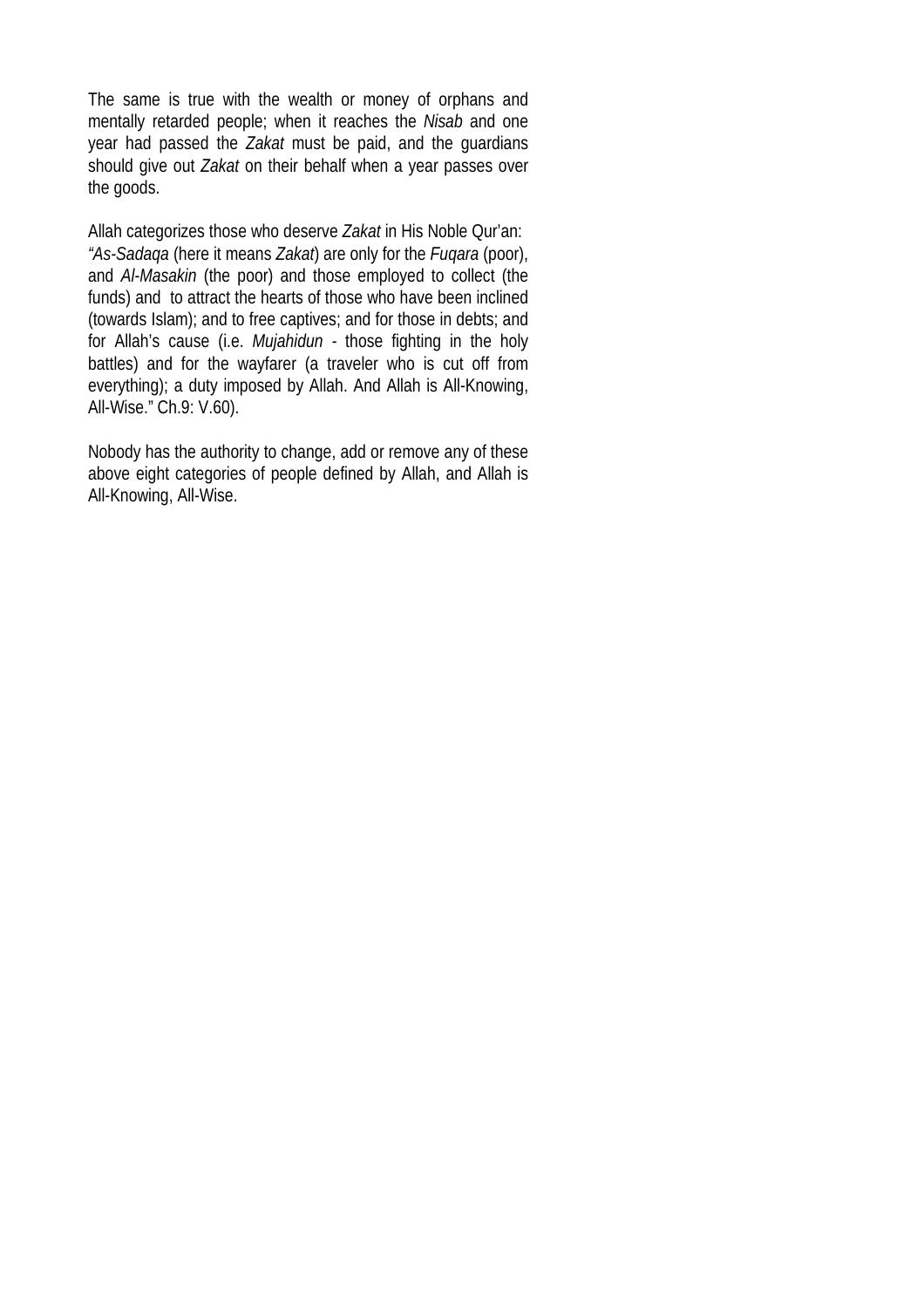#### **HOW TO WASH A DECEASED MUSLIM**

Prepare the body of the deceased as follows:

- 1. When death is confirmed, the eyes of the deceased should be closed and jaws should be tied shut.
- 2. While washing the body, the 'Awrah (See lesson 26) should be covered, body should be slightly raised and stomach is lightly pressed to get the waste out of it. Then the person who washes, wraps his/her hands with a wash cloth or the like, to clean the expelled remains from the deceased's stomach. Then the washer should wash the dead as in Wudhu (ablution) for the Salaat (obligatory prayer). The head and beard is washed with water and Sidr (Lote tree leaves) or soap, and the right side of the body is washed before the left side. The body can be re-washed three times, with the last one requiring plain water.

Each time the stomach should be pressed. If there is any excretion, it should be washed and the anus should be covered with cotton or the like. If it does not work then use plain earth or any medical material such as plaster, then wash the deceased again as in Wudhu.

If the washer feels that three washes are not enough to clean the body properly, then he can wash five or seven times. The body should be dried with a clean cloth and some perfume should be applied to the hidden parts of the body and the sujood parts. It would be better to apply wood perfume ('oud) to the entire body of the deceased and to the coffin. The washer can clip the fingernails, and trim the mustache of the deceased, but should not comb the hair. If the deceased is a female, then her hair can be groomed in three plaits and placed behind the back.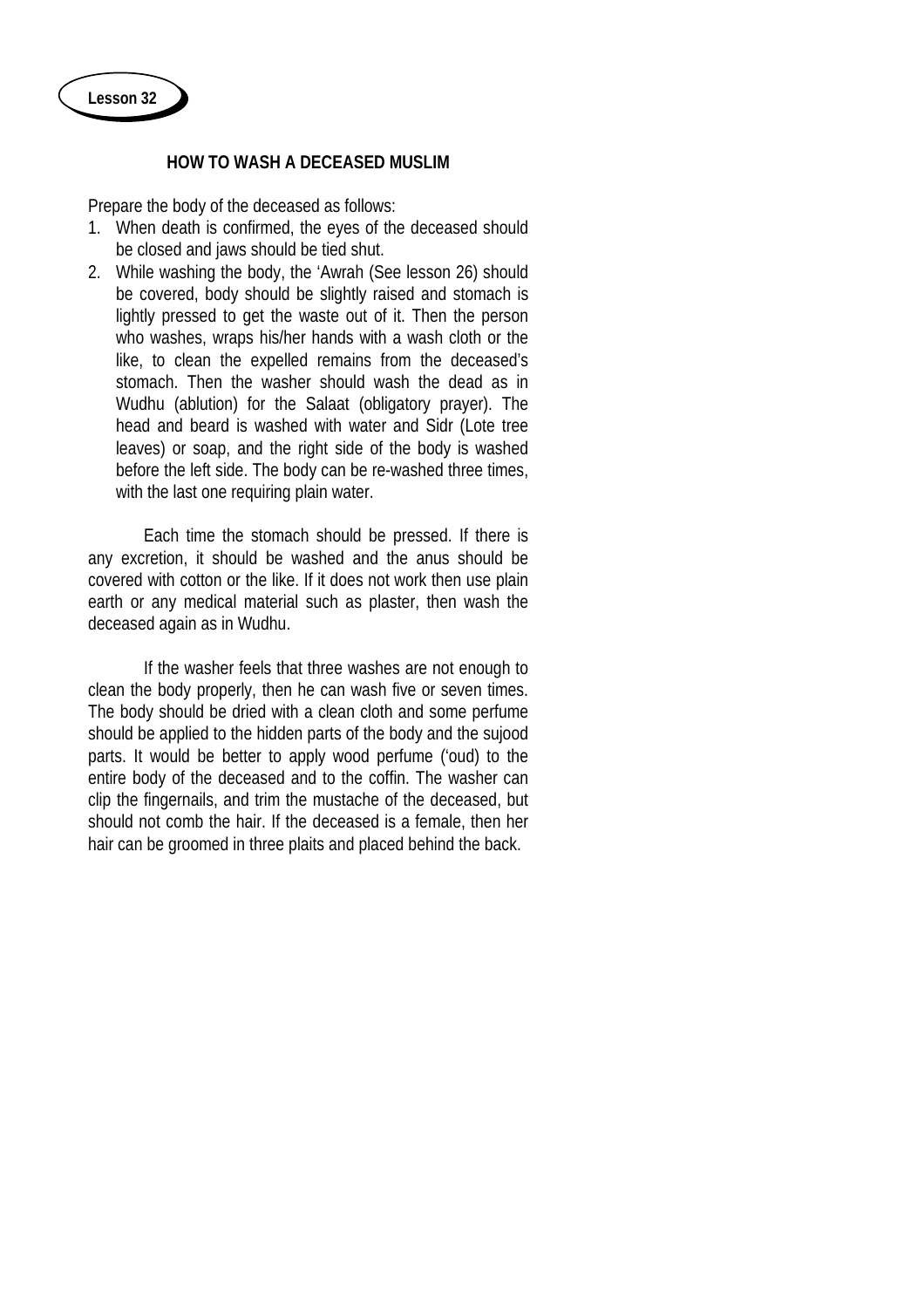3. Shroud the body of the deceased (Kafn.)

It is better to shroud the dead man's body in three white pieces of cloth without using a shirt or turban. The three pieces should be rolled up together. It doesn't matter if the dead body is shrouded in a shirt, waist-sheet or a wrap.

The woman is shrouded in five pieces of cloth; a loose piece of cloth (dir), a veil, a waist-sheet and two wraps. The body is shrouded in one to three pieces of cloth. A young female is shrouded in a shirt and two wraps.

4. People who are more entitled to wash the deceased man and pray for him and bury him are his male guardians e.g. father, the closest kin and so forth. Similarly female guardians are more entitled to wash a deceased female i.e. the mother, grandmother, closest female relatives, etc.,

The husband or wife can wash the deceased spouse, in the same way that the dead body of Abu Bakr *(r.a.)* was washed by his wife. Ali *(r.a.)* on the other hand, washed the body of his wife Fatima *(r.a.)* on her death.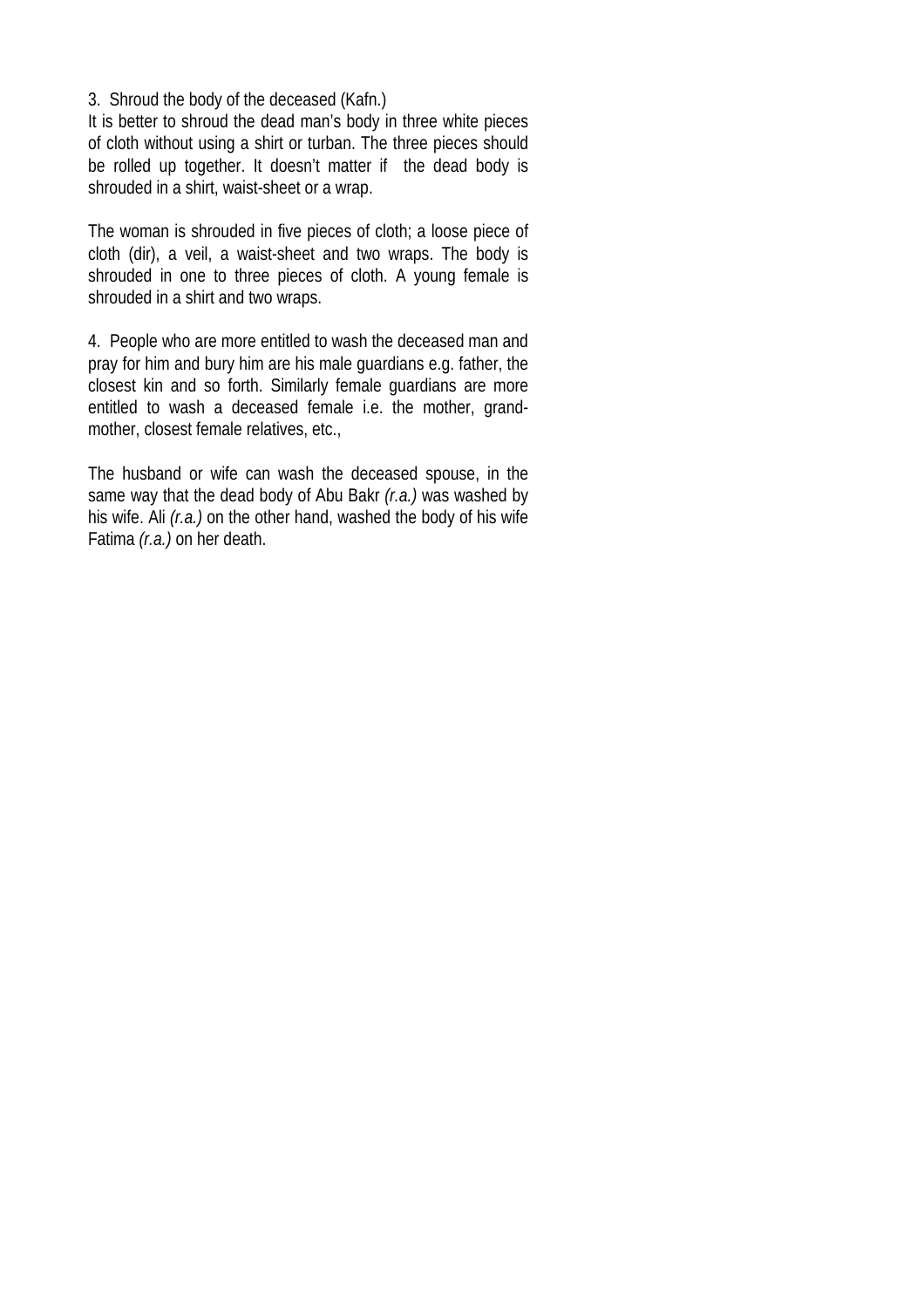## **HOW FUNERAL PRAYER IS PERFORMED**

## *Four Takbirs are uttered in the prayer.*

- 1. Utter the first Takbir and recite "Al Fatihah". It is permissible to recite a Sura or one or two verses from the Quran, according to the Hadeeth and reported by Ibn Abbas (r.a.).
- 2. Utter the second Takbir and send salutations to the Prophet *(Peace be upon him)*, as in Tashahhud.
- 3. Utter the third Takbir, and seek forgiveness from Allah. E.g. "O Allah! Forgive our living, our dead, our present our absent our young our old our males and our females. O Allah! Who so ever among us You keep to live, make him to live in Islam, and whom so ever You cause to die, let him die in faith. O Allah! Forgive him, have mercy on him, heal him, be generous to him, cause his entrance to be wide and comfortable, wash him with the most pure and clean water and purify him from sins as a white garment is washed clean of dirt. Give him in exchange a home better than his home (on earth) and family better than his family, and let him into Paradise and Protect him from the trials of the grave and tortures of the Hell Fire. Make his grave wide and light it for him."

It is the Sunnah of the Prophet Muhammad *(Peace be upon him)* for the Imam to stand facing the Qiblah, in front of the head of a deceased male, and in front of the middle of a deceased female body.

If there are more than one dead body, the male should be placed immediately in front of the Imam, followed by the female body. If there are children, the body of the male child should be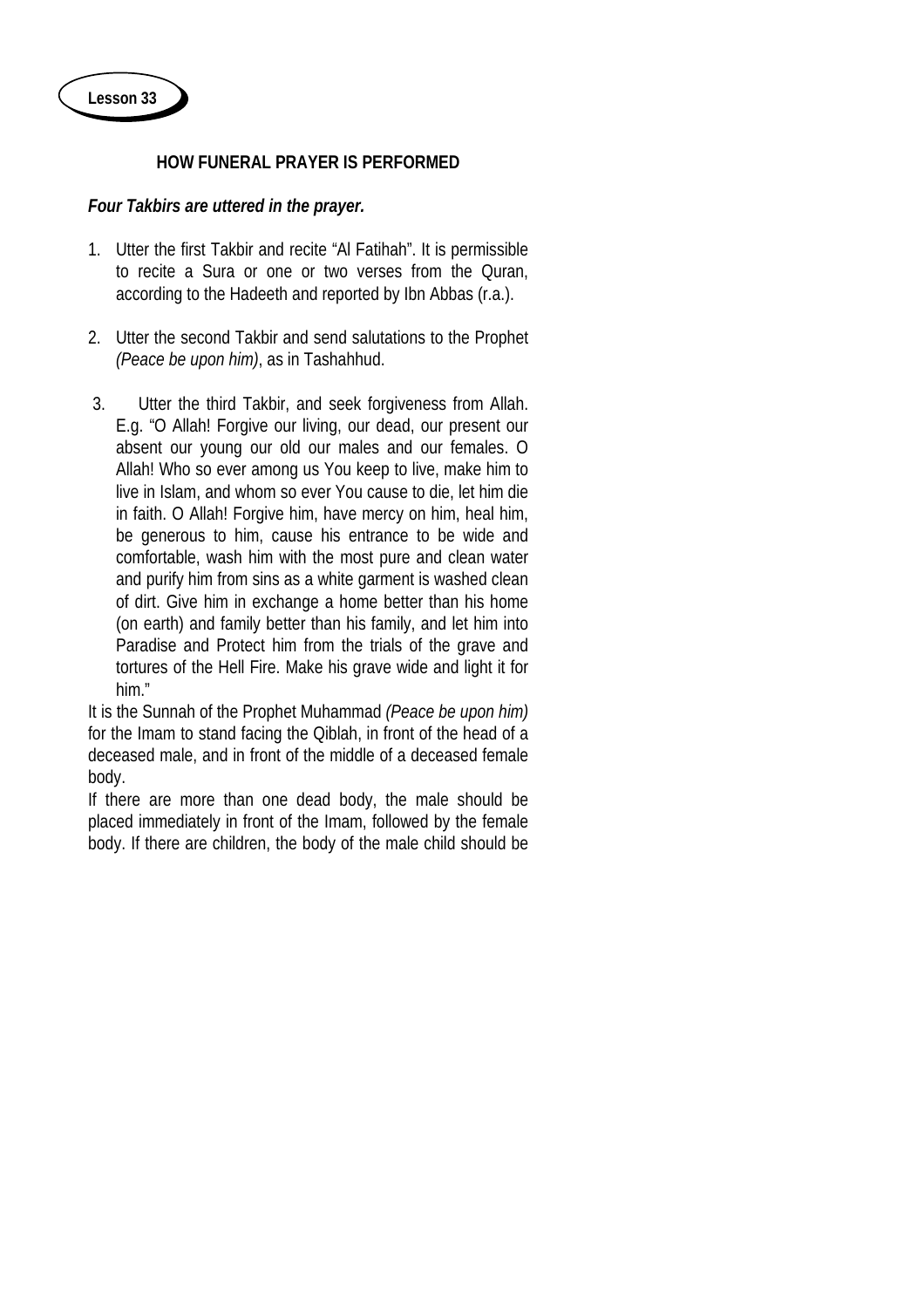placed after the male body. If the dead includes a female child, it should be placed after the older female body.

The bodies should be put in such a way that the head of the boy should be in line with the head of the man. The female body should be placed, after the boy, in such a way that the waist of the woman is in line with the head of the male. Similarly, the body of the girl should be in line with the elder female, and the middle of her body lies in line with the head of the male.

In this manner, the Imam stands in a position that the heads of all deceased males and the waists of all deceased females will be in front of the Imam.

People attending the funeral prayer should stand behind the Imam, and if one cannot find enough space behind the Imam, he can choose to stand at the right side of him.

All glory and thanks be to Allah and peace and blessings be upon the Prophet and his family as well as to his companions.

Your valuable comments on this book are highly appreciated. Please send your comments and opinions to the following address.

## **ATTENTION: ABDULAZIZ S. AL SHOMAR**

Al-Haramain Islamic Foundation PO Box 92684, Riyadh 11663 Kingdom of Saudi Arabia E-Mail: haramain@alharamain.org